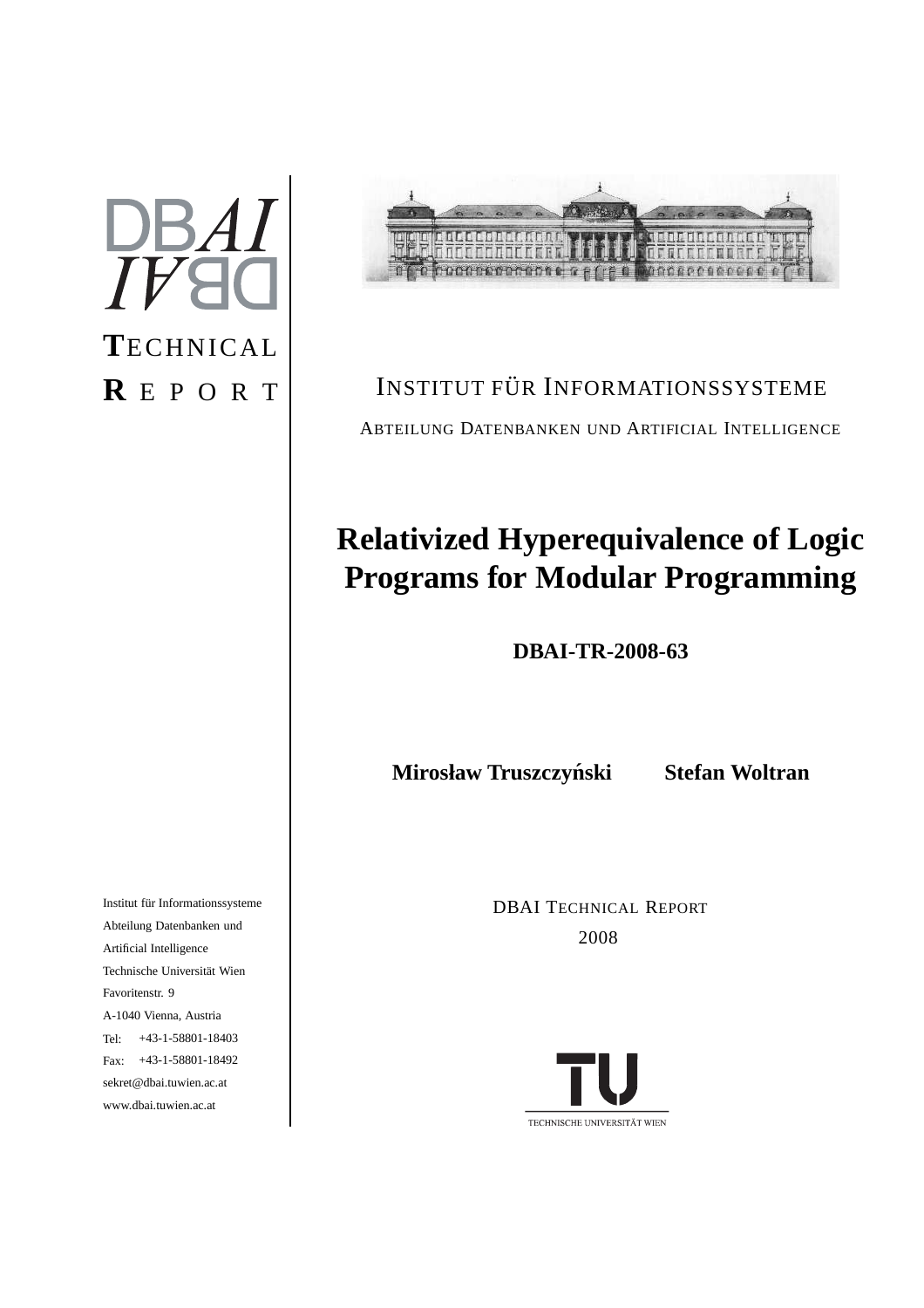## DBAI TECHNICAL REPORT DBAI TECHNICAL REPORT DBAI-TR-2008-63, 2008

## **Relativized Hyperequivalence of Logic Programs for Modular Programming**

 $M$ **irosław Truszczyński**<sup>1</sup> **Stefan Woltran**<sup>2</sup>

**Abstract.** A recent framework of relativized hyperequivalence of programs offers a unifying generalization of strong and uniform equivalence. It seems to be especially well suited for applications in program optimization and modular programming due to its flexibility that allows us to restrict, independently of each other, the head and body alphabets in context programs. We study relativized hyperequivalence for the three semantics of logic programs given by stable, supported and supported minimal models. For each semantics, we identify four types of contexts, depending on whether the head and body alphabets are given directly or as the *complement* of a given set. Hyperequivalence relative to contexts where the head and body alphabets are specified directly has been studied before. In this paper, we establish the complexity of deciding relativized hyperequivalence wrt the three other types of context programs.

Copyright  $\odot$  2008 by the authors

<sup>&</sup>lt;sup>1</sup>Department of Computer Science, University of Kentucky, Lexington, KY 40506-0046, USA. E-mail: mirek@cs.uky.edu

<sup>&</sup>lt;sup>2</sup>Institute for Information Systems 184/2, Technische Universität Wien, Favoritenstrasse 9-11, 1040 Vienna, Austria. E-mail: woltran@dbai.tuwien.ac.at

**Acknowledgements**: The authors acknowledge partial support by the NSF grant IIS-0325063, the KSEF grant KSEF-1036-RDE-008, and by the Austrian Science Fund (FWF) under grants P18019- N04 and P20704-N18.

This is an extended version of a paper published in the Proceedings of the 24th International Conference on Logic Programming (ICLP'08).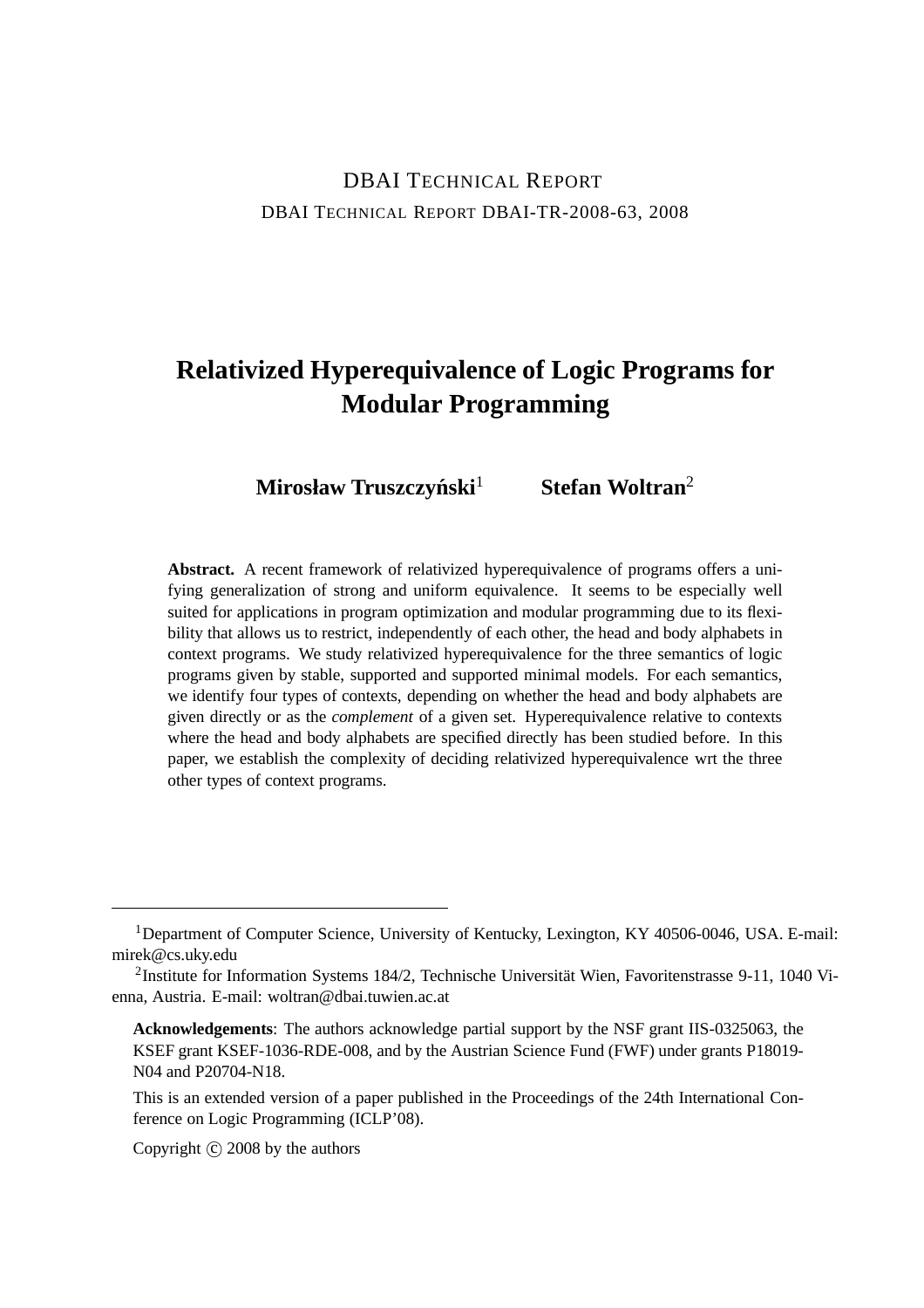## **1 Introduction**

We study variants of relativized hyperequivalence that are relevant for the development and analysis of disjunctive logic programs with modular structure. Our main results concern the complexity of deciding relativized hyperequivalence for the three major semantics of logic programs given by stable, supported and supported minimal models.

*Logic programming* with the semantics of stable models, nowadays often referred to as *answerset programming*, is a computational paradigm for knowledge representation, as well as modeling and solving constraint problems [22, 23, 14, 2]. In recent years, it has been steadily attracting more attention. One reason is that answer-set programming is truly declarative. Unlike in, say, Prolog, the order of rules in programs and the order of literals in rules have no effect on the meaning of the program. Secondly, the efficiency of the latest tools for processing programs, especially solvers, reached the level that makes it feasible to use them for problems of practical importance [12].

It is broadly recognized in software engineering that modular programs are easier to design, analyze and implement. Hence, essentially all programming languages and environments support the development of modular programs. Accordingly, there has been much work recently to establish foundations of *modular* answer-set programming. One line of investigations has focused on the notion of an answer-set program *module* [13, 17, 25, 18]. This work builds on ideas for compositional semantics of logic programs proposed by Gaifman and Shapiro [11] and encompasses earlier results on stratification and *program splitting* [20].

The other main line of research, to which our paper belongs, has centered on program equivalence and, especially, on the concept of equivalence for substitution. Programs  $P$  and  $Q$  are *equivalent for substitution* with respect to a class C of programs called *contexts*, if for every context  $R \in \mathcal{C}$ ,  $P \cup R$  and  $Q \cup R$  have the same stable models. Thus, if a logic program is the union of programs P and R, where  $R \in \mathcal{C}$ , then P can be replaced with Q, with the guarantee that the semantics is preserved no matter what R is (as long as it is in C) precisely when P and Q are equivalent for substitution with respect to  $\mathcal C$ . If  $\mathcal C$  contains the empty program (which is typically the case), the equivalence for substitution with respect to  $\mathcal C$  implies the standard equivalence under the stable-model semantics.<sup>1</sup> *The converse is not true*. We refer to these stronger forms of equivalence collectively as *hyperequivalence*.

Hyperequivalence with respect to the class of *all* programs, known more commonly as *strong equivalence*, was proposed and studied by Lifschitz, Pearce and Valverde [19]. That work prompted extensive investigations of the concept that resulted in new characterizations [21, 28] and connections to certain non-standard logics [6]. Hyperequivalence with respect to contexts consisting of facts was studied by Eiter, Fink and Woltran [7, 8]. This version of hyperequivalence, known as *uniform equivalence*, appeared first in the database area in the setting of DATALOG and query equivalence [26]. Hyperequivalence with respect to contexts restricted to a given alphabet, or *relativized* hyperequivalence, was proposed by Eiter et al. [8] and Inoue and Sakama [16]. It was generalized by Woltran [29] to allow contexts that use (possibly) different alphabets for the heads and bodies of rules. The approach offers a unifying framework for strong and uniform equivalence. Hyperequivalence, in which one compares projections of answer sets on some designated

<sup>&</sup>lt;sup>1</sup>Two programs are equivalent under the stable-model semantics if they have the same stable models.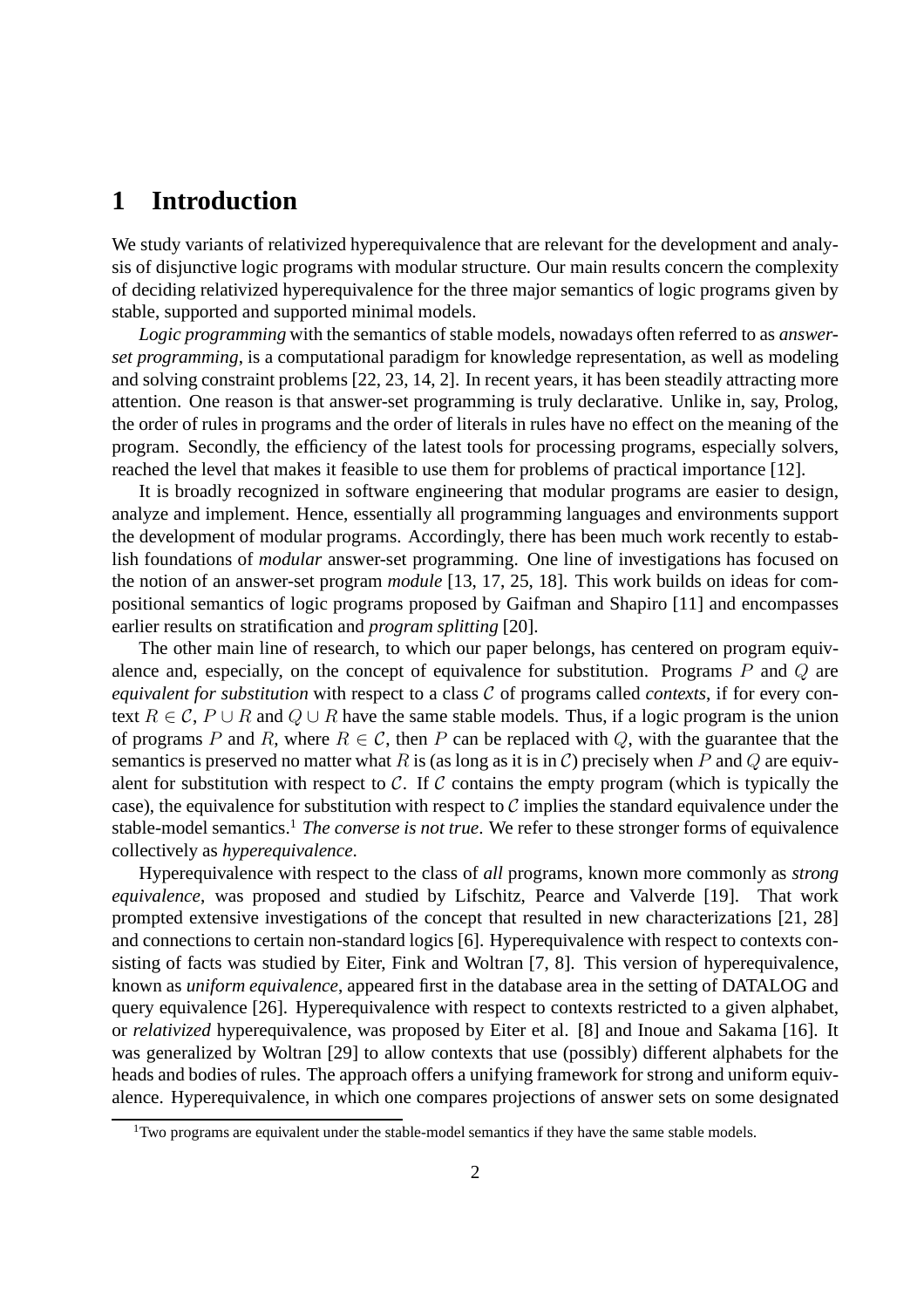sets of atoms rather than entire answer sets has also received some attention [9, 24].

All those results concern the stable-model semantics of programs. There has been little work on other semantics, with the work by Cabalar [4] long being a notable single exception. Recently however, Truszczyński and Woltran [27] introduced and investigated relativized hyperequivalence of programs under the semantics of supported models [5] and supported minimal models, two other major semantics of logic programs. Truszczyński and Woltran [27] characterized these variants of hyperequivalence and established the complexity of some associated decision problems.

In this paper, we continue research of relativized hyperequivalence under all three major semantics of logic programs. As in earlier works [29, 27], we focus on contexts of the form  $H\mathcal{B}(A, B)$ , where  $H\mathcal{B}(A, B)$  stands for the set of all programs that use atoms from A in the heads and atoms from  $B$  in the bodies of rules. Our main goal is to establish the complexity of deciding whether two programs are hyperequivalent (relative to a specified semantics) with respect to  $H\mathcal{B}(A, B)$ . We consider the cases when  $A$  and  $B$  are either specified directly or in terms of their complement. As we point out in the following section, such contexts arise naturally when we design modular logic programs.

## **2 Motivation**

We postpone technical preliminaries to the following section. For the sake of the present section it is enough to say that we focus our study on finite propositional programs over a fixed countable set At of atoms. It is also necessary to introduce one piece of notation:  $X^c = At \setminus X$ .

To argue that contexts specified in terms of the complement of a finite set are of interest, let us consider the following scenario. A logic program is A*-defining* if it specifies the definitions of atoms in A. The definitions may be recursive, they may involve *interface* atoms, that is, atoms defined in other modules, as well as atoms used locally to represent some needed auxiliary concepts. Let L be the set of local atoms, and let P be a particular logic program expressing the definitions. For P to behave properly when combined with other programs, these "context" programs must not have any occurrences of atoms from  $L$  and must have no atoms from  $A$  in the heads of their rules. In our terminology, these are precisely programs in  $H\mathcal{B}((A\cup L)^c, L^c)$ .<sup>2</sup>

The definitions of atoms in A can in general be captured by several different A-defining programs. A key question concerning such programs is whether they are equivalent. Clearly, two A-defining programs  $P$  and  $Q$ , both using atoms from  $L$  to represent local auxiliary concepts, should be regarded as equivalent if they behave in the same way in the context of any program from  $H\mathcal{B}((A\cup L)^c, L^c)$ . In other words, the notion of equivalence appropriate in our setting is that of hyperequivalence with respect to  $H\mathcal{B}((A \cup L)^c, L^c)$  under a selected semantics (stable, supported or supported-minimal).

**Example 2.1** Let us assume that  $A = \{a, b\}$  and that c and d are interface atoms (atoms defined *elsewhere). We need a module that works as follows:*

 $2A$ -defining programs were introduced by Erdogan and Lifschitz [10]. However, that work considered more restricted classes of programs with which A-defining programs could be combined.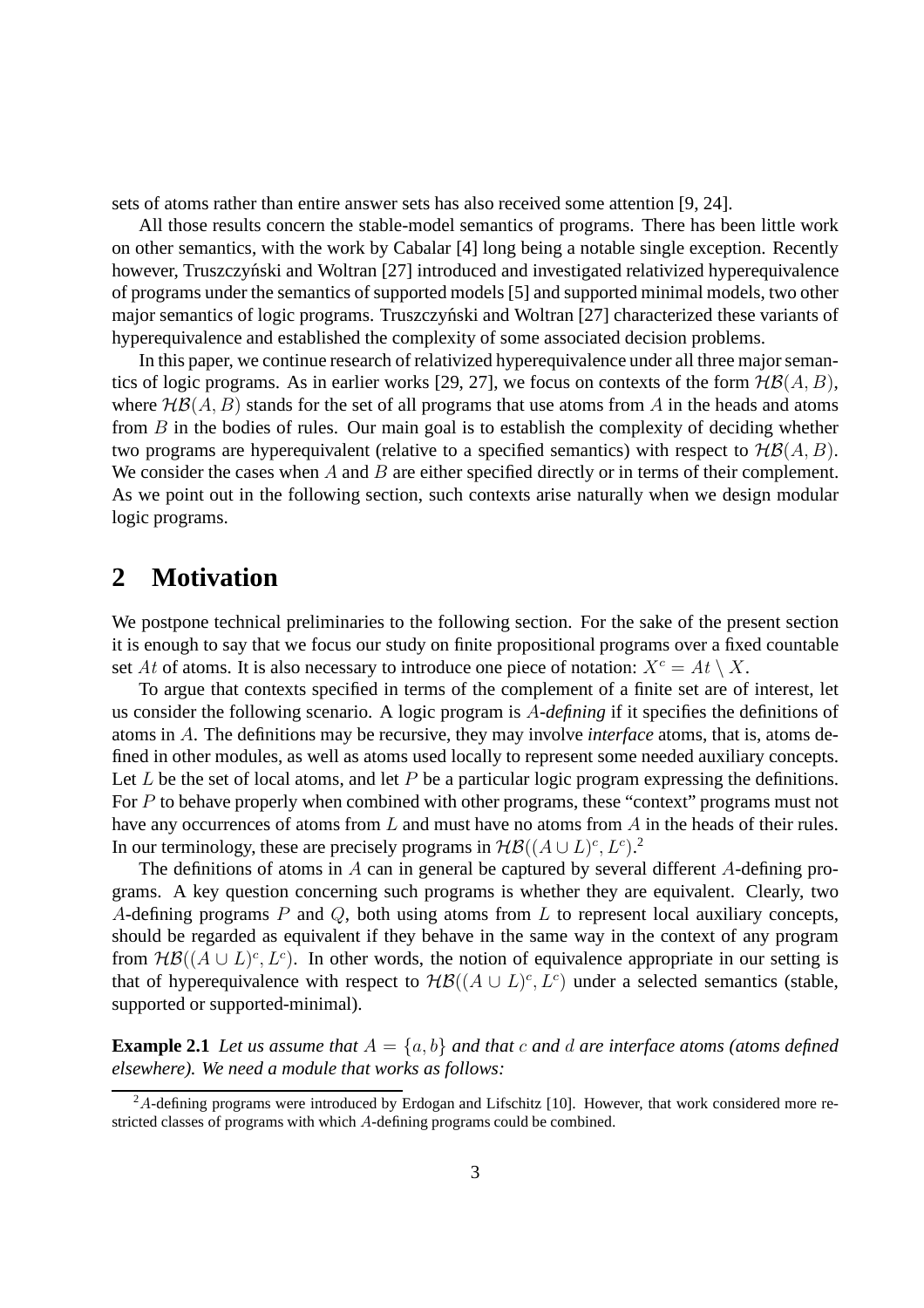- *1. If* c *and* d *are both true, exactly one of* a *and* b *must be true*
- *2. If* c *is true and* d *is false, only* a *must be true*
- *3. If* d *is true and* c *is false, only* b *must be true*
- *4. If* c *and* d *are both false,* a *and* b *must be false.*

*We point out that* c *and* d *may depend on* a *and* b *and so, in some cases the overall program may have no models of a particular type (to be concrete, for a time being we fix attention to stable models).*

*One way to express the conditions (1) - (4) is by means of the following*  $\{a, b\}$ *-defining program* P *(in this example we assume that*  $\{a, b\}$ -defining programs do not use local atoms, that is,  $L = \emptyset$ ):

 $a \leftarrow c$ , not b;  $b \leftarrow d$ , not a.

*Combining* P *with programs that specify facts:* {c, d}*,* {c}*,* {d} *and* ∅*, it is easy to see that* P *behaves as required. For instance,*  $P \cup \{c\}$  *has exactly one stable model*  $\{a, c\}$ *.* 

*However,* P *may also be combined with more complex programs. For instance, let us consider the program*  $R = \{c \leftarrow not d; d \leftarrow a, not c\}$ *. Here, d can only be true if a is true and c is false. But then* b *must be true, which can only be the case if* c *and* d *are both true, a contradiction. Thus,* d *must be false and* c *must be true. According to the specifications, there should be exactly one stable model for*  $P \cup R$  *in this case:*  $\{a, c, d\}$ *. It is easy to verify that it is indeed the case.* 

*The specifications for* a *and* b *can also be expressed by other* {a, b}*-defining programs, in particular, by the following program* Q*:*

 $a \leftarrow c, d, not b;$  $b \leftarrow c, d, \text{not } a;$  $a \leftarrow c$ , not d;  $b \leftarrow d$ , not c.

*The question arises whether* Q *behaves in the same way as* P *relative to programs from*  ${\cal HB}(\{a,b\}^c,\emptyset^c)={\cal HB}(\{a,b\}^c,At)$ . For all contexts considered earlier, it is the case. However, in *general, it is not so. For instance, if*  $R = \{c \leftarrow j : d \leftarrow a\}$  *then,*  $\{a, c, d\}$  *is a stable model of*  $P \cup R$ *, while* Q ∪ R *has no stable models. Thus,* P *and* Q *cannot be viewed as equivalent* {a, b}*-defining* **programs.** □

A similar scenario gives rise to a different class of contexts. We call a program A*-completing* if it completes partial and non-recursive definitions of atoms in  $A$  given elsewhere in the overall program (which, for instance, might specify the base conditions for a recursive definition of atoms in A). Assuming that P is an implementation of such a module (again with L as a set of local atoms), P can be combined with any program R that has no occurrences of atoms from L and no occurrences of atoms from A in the bodies of its rules. This is precisely the class  $H\mathcal{B}(L^c, (A\cup L)^c)$ .

In the last example, we assume that we are to express partial problem specifications as a logic program. The uncertainty concerns concepts represented by atoms from some set A, that we know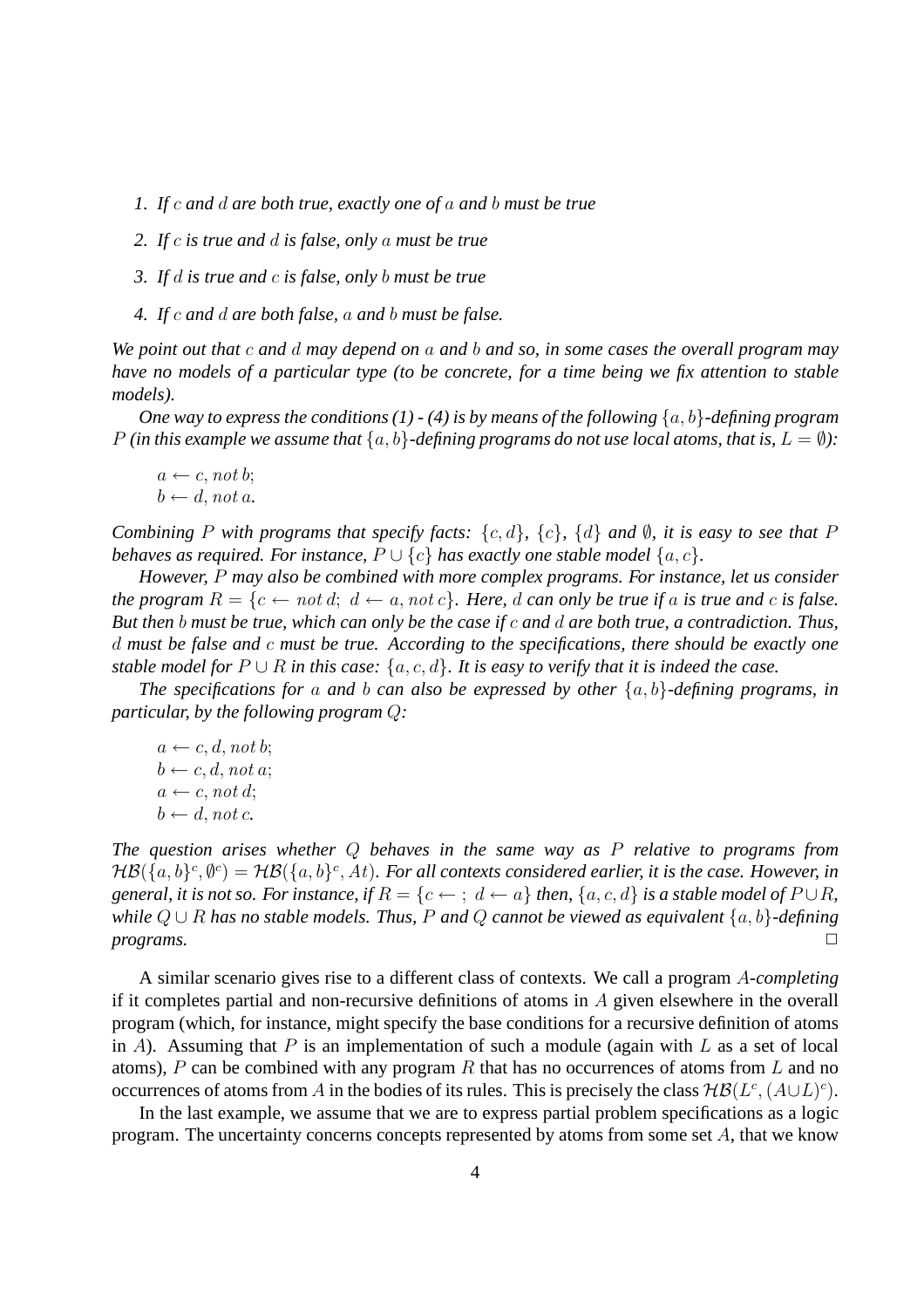are defined by some other program in terms of concepts denoted by atoms in  $B$ . Here two programs P and Q expressing these partial specifications can serve as each other substitute precisely when they are hyperequivalent with respect to the class of programs  $H\mathcal{B}(A, B)$ .

These examples demonstrate that hyperequivalence with respect to context classes  $H\mathcal{B}(A, B)$ , where  $A$  and  $B$  are either specified directly or in terms of their complement is of interest. Our goal is to study the complexity of deciding whether two programs are hyperequivalent relative to such classes of contexts.

### **3 Technical Preliminaries**

**Basic logic programming notation and definitions.** *Disjunctive logic programs* (programs, for short) are finite sets of (program) *rules* — expressions of the form

$$
a_1 \vee \ldots \vee a_k \leftarrow b_1, \ldots, b_m, \text{not } c_1, \ldots, \text{not } c_n,\tag{1}
$$

where  $a_i$ ,  $b_i$  and  $c_i$  are atoms in At, ' $\vee$ ' stands for the disjunction, ',' stands for the conjunction, and not is the *default* negation. If  $k = 0$ , the rule is a *constraint*. If  $k \le 1$ , the rule is *normal*. Programs consisting of normal rules are called *normal*.

We often write the rule (1) as  $H \leftarrow B^+$ , not  $B^-$ , where  $H = \{a_1, \ldots, a_k\}$ ,  $B^+ = \{b_1, \ldots, b_m\}$ and  $B^- = \{c_1, \ldots, c_n\}$ . We call H the *head* of the rule, and the conjunction  $B^+$ , not  $B^-$ , the *body* of the rule. The sets  $B^+$  and  $B^-$  form the positive and negative body of the rule. Given a rule r, we write  $H(r)$ ,  $B(r)$ ,  $B^{+}(r)$  and  $B^{-}(r)$  to denote the head, the body, the positive body and the negative body of r, respectively. For a program P, we set  $H(P) = \bigcup_{r \in P} H(r)$ ,  $B^{\pm}(P) =$  $\bigcup_{r\in P}(B^+(r)\cup B^-(r))$ , and  $At(P) = H(P)\cup B^{\pm}(P)$ .

For an interpretation  $M \subseteq At$  and a rule r, we define entailments  $M \models B(r)$ ,  $M \models H(r)$  and  $M \models r$  in the standard way, that is  $M \models B(r)$  holds, if jointly  $B^+(r) \subseteq M$  and  $B^-(r) \cap M = \emptyset$ ;  $M \models H(r)$ , if  $H(r) \cap M \neq \emptyset$ ; and  $M \models r$ , if  $M \models B(r)$  implies  $M \models H(r)$ . An interpretation  $M \subseteq At$  is a *model* of a program  $P(M \models P)$ , if  $M \models r$  for every  $r \in P$ .

The *reduct* of a disjunctive logic program P with respect to a set M of atoms, denoted by  $P^M$ , is the program  $\{H(r) \leftarrow B^+(r) \mid r \in P$ ,  $M \cap B^-(r) = \emptyset\}$ . A set M of atoms is a *stable model* of P if M is a minimal model (with respect to inclusion) of  $P^M$ .

If a set M of atoms is a minimal hitting set of  $\{H(r) | r \in P, M \models B(r)\}\$ , then M is a *supported model* of P [3, 15]. In addition, M is a *supported minimal model* of P if it is a supported model of  $P$  and a minimal model of  $P$ . A stable model of a program is a supported model of the program and a minimal model of the program. Thus, a stable model of a program is a supported minimal model of the program. However, the converse does not hold in general. Supported models of a *normal* logic program P have a useful characterization in terms of the (partial) one-step provability operator  $T_P$ , defined as follows. For  $M \subseteq At$ , if there is a constraint  $r \in P$  such that  $M \models B(r)$  (that is,  $M \not\models r$ ), then  $T_P(M)$  is undefined. Otherwise,  $T_P(M) =$  ${H(r) | r \in P, M \models B(r)}$ . Whenever we use  $T_P(M)$  in a relation such as (proper) inclusion, equality or inequality, we always implicitly assume that  $T_P(M)$  is defined.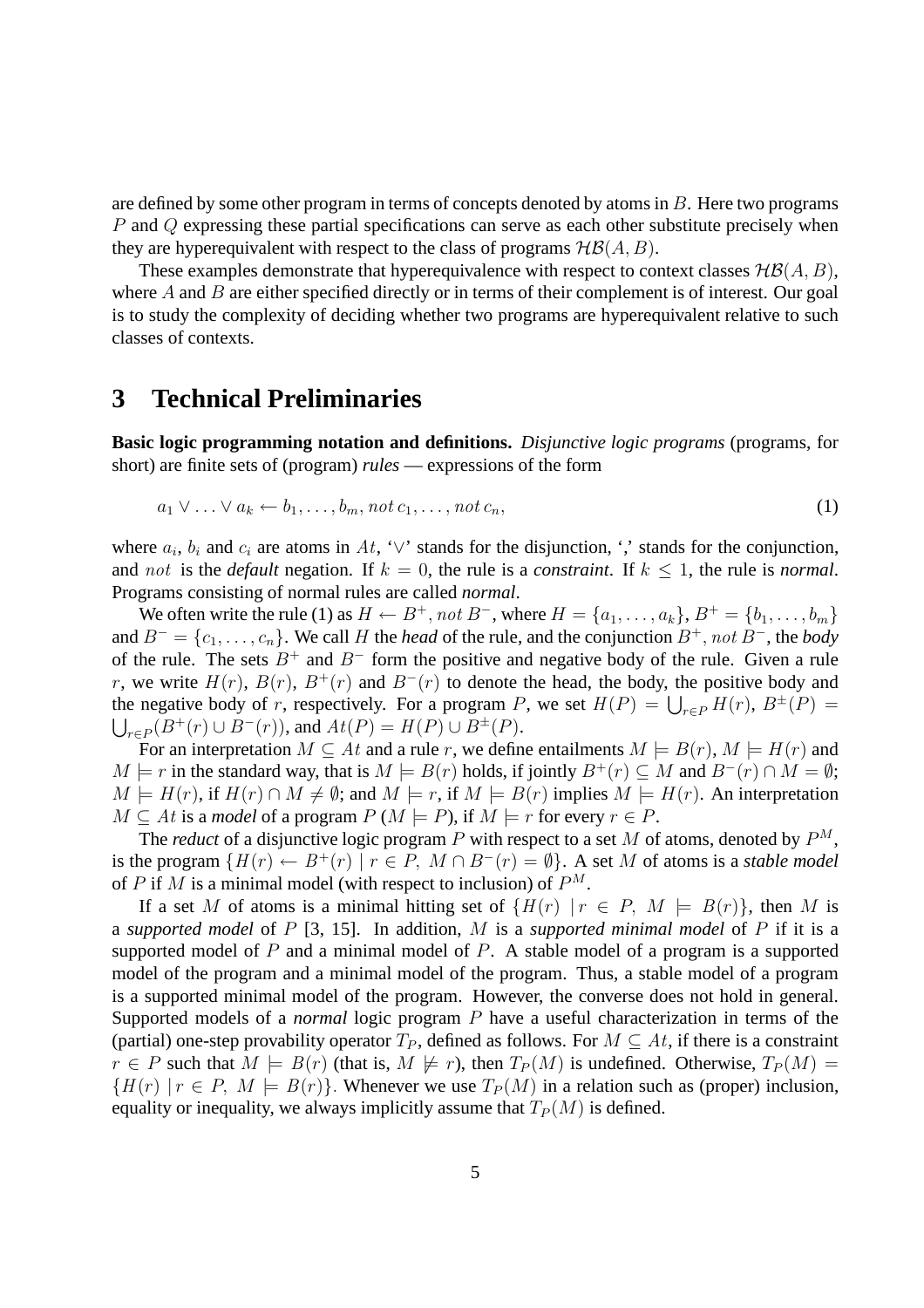It is well known that M is a model of P if and only if  $T_P(M) \subseteq M$  (which, according to our convention, is an abbreviation for:  $T_P$  is defined for M and  $T_P(M) \subseteq M$ ). Similarly, M is a *supported* model of P if  $T_P(M) = M$  [1] (that is, if  $T_P$  is defined for M and  $T_P(M) = M$ ).

For a rule  $r = a_1 \vee \ldots \vee a_k \leftarrow B$ , where  $k \geq 1$ , a *shift* of r is a normal program rule of the form

$$
a_i \leftarrow B, not a_1, \ldots, not a_{i-1}, not a_{i+1}, \ldots, not a_k,
$$

where  $i = 1, \ldots, k$ . If r is normal, the only *shift* of r is r itself. A program consisting of all shifts of rules in a program P is the *shift* of P. We denote it by  $sh(P)$ . It is evident that a set M of atoms is a (minimal) model of P if and only if M is a (minimal) model of  $sh(P)$ . It is easy to check that M is a supported (minimal) model of P if and only if it is a supported (minimal) model of  $sh(P)$ . Moreover, M is a supported model of P if and only if  $T_{sh(P)}(M) = M$ .

**Characterizations of hyperequivalence of programs.** Let  $C$  be a class of (disjunctive) logic programs (we recall that  $\emptyset \in \mathcal{C}$ ). Programs P and Q are *supp-equivalent* (*suppmin-equivalent*, *stable-equivalent*, respectively) relative to C if for every program  $R \in \mathcal{C}$ ,  $P \cup R$  and  $Q \cup R$  have the same supported (supported minimal, stable, respectively) models.

In this paper, we are interested in equivalence of all three types relative to classes of programs defined by the *head* and *body alphabets*. Let  $A, B \subseteq At$ . By  $H\mathcal{B}(A, B)$  we denote the class of all programs P such that  $H(P) \subseteq A$  and  $B^{\pm}(P) \subseteq B$ .

When studying supp- and suppmin-equivalence we will restrict ourselves to the case of normal programs. Indeed, disjunctive programs  $P$  and  $Q$  are supp-equivalent (suppmin-equivalent, respectively) with respect to  $H\mathcal{B}(A, B)$  if and only if normal programs  $sh(P)$  and  $sh(Q)$  are suppequivalent (suppmin-equivalent, respectively) with respect to  $H\mathcal{B}(A, B)$  [27]. Thus, from now on whenever we consider supp- and suppmin-equivalence, we implicitly assume that programs under comparison are normal. In particular, we use that convention in the definition below and the subsequent theorem.

For supp-equivalence and suppmin-equivalence, we need the following concept introduced by Truszczyński and Woltran [27]. Given a program P, and a set  $A \subseteq At$ , we define

$$
Mod_A(P) = \{ Y \subseteq At \mid Y \models P \text{ and } Y \setminus T_P(Y) \subseteq A \}.
$$

**Theorem 3.1** *Let* P and Q *be programs,*  $A \subseteq At$ , and C a class of programs such that  $H\mathcal{B}(A, \emptyset) \subseteq$  $C \subseteq H\mathcal{B}(A,At)$ . Then, P and Q are supp-equivalent relative to C if and only if  $Mod_A(P) =$  $Mod_A(Q)$  *and for every*  $Y \in Mod_A(P)$ ,  $T_P(Y) = T_Q(Y)$ *.* 

To characterize suppmin-equivalence, we use the set  $Mod_A^B(P)$  [27], which consist of all pairs  $(X, Y)$  such that

- 1.  $Y \in Mod_A(P)$
- 2.  $X \subseteq Y|_{A\cup B}$
- 3. for each  $Z \subset Y$  such that  $Z|_{A\cup B} = Y|_{A\cup B}$ ,  $Z \not\models P$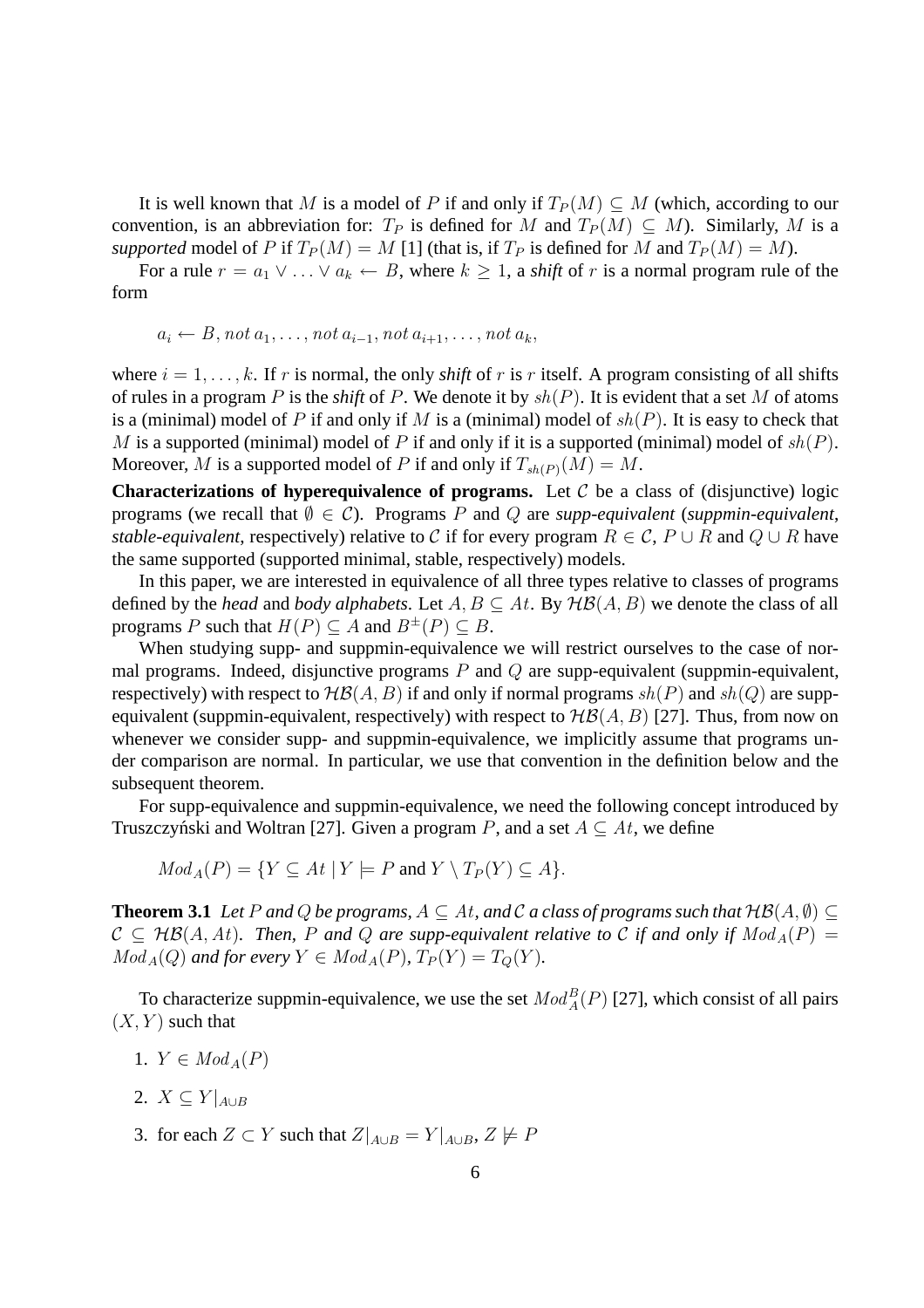- 4. for each  $Z \subset Y$  such that  $Z|_B = X|_B$  and  $Z|_A \supseteq X|_A$ ,  $Z \not\models P$
- 5. if  $X|_B = Y|_B$ , then  $Y \setminus T_P(Y) \subset X$ .

**Theorem 3.2** *Let*  $A, B \subseteq A$ *t* and let  $P, Q$  be programs. Then, P and Q are suppmin-equivalent *relative to*  $H\mathcal{B}(A, B)$  *if and only if*  $Mod_A^B(P) = Mod_A^B(Q)$  *and for every*  $(X, Y) \in Mod_A^B(P)$ *,*  $T_P(Y)|_B = T_Q(Y)|_B.$ 

Relativized stable-equivalence of programs was characterized by Woltran [29]. We define  $SE_A^B(P)$  to consist of all pairs  $(X, Y)$ , where  $X, Y \subseteq At$ , such that:<sup>3</sup>

- 1.  $Y \models P$
- 2.  $X = Y$ , or jointly  $X \subseteq Y|_{A\cup B}$  and  $X|_A \subset Y|_A$
- 3. for each  $Z \subset Y$  such that  $Z|_A = Y|_A, Z \not\models P^Y$
- 4. for each  $Z \subset Y$  such that  $Z|_B \subseteq X|_B$  and  $Z|_A \supset X|_A$ , or  $Z|_B \subset X|_B$  and  $Z|_A \supseteq X|_A$ ,  $Z \not\models P^Y$
- 5. there is  $Z \subseteq Y$  such that  $X|_{A \cup B} = Z|_{A \cup B}$  and  $Z \models P^Y$ .

**Theorem 3.3** *Let*  $A, B \subseteq A$ *t and let*  $P, Q$  *be programs. Then,*  $P$  *and*  $Q$  *are stable-equivalent relative to*  $\mathcal{H}\mathcal{B}(A, B)$  *if and only if*  $SE_A^B(P) = SE_A^B(Q)$ *.* 

**Decision problems.** We are interested in problems of deciding hyperequivalence relative to classes of programs of the form  $H\mathcal{B}(A',B')$ , where A' and B' stand either for finite sets or for complements of finite sets. In the former case, the set is given *directly*. In the latter, it is specified by means of its finite *complement*. Thus, we obtain the classes of *direct-direct*, *direct-complement*, *complement-direct* and *complement-complement* decision problems. We denote them using strings of the form  $SEM_{\delta,\varepsilon}(\alpha,\beta)$ , where

- 1. SEM stands for SUPP, SUPPMIN or STABLE and identifies the semantics relative to which we define hyperequivalence;
- 2.  $\delta$  and  $\varepsilon$  stand for d or c (direct and complement, respectively), and specify one of the four classes of problems mentioned above;
- 3.  $\alpha$  is either · or A, where  $A \subseteq At$  is finite. If  $\alpha = A$ , then  $\alpha$  specifies a *fixed* alphabet for the heads of rules in context programs: either A or the complement  $A<sup>c</sup>$  of A, depending on whether  $\delta = d$  or c. The parameter does not belong to and does not vary with input. If  $\alpha = \cdot$ , then the specification A of the head alphabet is part of the input and defines it as A or  $A^c$ , again according to  $\delta$ ;

<sup>&</sup>lt;sup>3</sup>We use a slightly different presentation than the one given by Woltran [29]. It is equivalent to the original one.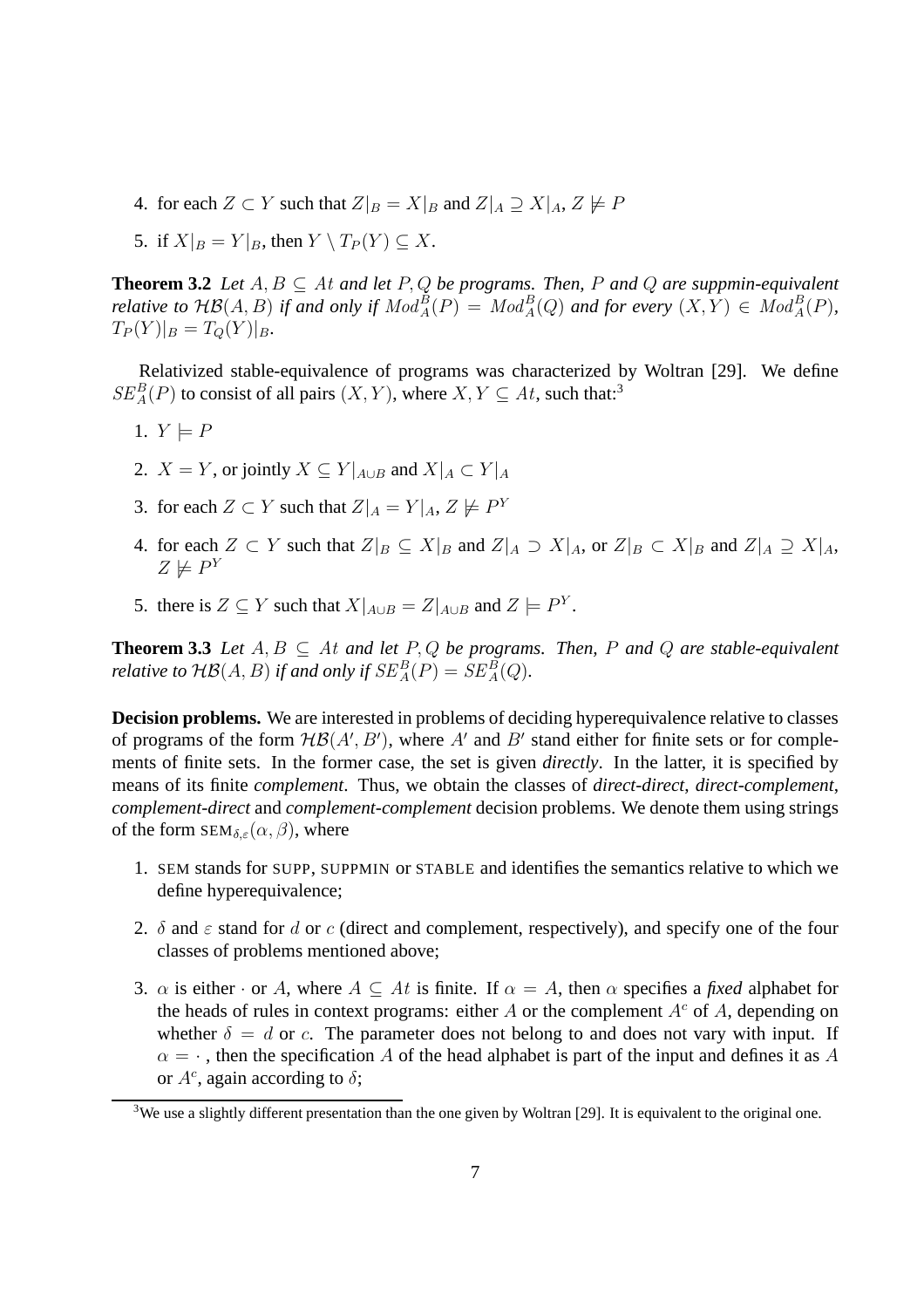4.  $\beta$  is either  $\cdot$  or B, where  $B \subseteq At$  is finite. It obeys the same conventions as  $\alpha$  but defines the body alphabet according to the value of  $\varepsilon$ .

For instance, SUPPMIN<sub>d,c</sub>(A, ·), where  $A \subseteq At$  is finite, stands for the following problem: given programs  $P$  and  $Q$ , and a set  $B$ , decide whether  $P$  and  $Q$  are suppmin-equivalent with respect to  $H\mathcal{B}(A, B^c)$ . Similarly, STABLE<sub>c,c</sub>( $\cdot, \cdot$ ) denotes the following problem: given programs P and Q, and sets A and B, decide whether P and Q are stable-equivalent with respect to  $H\mathcal{B}(A^c, B^c)$ . With some abuse of notation, we often talk about "the problem  $SEM_{\delta,\varepsilon}(A, B)$ " as a shorthand for "an arbitrary problem of the form  $SEM_{\delta,\varepsilon}(A, B)$  with fixed finite sets A and B"; likewise we do so for  $SEM_{\delta,\varepsilon}(\cdot, B)$  and  $SEM_{\delta,\varepsilon}(A, \cdot)$ .

As we noted, for supp- and suppmin-equivalence, there is no essential difference between normal and disjunctive programs. For stable-equivalence, allowing disjunctions in the heads of rules affects the complexity. Thus, in the case of stable-equivalence, we distinguish versions of the problems  $STABLE_{\delta,\varepsilon}(\alpha,\beta)$ , where the input programs are normal.<sup>4</sup>We denote these problems by  $\texttt{STABLE}_{\delta,\varepsilon}^n(\alpha,\beta)$ .

Direct-direct problems for the semantics of supported and supported minimal models were considered earlier [27], and their complexity was fully determined there. The complexity of problems STABLE<sub>d,d</sub>( $\cdot$ , $\cdot$ ), was also established before [29]. Problems similar to STABLE<sub>c,c</sub>(A, A) were already studied by Eiter et al. [8]. In this paper, we complete the results on the complexity of problems  $SEM_{\delta,\varepsilon}(\alpha,\beta)$  for all three semantics. In particular, we establish the complexity of the problems with at least one of  $\delta$  and  $\varepsilon$  being equal to c.

The complexity of problems involving the complement of  $A$  or  $B$  is not a straightforward consequence of the results on direct-direct problems. In the direct-direct problems, the class of context programs is essentially finite, as the head and body alphabets for rules are finite. It is no longer the case for the three remaining problems, where at least one of the alphabets is infinite and so, the class of contexts is infinite, as well.

Finally, we note that when we change A or B to  $\cdot$  in the problem specification, the resulting problem is at least as hard as the original one. Indeed for each such pair of problems, there are straightforward reductions from one to the other. We illustrate these relationships in Figure 1. The arrows between problems indicate that there is an efficient reduction of the "arrowtail" problem to the "arrowhead" problem. Consequently, if there is a path from a problem Π to the problem Π′ in the diagram, Π′ is at least as hard as Π and Π is at most as hard as Π′ . We use this observation in proofs of all complexity results.



Figure 1: A simple comparison of the hardness of problems

<sup>&</sup>lt;sup>4</sup>As demonstrated by Woltran [29], we can also restrict the programs used as contexts to normal ones, as that makes no difference.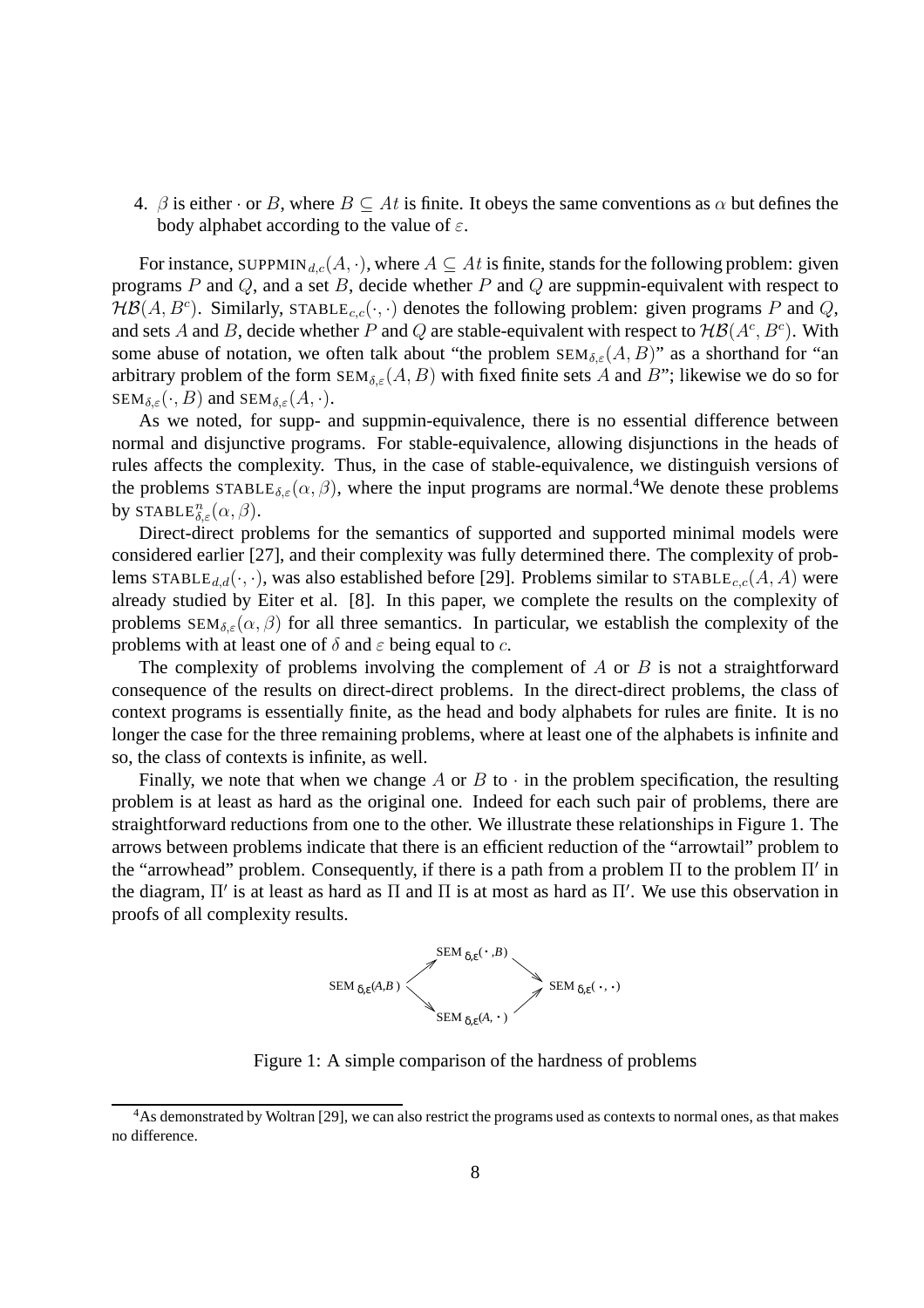## **4 Supp-equivalence**

As the alphabet for the bodies of context programs plays no role in supp-equivalence (cf. Theorem 3.1), the problems  $\text{SUPP}_{d,c}(A, \beta)$  and  $\text{SUPP}_{d,c}(\cdot, \beta)$  coincide with the problems  $\text{SUPP}_{d,d}(A, \beta)$ and SUPP<sub>d,d</sub>( $\cdot$ , $\beta$ ), respectively, whose complexity was shown to be coNP-complete [27]. For the same reason, problems  $\text{SUPP}_{c,d}(A, \beta)$  and  $\text{SUPP}_{c,d}(\cdot, \beta)$  coincide with  $\text{SUPP}_{c,c}(A, \beta)$  and SUPP<sub>c,c</sub>( $\cdot$ ,  $\beta$ ). Thus, to complete the complexity picture for problems SUPP<sub>δ, $\epsilon(\alpha, \beta)$ </sub>, it suffices to focus on  $\text{SUPP}_{c,d}(A, \beta)$  and  $\text{SUPP}_{c,d}(., \beta)$ .

First, we prove an upper bound on the complexity of the problem  $\text{SUPP}_{c,d}(, \cdot)$ .

#### **Theorem 4.1** *The problem* SUPP<sub>c,d</sub>( $\cdot$ , $\cdot$ ) *is in the class coNP.*

Proof: It is sufficient to show that  $\text{SUPP}_{c,d}(\cdot, \emptyset)$  is in coNP, since  $(P, Q, A)$  is a YES instance of SUPP<sub>c,d</sub>( $\cdot$ ,  $\emptyset$ ) if and only if  $(P, Q, A, B)$  is a YES instance of SUPP<sub>c,d</sub>( $\cdot$ , $\cdot$ ), cf. Theorem 3.1.

Let  $Y' = Y \cap (At(P) \cup A)$ . We will show that  $Y \in Mod_{A^c}(P)$  if and only if  $Y' \in Mod_{A^c}(P)$ . First, we note that  $T_P(Y) = T_P(Y')$ . If  $Y \in Mod_{A^c}(P)$ , then  $Y \models P$  and  $Y \setminus T_P(Y) \subseteq A^c$ . The former property implies that  $Y' \models P$ . Since  $Y' \setminus T_P(Y') = Y' \setminus T_P(Y) \subseteq Y \setminus T_P(Y)$ , the latter one implies that  $Y' \setminus T_P(Y') \subseteq A^c$ . Thus,  $Y' \in Mod_{A^c}(P)$ .

Conversely, let  $Y' \in Mod_{A^c}(P)$ . Then  $Y' \models P$  and, consequently,  $Y \models P$ . Moreover, we also have  $Y' \setminus T_P(Y') \subseteq A^c$ . Let  $y \in Y \setminus T_P(Y)$ . If  $y \notin Y'$ , then, as  $y \in Y$  and  $Y' = Y \cap (At(P) \cup A)$ ,  $y \notin A$ , that is,  $y \in A^c$ . If  $y \in Y'$ , then  $y \in Y' \setminus T_P(Y')$  (we recall that  $T_P(Y) = T_P(Y')$ ). Hence,  $y \in A^c$  in this case, too. It follows that  $Y \setminus T_P(Y) \subseteq A^c$  and so,  $Y \in Mod_{A^c}(P)$ .

Next, we prove that  $Mod_{A^c}(P) \neq Mod_{A^c}(Q)$  or, for some  $Y \in Mod_{A^c}(P)$ ,  $T_P(Y) \neq T_Q(Y)$ if and only if there is  $Y' \subseteq At(P \cup Q) \cup A$  such that Y' belongs to exactly one of  $Mod_{A^c}(P)$  and  $Mod_{A^c}(Q)$ , or Y' belongs to both  $Mod_{A^c}(P)$  and  $Mod_{A^c}(Q)$  and  $T_P(Y') \neq T_Q(Y')$ . Clearly, we only need to prove the "only-if" implication. To this end, we note that if  $Mod_{A^c}(P) \neq Mod_{A^c}(Q)$ , then by the observation proved above, there is  $Y' \subseteq At(P \cup Q) \cup A$  with that property. Thus, let us assume that  $Mod_{A^c}(P) = Mod_{A^c}(Q)$ . If for some  $Y \in Mod_{A^c}(P)$ ,  $T_P(Y) \neq T_Q(Y)$  then again by the argument given above,  $Y' = Y \cap (At(P \cup Q) \cup A)$  belongs to both  $Mod_{A^c}(P)$  and  $Mod_{A^c}(Q)$ , and  $T_P(Y') = T_P(Y) \neq T_Q(Y) = T_Q(Y')$ .

Thus, to decide the complementary problem, we nondeterministically guess  $Y \subseteq At(P \cup Q) \cup$ A, and verify that Y belongs to exactly one of  $Mod_{A^c}(P)$  and  $Mod_{A^c}(Q)$ , or that Y belongs to  $Mod_{A^c}(P)$  and  $Mod_{A^c}(Q)$ , and that  $T_P(Y) \neq T_Q(Y)$ .

Checking  $Y \models P$  and  $Y \models Q$  can be done in polynomial time. Similarly, for  $R = P$  or Q,  $Y \setminus T_R(Y) \subseteq A^c$  if and only if  $(Y \setminus T_R(Y)) \cap A = \emptyset$ . Thus, checking  $Y \setminus T_R(Y) \subseteq A^c$  can be done in polynomial time, too, and so the algorithm is polynomial. Hence, the complementary problem is in NP, which implies the assertion.  $\Box$ 

For the lower bound we use the problem  $\text{SUPP}_{c,d}(A, B)$ .

#### **Theorem 4.2** *The problem* SUPP<sub>c,d</sub> $(A, B)$  *is coNP-hard.*

Proof: Let us consider a CNF formula  $\varphi$ , let Y be the set of atoms in  $\varphi$ , and let  $Y' = \{y' \mid y \in Y\}$ be a set of new atoms. We define

$$
P(\varphi) = \{ y \leftarrow not \, y'; \, y' \leftarrow not \, y; \, \leftarrow y, y' \mid y \in Y \} \cup \{ \leftarrow \hat{c} \mid c \text{ is a clause in } \varphi \}
$$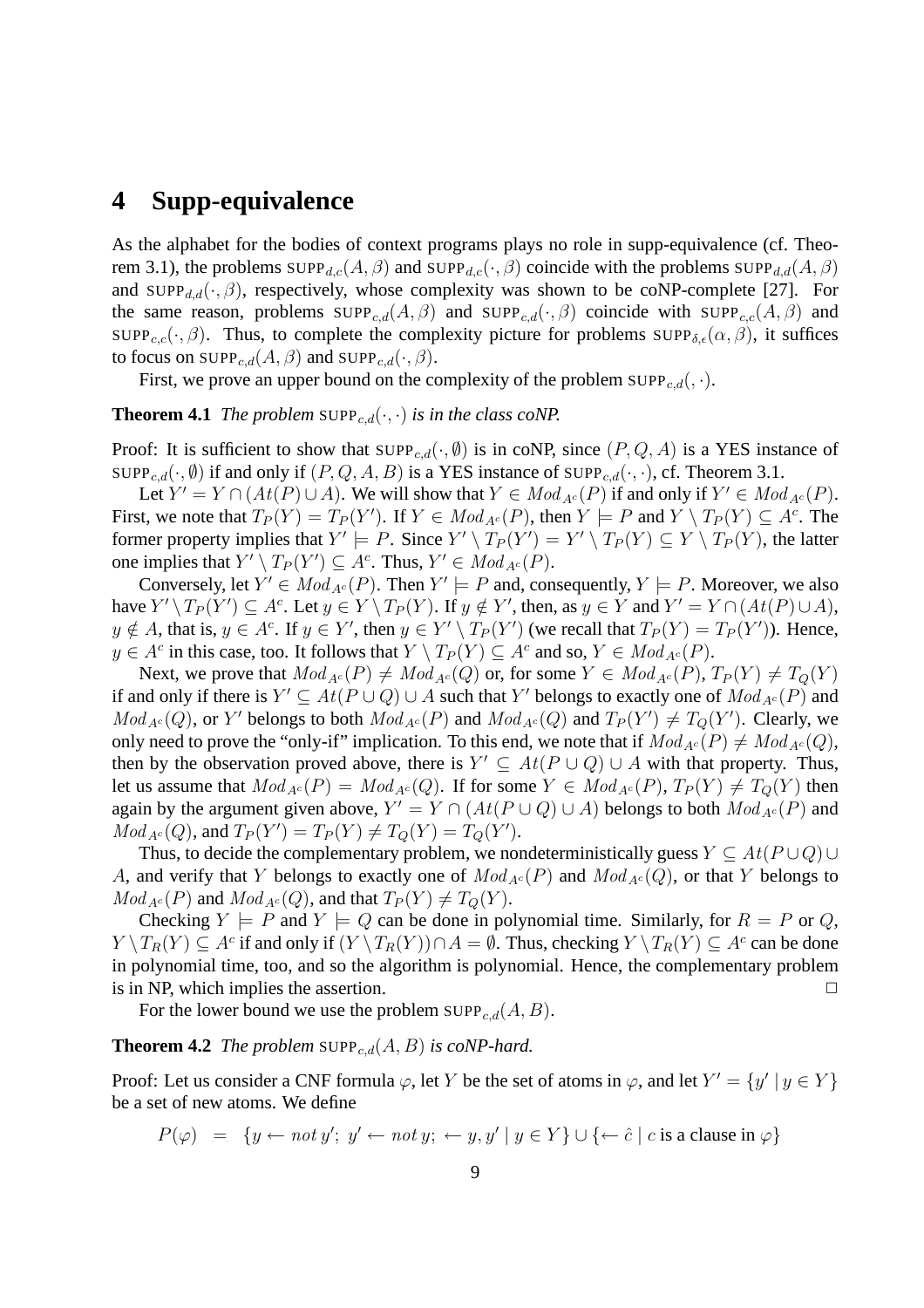where, for each clause  $c \in \varphi$ , say  $c = y_1 \vee \cdots \vee y_k \vee \neg y_{k+1} \vee \cdots \vee \neg y_m$ ,  $\hat{c}$  denotes the the sequence  $y'_1, \ldots, y'_k, y_{k+1}, \ldots, y_m$ . To simplify the notation, we write P for  $P(\varphi)$ . One can check that  $\varphi$  has a model if and only if P has a model. Moreover, for every model M of P such that  $M \subseteq At(P)$ , M is a *supported* model of P and, consequently, satisfies  $M = T_P(M)$ .

Next, let Q consist of f and  $\leftarrow$  f. As Q has no models, Theorem 3.1 implies that Q is suppequivalent to P relative to  $\mathcal{HB}(A^c, B)$  if and only if  $Mod_{A^c}(P) = \emptyset$ . If  $M \in Mod_{A^c}(P)$ , then there is  $M' \subseteq At(P)$  such that  $M' \in Mod_{A^c}(P)$ . Since every model M' of P such that  $M' \subseteq At(P)$ satisfies  $M' = T_P(M')$ , it follows that  $Mod_{A^c}(P) = \emptyset$  if and only if P has no models. Thus,  $\varphi$ is unsatisfiable if and only if Q is supp-equivalent to P relative to  $H\mathcal{B}(A^c, B)$ , and the assertion  $\Box$  follows.  $\Box$ 

Theorems 4.1 and 4.2, combined via the relations depicted in Figure 1, and the results by Truszczyński and Woltran [27] imply the following corollary.

**Corollary 4.3** *The problem* SUPP $_{\delta,\varepsilon}(\alpha,\beta)$  *is coNP-complete, for any combination of*  $\delta,\varepsilon \in \{c,d\}$ *,*  $\alpha \in \{A, \cdot\}, \beta \in \{B, \cdot\}.$ 

## **5 Suppmin-equivalence**

In this section, we establish the complexity for direct-complement, complement-direct and complement-complement problems of deciding suppmin-equivalence. The complexity of directdirect problems is already known [27].

#### **5.1 Upper bounds**

The argument consists of a series of auxiliary results. The first two lemmas are concerned with the basic problem of deciding whether  $(X, Y) \in Mod_{A'}^{B'}(P)$ , where A' and B' stand for A or A<sup>c</sup> and B or  $B^c$ , respectively.

**Lemma 5.1** *The following problems are in the class coNP: Given a program* P*, and sets* X*,* Y *,*  $A$ , and  $B$ , decide whether (i)  $(X,Y) \in Mod_{A^c}^B(P)$ ; (ii)  $(X,Y) \in Mod_A^{B^c}(P)$ ; (iii)  $(X,Y) \in$  $Mod_{A^c}^{B^c}(P)$ .

Proof: We first show that the complementary problem to decide whether  $(X, Y) \notin Mod_{A^c}^B(P)$  is in NP. To this end, we observe that  $(X, Y) \notin Mod_{A^c}^B(P)$  if and only if at least one of the following conditions holds:

- 1.  $Y \notin Mod_{A^c}(P)$ ,
- 2.  $X \not\subset Y|_{A^{c} \cup B}$
- 3. there is  $Z \subset Y$  such that  $Z|_{A^c \cup B} = Y|_{A^c \cup B}$  and  $Z \models P$ ,
- 4. there is  $Z \subset Y$  such that  $Z|_B = X|_B$ ,  $Z|_{A^c} \supseteq X|_{A^c}$  and  $Z \models P$ ,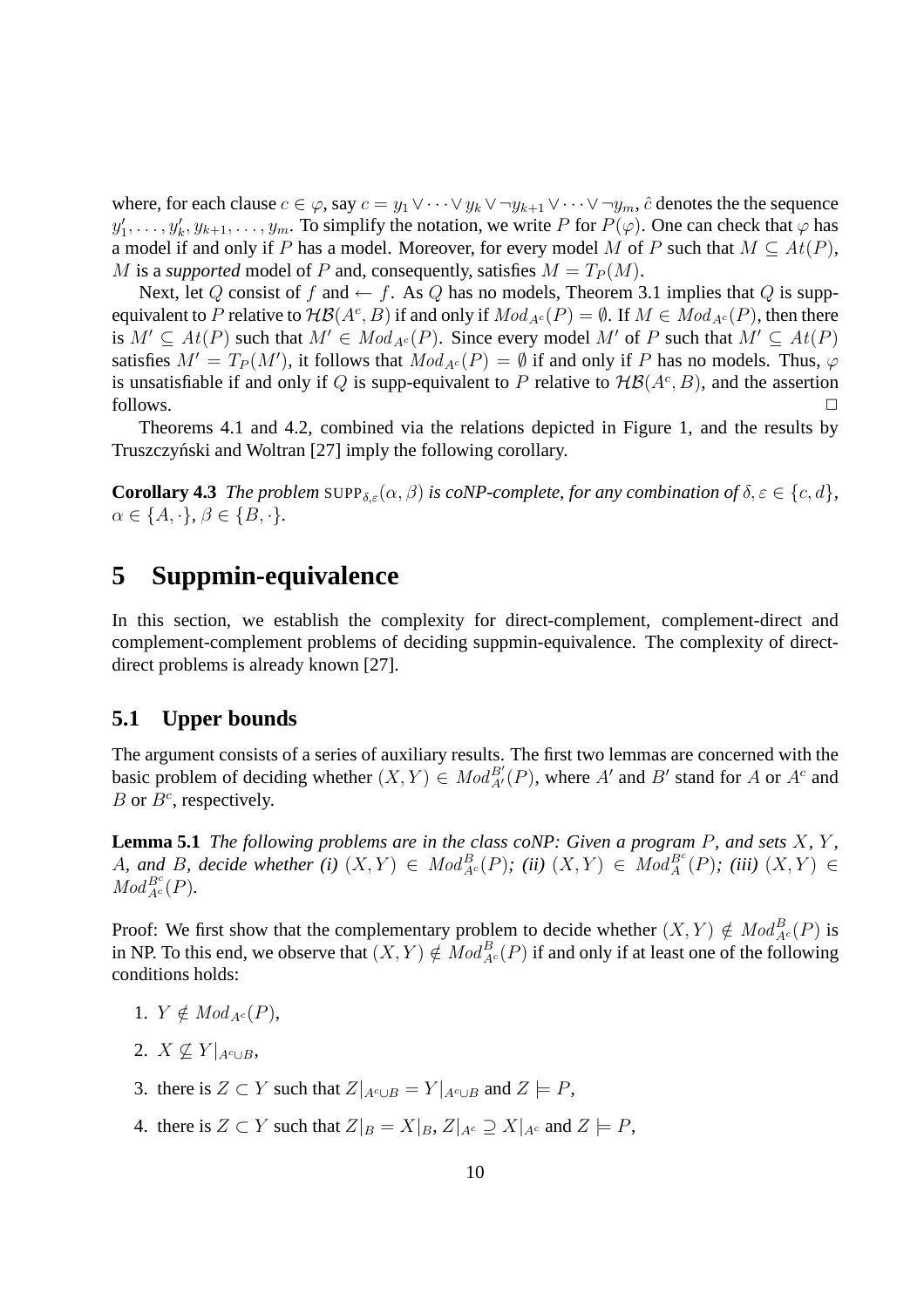5.  $X|_B = Y|_B$  and  $Y \setminus T_P(Y) \nsubseteq X$ .

We note that verifying any condition involving  $A^c$  can be reformulated in terms of A. For instance, for every set V, we have  $V|_{A^c} = V \setminus A$ , and  $V \subseteq A^c$  if and only if  $V \cap A = \emptyset$ . Thus, the conditions (1), (2) and (5) can be decided in polynomial time. Conditions (3) and (4) can be decided by a nondeterministic polynomial time algorithm. Indeed, once we nondeterministically guess Z, all other tests can be decided in polynomial time. The proofs for the remaining two claims use the same ideas and differ only in technical details depending on which of  $A$  and  $B$  is subject to the complement operation.

**Lemma 5.2** *For every finite set*  $B \subseteq At$ *, the following problems are in the class Pol: given a* program P, and sets X, Y, and A, decide whether (i)  $(X,Y) \in Mod_{A^c}^{B^c}(P)$ ; (ii)  $(X,Y) \in$  $Mod_A^{B^c}(P)$ .

Proof: In each case, the argument follows the same lines as that for Lemma 5.1. The difference is in the case of the conditions (3) and (4). Under the assumptions of this lemma, they can be decided in *deterministic* polynomial time. Indeed, let us note that there are no more than  $2^{|B|}$  sets  $Z$  such that  $Z|_{A\cup B^c} = Y|_{A\cup B^c}$  (or, for the second problem, such that  $Z|_{A\cup B^c} = Y|_{A\cup B^c}$ ). Since B is finite and fixed, the condition (3) can be checked in polynomial time by a simple enumeration of all possible sets Z such that  $Z \subset Y$  and  $Z|_{A^c \cup B^c} = Y|_{A^c \cup B^c}$  and checking for each of them whether  $Z \models P$ . For the condition (4), the argument is similar. Since Z is constrained by  $Z|_{B^c} = X|_{B^c}$ , there are no more than  $2^{|B|}$  possible candidate sets Z to consider in this case, too.

The role of the next lemma is to show that  $(X, Y) \in Mod_A^B(P)$  implies constraints on X and  $Y$ .

**Lemma 5.3** *Let* P *be a program and*  $A, B \subseteq At$ . *If*  $(X, Y) \in Mod_A^B(P)$  *then*  $X \subseteq Y \subseteq$  $At(P) \cup A$ .

Proof: We have  $Y \in Mod_A(P)$ . Thus,  $Y \setminus T_P(Y) \subseteq A$  and, consequently,  $Y \subseteq T_P(Y) \cup A \subseteq$  $At(P) \cup A$ . We also have  $X \subseteq Y|_{A \cup B} \subseteq Y$ .

**Theorem 5.4** *The problem* SUPPMIN<sub>d,c</sub>( $\cdot$ , $\cdot$ ) *is contained in the class*  $\Pi_2^F$ *. The problem* SUPPMIN<sub>d,c</sub> $(\cdot, B)$  *is contained in the class coNP.* 

**Proof.** We start with an argument for the problem SUPPMIN<sub>d,c</sub>( $\cdot$ , $\cdot$ ). By Theorem 3.2, P and Q are not suppmin-equivalent relative to  $\mathcal{HB}(A, B^c)$  if and only if there is  $(X, Y) \in Mod_A^{B^c}(P)$  ÷  $Mod_A^{B^c}(Q)$ , or there is  $(X, Y) \in Mod_A^{B^c}(P)$  and  $T_P(Y)|_{B^c} \neq T_Q(Y)|_{B^c}$ . Thus, by Lemma 5.3, to decide that P and Q are not suppmin-equivalent relative to  $H\mathcal{B}(A, B^c)$ , one can guess X and Y such that  $X \subseteq Y \subseteq At(P \cup Q) \cup A$  and verify that  $(X,Y) \in Mod_A^{B^c}(P) \div Mod_A^{B^c}(Q)$ , or that  $(X,Y) \in Mod_A^{Be}(\overline{P})$  and  $T_P(Y)|_{B^c} \neq T_Q(Y)|_{B^c}$ . By Lemma 5.1(ii), deciding the membership of  $(X, Y)$  in  $Mod_A^{Be}(P)$  and  $Mod_A^{Be}(Q)$  can be accomplished by means of two calls to a coNP oracle. Deciding  $T_P(Y)|_{B^c} \neq T_Q(Y)|_{B^c}$  can be accomplished in polynomial time (we note that  $T_P(Y)|_{B^c} = T_P(Y) \setminus B$  and  $T_Q(Y)|_{B^c} = T_Q(Y) \setminus B$ . The argument for the second part of the assertion is essentially the same. The only difference is that we use Lemma 5.2(ii) instead of Lemma 5.1(ii) to obtain a stronger bound.  $\Box$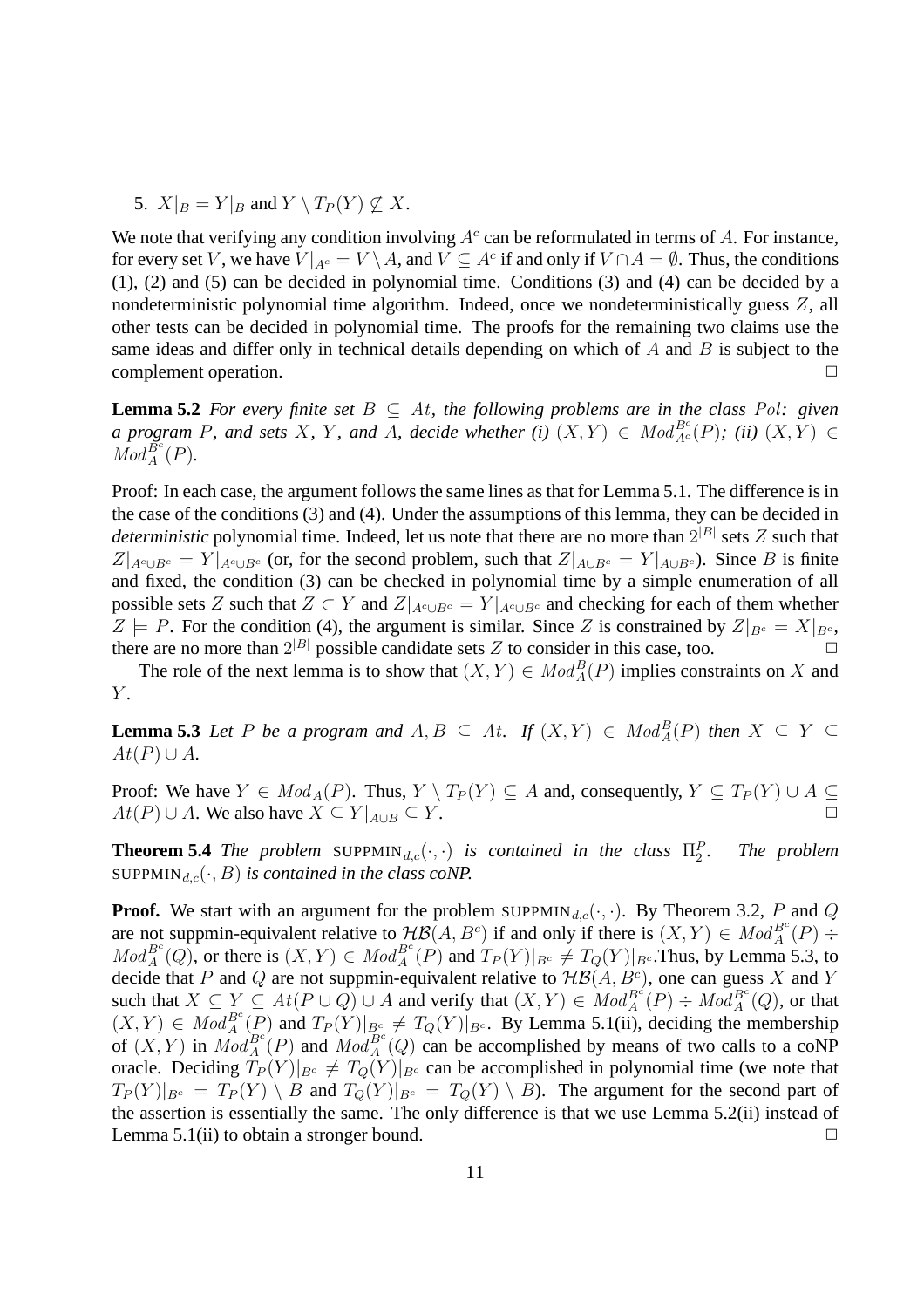Lemma 5.3 is too weak for the membership results for complement-direct and complementcomplement problems, as for these two types of problems, it only limits Y to subsets of  $At(P) \cup A^c$ , which is infinite. To handle these two classes of problems we need additional results. The proofs are quite technical and we present them in the appendix.

**Lemma 5.5** *Let*  $P$ ,  $Q$  *be programs and*  $A$ ,  $B \subseteq At$ *.* 

- 1. If  $(X,Y) \in Mod_{A^c}^B(P) \setminus Mod_{A^c}^B(Q)$  then there is  $(X',Y') \in Mod_{A^c}^B(P) \setminus Mod_{A^c}^B(Q)$  such *that*  $Y' \subseteq At(P \cup Q) \cup A$ *.*
- 2. If  $(X,Y) \in Mod_{A^c}^B(P)$  and  $T_P(Y)|_B \neq T_Q(Y)|_B$ , then there is  $(X',Y') \in Mod_{A^c}^B(P)$  such *that*  $T_P(Y')|_B \neq T_Q(Y')|_B$  and  $Y' \subseteq At(P \cup Q) \cup A$ .

**Theorem 5.6** *The problems* SUPPMIN<sub>c,d</sub>( $\cdot$ , $\cdot$ ) *and* SUPPMIN<sub>c,c</sub>( $\cdot$ , $\cdot$ ) *are contained in the class*  $\Pi_2^P$ . *The problem* SUPPMIN<sub>c,c</sub> $(\cdot, B)$  *is in the class coNP:* 

**Proof.** The argument is similar to that of Theorem 5.4. We start with the problem SUPPMIN<sub>c,d</sub>( $\cdot$ , $\cdot$ ). By Theorem 3.2, P and Q are not suppmin-equivalent relative to  $H\mathcal{B}(A^c, B)$  if and only if there is  $(X,Y) \in Mod_{A^c}^B(P) \div Mod_{A^c}^B(Q)$ , or  $(X,Y) \in Mod_{A^c}^B(P)$  and  $T_P(Y)|_B \neq T_Q(Y)|_B$ . By Lemma 5.5, P and Q are not suppmin-equivalent relative to  $H\mathcal{B}(A^c, B)$  if and only if there is  $(X, Y)$  such that  $X \subseteq Y \subseteq At(P \cup Q) \cup A$  and  $(X, Y) \in Mod_{A^c}^B(P) \div Mod_{A^c}^B(Q)$ , or  $(X, Y) \in Mod_{A^c}^B(P)$ and  $T_P(Y)|_B \neq T_Q(Y)|_B$ .

Thus, to decide the complementary problem, it suffices to guess  $X, Y \subseteq At(P \cup Q) \cup A$ and check that  $(X, Y) \in Mod_{A^c}^B(P) \div Mod_{A^c}^B(Q)$ , or that  $(X, Y) \in Mod_{A^c}^B(P)$  and  $T_P(Y)|_B \neq$  $T_Q(Y)|_B$ . The first task can be decided by NP oracles (Lemma 5.1(i)), and testing  $T_P(Y)|_B \neq$  $T_Q(Y)|_B$  can be accomplished in polynomial time.

The remaining arguments are similar. To avoid repetitions, we only list essential differences. In the case of SUPPMIN<sub>c,c</sub>( $\cdot$ , $\cdot$ ), we use Lemma 5.1(iii). To obtain a stronger upper bound for SUPPMIN<sub>c,c</sub>( $\cdot$ , *B*), we use Lemma 5.2(i) instead of Lemma 5.1(iii).

When A is fixed and set to  $\emptyset$ , a stronger bound on the complexity of the complementcomplement and complement-direct problems can be derived. We first state a key lemma (the proof is in the appendix).

**Lemma 5.7** Let P, Q be normal programs and  $B \subseteq At$ . If  $Mod_{At}^{B}(P) \neq Mod_{At}^{B}(Q)$ , then there  $\iint_S Y \subseteq At(P \cup Q)$  *such that* Y *is a model of exactly one of* P *and* Q, or *there is*  $a \in Y$  *such that*  $(Y \setminus \{a\}, Y)$  *belongs to exactly one of*  $Mod_{At}^{B}(P)$  *and*  $Mod_{At}^{B}(Q)$ *.* 

**Theorem 5.8** *The problems* SUPPMIN<sub>c,c</sub>( $\emptyset$ , ·) *and* SUPPMIN<sub>c,d</sub>( $\emptyset$ , ·) *are in the class coNP.* 

Proof: The case of SUPPMIN<sub>c,d</sub> $(\emptyset, \cdot)$  was settled before by Truszczyński and Woltran [27] (they denoted the problem by SUPPMIN<sub>At</sub>). Thus, we consider only the problem SUPPMIN<sub>c,c</sub>( $(\emptyset, \cdot)$ ). We will show that the following nondeterministic algorithm verifies, given programs  $P$ ,  $Q$  and a set  $B \subseteq At$ , that P and Q are not suppmin-equivalent relative  $H\mathcal{B}(At, B^c)$ . We guess a pair  $(a, Y)$ ,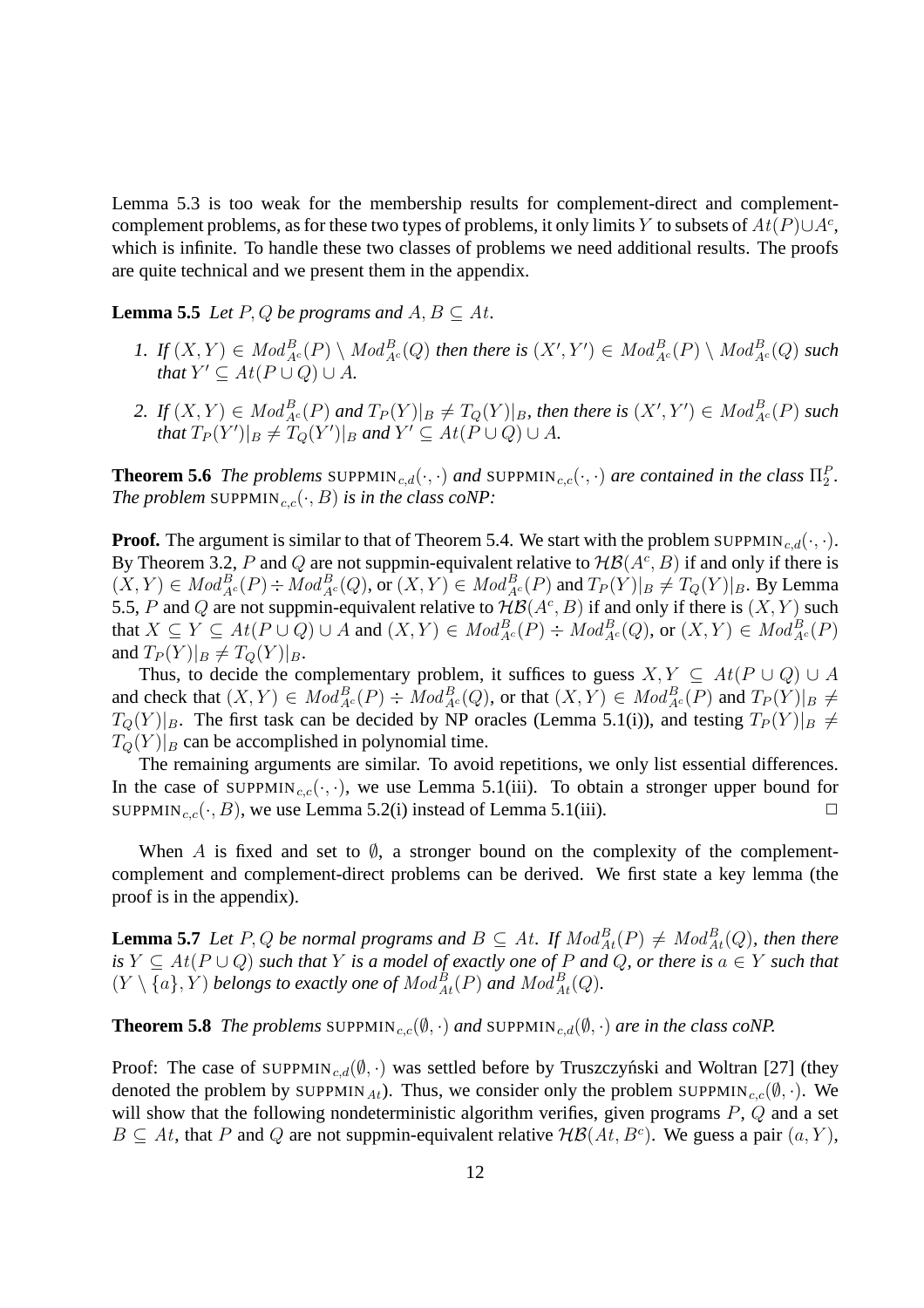where  $Y \subseteq At(P \cup Q)$ , and  $a \in At(P \cup Q)$  such that (a) Y is a model of exactly one of P and Q; or (b)  $a \in Y$  and  $(Y \setminus \{a\}, Y)$  belongs to exactly one of  $Mod_{At}^{B^c}(P)$  and  $Mod_{At}^{B^c}(Q)$ ; or (c) Y is model of P and  $T_P(Y) \setminus B \neq T_Q(Y) \setminus B$ .

Such a pair exists if and only if P and Q are not suppmin-equivalent relative  $H\mathcal{B}(At, B^c)$ . Indeed, let us assume that such a pair  $(a, Y)$  exists. If (a) holds for  $(a, Y)$ , say Y is a model of P but not Q, then  $(Y, Y) \in Mod_{At}^{B_c}(P) \setminus Mod_{At}^{B_c}(Q)$  (easy to verify from the definition of  $Mod_{At}^{B^c}(R)$ ). Thus,  $Mod_{At}^{B^c}(P) \neq Mod_{At}^{B^c}(Q)$  and, by Theorem 3.2, P and Q are not suppminequivalent relative  $H\mathcal{B}(At, B^c)$ . If (b) holds for  $(a, Y)$ ,  $Mod_{At}^B(P) \neq Mod_{At}^B(Q)$  again, and we are done, as above, by Theorem 3.2. Finally, if (c) holds,  $(Y, Y) \in Mod_{At}^{B^c}(\mathbb{P})$  (as  $Y \models P$ ) and  $T_P(Y)|_{B^c} = T_P(Y) \setminus B \neq T_Q(Y) \setminus B = T_Q(Y)|_{B^c}$ . Thus, one more time by Theorem 3.2, P and Q are not suppmin-equivalent relative  $H\mathcal{B}(At, B^c)$ .

Conversely, if P and Q are not suppmin-equivalent relative  $H\mathcal{B}(At, B^c)$ , then  $Mod_{At}^{B^c}(P) \neq$  $Mod_{At}^{B^c}(Q)$ , or there is  $(X, Y) \in Mod_{At}^{B^c}(P)$  such that  $T_P(Y)|_{B^c} \neq T_Q(Y)|_{B^c}$ . The former implies (by Lemma 5.7) that there is  $(a, Y)$  such that  $Y \subseteq At(P \cup Q)$  and  $(a, Y)$  satisfies (a) or (b). If the latter holds,  $Y \models P$  and  $T_P(Y)|_{B^c} \neq T_Q(Y)|_{B^c}$  or, equivalently,  $T_P(Y) \setminus B \neq T_Q(Y) \setminus B$ . Let  $Y' = Y \cap At(P \cup Q)$ . Clearly,  $Y' \models P$ ,  $T_P(Y) = T_P(Y')$ , and  $T_Q(Y) = T_Q(Y')$ . Thus,  $T_P(Y') \setminus B \neq T_Q(Y') \setminus B$ . Picking any  $a \in At(P \cup Q)$  (since P and Q are not suppmin-equivalent relative  $H\mathcal{B}(At, B^c)$ ,  $At(P\cup Q) \neq \emptyset$ ) yields a pair  $(a, Y')$ , with  $Y' \subseteq At(P\cup Q)$ , for which (c) holds.

It follows that the algorithm is correct. Moreover, checking whether  $Y \models P$  and  $Y \models Q$  can clearly be done in polynomial time in the total size of  $P$ ,  $Q$ , and  $B$ ; the same holds for checking  $T_P(Y) \setminus B \neq T_Q(Y) \setminus B$ . Finally, testing  $(Y \setminus \{a\}, Y) \in Mod_{At}^{B^c}(P)$  and  $(Y \setminus \{a\}, Y) \in Mod_{At}^{B^c}(Q)$ are polynomial-time tasks (with respect to the size of the input), too. The conditions (1) - (3) and (5) are evident. To verify the condition (4), we need to verify that  $Z \not\models P$  for just one set Z, namely  $Z = Y \setminus \{a\}$ . Thus, the algorithm runs in polynomial time. It follows that the complement of our problem is in the class NP and so the assertion follows.  $\Box$ 

#### **5.2 Lower bounds and exact complexity results**

We start with direct-complement problems.

### **Theorem 5.9** *The problem* SUPPMIN<sub>d,c</sub> $(A, \cdot)$  *is*  $\Pi_2^P$ -hard.

Proof: Let  $\forall Y \exists X \varphi$  be a QBF, where  $\varphi$  is a CNF formula over  $X \cup Y$ . We can assume that  $A \cap X = \emptyset$  (if not, variables in X can be renamed). Next, we can assume that  $A \subseteq Y$  (if not, one can add to  $\varphi$  "dummy" clauses  $y \lor \neg y$ , for  $y \in Y$ ). We will construct programs  $P(\varphi)$  and  $Q(\varphi)$ , and a set B, so that  $\forall Y \exists X \varphi$  is true if and only if  $P(\varphi)$  and  $Q(\varphi)$  are suppmin-equivalent relative to  $\mathcal{HB}(A, B^c)$ . Since the problem to decide whether a given QBF  $\forall Y \exists X \varphi$  is true is  $\Pi_2^P$ -complete, the assertion will follow.

For every atom  $z \in X \cup Y$ , we introduce a fresh atom  $z'$ . Given a set of "non-primed" atoms Z, we define  $Z' = \{z' \mid z \in Z\}$ . In particular,  $A \cap (Y' \cup X') = \emptyset$ . We use  $\hat{c}$  as in the proof of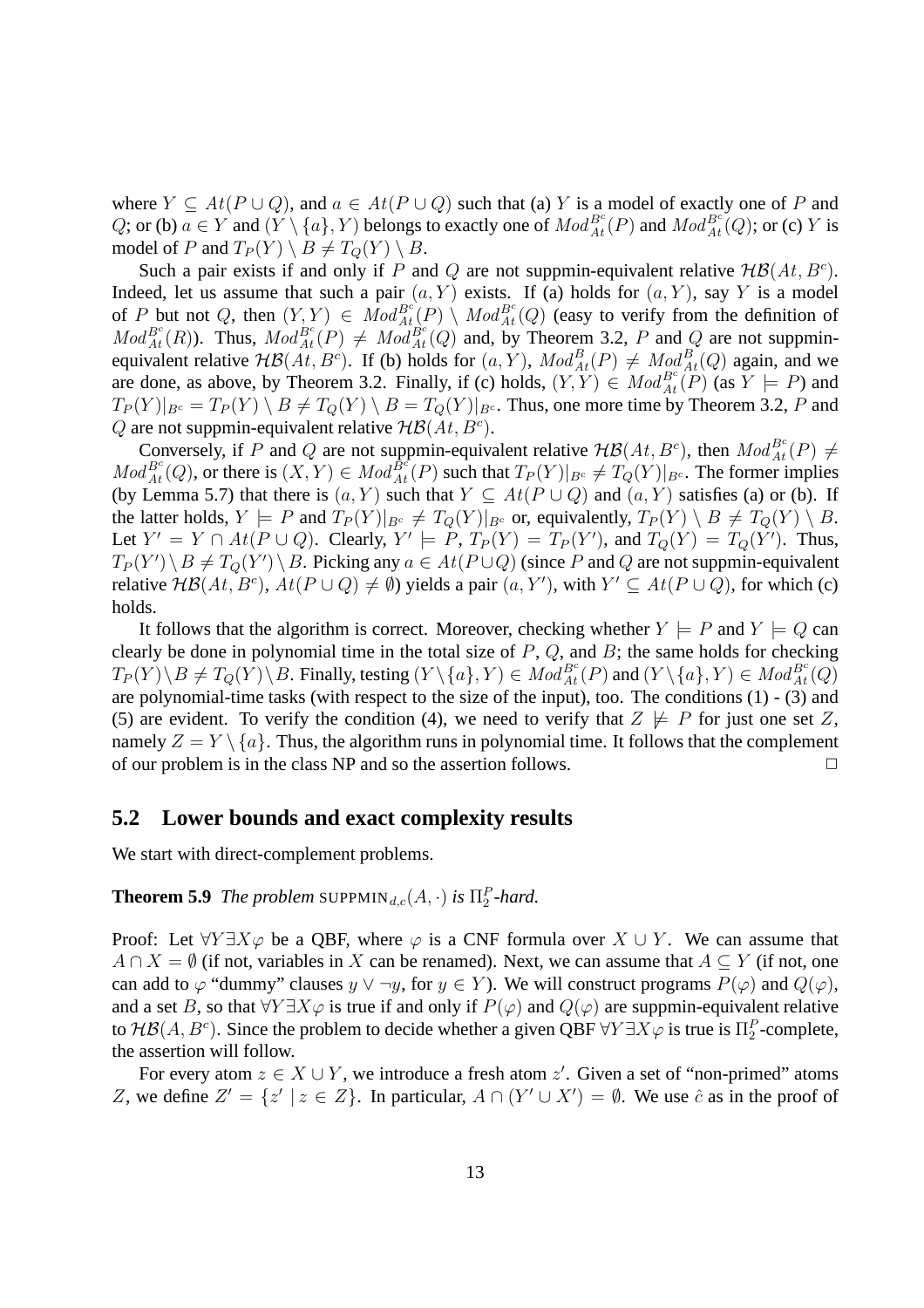Theorem 4.2 and define the following programs:

$$
P(\varphi) = \{ z \leftarrow not \ z'; \ z' \leftarrow not \ z \mid z \in X \cup Y \} \cup \{ \leftarrow y, y' \mid y \in Y \} \cup
$$
  

$$
\{ x \leftarrow u, u'; \ x' \leftarrow u, u' \mid x, u \in X \} \cup
$$
  

$$
\{ x \leftarrow \hat{c}; \ x' \leftarrow \hat{c} \mid x \in X, c \text{ is a clause in } \varphi \};
$$
  

$$
Q(\varphi) = \{ z \leftarrow not \ z'; \ z' \leftarrow not \ z \mid z \in X \cup Y \} \cup \{ \leftarrow z, z' \mid z \in X \cup Y \} \cup
$$
  

$$
\{ \leftarrow \hat{c} \mid c \text{ is a clause in } \varphi \}.
$$

To simplify notation, from now on we write P for  $P(\varphi)$  and Q for  $Q(\varphi)$ . We also define  $B =$  $X \cup X' \cup Y \cup Y'$ . We observe that  $At(P) = At(Q) = B$ .

One can check that the models of  $Q$  contained in  $B$  are sets of type

1. 
$$
I \cup (Y \setminus I)' \cup J \cup (X \setminus J)'
$$
, where  $J \subseteq X$ ,  $I \subseteq Y$  and  $I \cup J \models \varphi$ .

Each model of  $Q$  is also a model of  $P$  but  $P$  has additional models contained in  $B$ , viz.

2.  $I \cup (Y \setminus I)' \cup X \cup X'$ , for *each*  $I \subseteq Y$ .

Clearly, for each model M of Q such that  $M \subseteq B$ ,  $T_Q(M) = M$ . Similarly, for each model M of P such that  $M \subseteq B$ ,  $T_P(M) = M$ . Hence, each such model M is also supported for both P and  $Q$ .

From these comments, it follows that for every model M of Q (resp. P),  $T_O(M) = M \cap B$  (resp.  $T_P(M) = M \cap B$ ). Thus, for every model M of both P and  $Q, T_Q(M)|_{B^c} = T_P(M)|_{B^c}$ . It follows that P and Q are suppmin-equivalent with respect to  $H\mathcal{B}(A, B^c)$  if and only if  $Mod_A^{B^c}(P)$  =  $Mod_A^{B^c}(Q)$  (indeed, we recall that if  $(N, M) \in Mod_A^{B^c}(R)$  then M is a model of R).

Let us assume that  $\forall Y \exists X \varphi$  is false. Hence, there exists an assignment  $I \subseteq Y$  to atoms Y such that for every  $J \subseteq X$ ,  $I \cup J \not\models \varphi$ . Let  $N = I \cup (Y \setminus I)' \cup X \cup X'$ . We will show that  $(N|_{A\cup B^c}, N) \in Mod_A^{B^c}(P).$ 

Since N is a supported model of P,  $N \in Mod_A(P)$ . The requirement (2) for  $(N|_{A\cup B^c}, N) \in$  $Mod_A^{B^c}(P)$  is evident. The requirement (5) holds, since  $N \setminus T_P(N) = \emptyset$ . By the property of I,  $N$  is a minimal model of  $P$ . Thus, the requirements (3) and (4) hold, too. It follows that  $(N|_{A\cup B^c}, N) \in Mod_A^{B^c}(P)$ , as claimed. Since N is not a model of  $Q, (N|_{A\cup B^c}, N) \notin Mod_A^{B^c}(Q)$ .

Let us assume that  $\forall Y \exists X \varphi$  is true. First, observe that  $Mod_A^{B^c}(Q) \subseteq Mod_A^{B^c}(P)$ . Indeed, let  $(M, N) \in Mod_A^{B^c}(Q)$ . It follows that N is a model of Q and, consequently, of P. From our earlier comments, it follows that  $T_Q(N) = T_P(N)$ . Since  $N \setminus T_Q(N) \subseteq A$ ,  $N \setminus T_P(N) \subseteq A$ . Thus,  $N \in Mod_A(P)$ . Moreover, if  $M|_{B^c} = N|_{B^c}$  then  $N \setminus T_Q(N) \subseteq M$  and, consequently,  $N \setminus T_P(N) \subseteq M$ . Thus, the requirement (5) for  $(M, N) \in Mod_A^{B^c}(\overline{P})$  holds. The condition  $M \subseteq N|_{A\cup B^c}$  is evident (it holds as  $(M, N) \in Mod_B^{B^c}(Q)$ ). Since N is a model of  $Q, N = N' \cup V$ , where N' is a model of type 1 and  $V \subseteq At \setminus B$ . Thus, every model  $Z \subset N$  of P is also a model of Q. It implies that the requirements (3) and (4) for  $(M, N) \in Mod_A^{B^c}(P)$  hold. Hence,  $(M, N) \in Mod_A^{B^c}(P)$  and, consequently,  $Mod_A^{B^c}(Q) \subseteq Mod_A^{B^c}(P)$ .

We will now use the assumption that  $\forall Y \exists X \varphi$  is true to prove the converse inclusion, i.e.,  $Mod_A^{B^c}(P) \subseteq Mod_A^{B^c}(Q)$ . To this end, let us consider  $(M, N) \in Mod_A^{B^c}(P)$ . If  $N = N' \cup V$ , where N' is of type 1 and  $V \subseteq At \setminus B$ , then arguing as above, one can show that  $(M, N) \in Mod_A^{B^c}(Q)$ .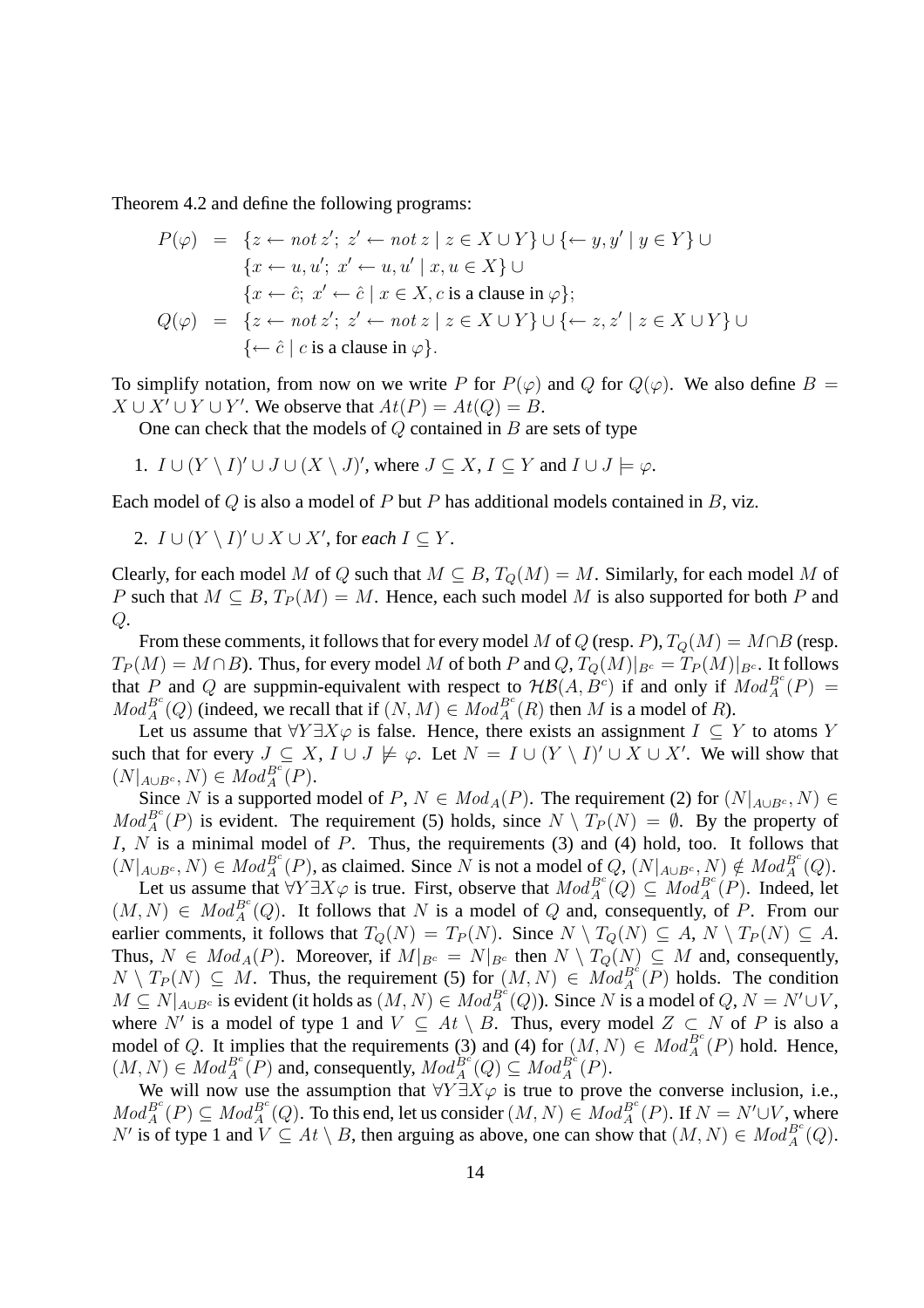Therefore, let us assume that  $N = N' \cup V$ , where N' is of type 2 and  $V \subseteq At \setminus B$ . More specifically, let  $N' = I \cup (Y \setminus I)' \cup X \cup X'$ , for some  $I \subseteq Y$ . By our assumption, there is  $J \subseteq X$ such that  $I \cup J \models \varphi$ . It follows that  $Z = I \cup (Y \setminus I)' \cup J \cup (X \setminus J)' \cup V$  is a model of P. Clearly,  $Z \subset N$ . Moreover, since  $B^c \cap (X \cup X' \cup Y \cup Y') = A \cap (X \cup X' \cup Y \cup Y') = \emptyset$ , we have  $Z|_{A\cup B^c}=N|_{A\cup B^c}$ . Since  $(M, N) \in Mod_A^{B^c}(P)$ , the requirement (3) implies that  $Z$  is not a model of P, a contradiction. Hence, the latter case is impossible and  $Mod_A^{Be}(P) \subseteq Mod_A^{Be}(Q)$  follows.

We proved that  $\forall Y \exists X \varphi$  is true if and only if  $Mod_A^{B^c}(P) = Mod_A^{B^c}(\overline{Q})$ . This completes the proof of the assertion.  $\Box$ 

#### **Theorem 5.10** *The problem* SUPPMIN $_{d,c}(A, B)$  *is coNP-hard.*

Proof: Let us consider a CNF formula  $\varphi$  over a set of atoms Y. Without loss of generality we can assume that  $Y \cap B = \emptyset$ . For each atom  $y \in Y$ , we introduce a fresh atom y'. Thus, in particular,  $B \cap (Y \cup Y') = \emptyset$ . Finally, we consider programs  $P(\varphi)$  and  $Q = \{f \leftarrow; \leftarrow f\}$  from the proof of Theorem 4.2. In the remainder of the proof, we write P for  $P(\varphi)$ .

From the proof of Theorem 4.2, we know that P has a model if and only if  $\varphi$  has a model (is satisfiable). We will now show that  $Mod_A^{B^c}(P) \neq \emptyset$  if and only if  $\varphi$  is satisfiable. It is easy to check that  $Mod_A^{B^c}(Q) = \emptyset$ . Thus, the assertion will follow by Theorem 3.2.

Let us assume that P has a model. Then P has a model, say M, such that  $M \subseteq Y \cup Y'$ . We show that  $(M, M) \in Mod_A^{B^c}(P)$ . Indeed, since  $T_P(M) = M, M \in Mod_A(P)$ . Also, since  $Y \cup Y' \subseteq B^c$ ,  $M|_{A\cup B^c} = M$  and so,  $M \subseteq M|_{A\cup B^c}$ . Lastly,  $M \setminus T_P(M) = \emptyset \subseteq M$ . Thus, the conditions (1), (2) and (5) for  $(M, M) \in Mod_A^{B^c}(P)$  hold. Since  $M|_{A \cup B^c} = M$  and  $M|_{B^c} = M$ , there is no  $Z \subset M$  such that  $Z|_{A\cup B^c} = M|_{A\cup B^c}$  or  $Z|_{B^c} = M|_{B^c}$ . Thus, also the conditions (3) and (4) hold, and  $Mod_A^{B^c}(P) \neq \emptyset$  follows. Conversely, let  $Mod_A^{B^c}(P) \neq \emptyset$  and let  $(N, M) \in Mod_A^{B^c}(P)$ . Then  $M \in Mod_A(P)$  and, in particular, M is a model of P.

Combining Theorems 5.9 and 5.10 with Theorem 5.4 yields the following result that fully determines the complexity of direct-complement problems.

**Corollary 5.11** *The problems*  $\text{suppmin}_{d,c}(A, \cdot)$  *and*  $\text{suppmin}_{d,c}(\cdot, \cdot)$  *are*  $\Pi_2^P$ -complete. The prob*lems* SUPPMIN<sub>d,c</sub>(A, B) and SUPPMIN<sub>d,c</sub>( $\cdot$ , B) are coNP-complete.

Before we move on to complement-direct and complement-complement problems, we present a construction that will be of use in both cases. Let  $\forall Y \exists X \varphi$  be a QBF, where  $\varphi$  is a CNF formula over  $X \cup Y$ . Without loss of generality we can assume that X and Y are non-empty.

We define X', Y' and  $\hat{c}$ , for each clause c of  $\varphi$ , as before. Next, let  $A, B \subseteq At$  be such that:  $A \neq \emptyset$ ,  $A \cap (X \cup X' \cup Y \cup Y') = B \cap (X \cup X' \cup Y \cup Y') = \emptyset$ , and let  $g \in A$ .

We define  $W = X \cup X' \cup Y \cup Y' \cup \{g\}$  and observe that  $X \cup X' \cup Y \cup Y' \subseteq A^c$  and  $g \notin A^c$ . Finally, we select an arbitrary element  $x_0$  from X and define the programs  $P(\varphi)$  and  $Q(\varphi)$  as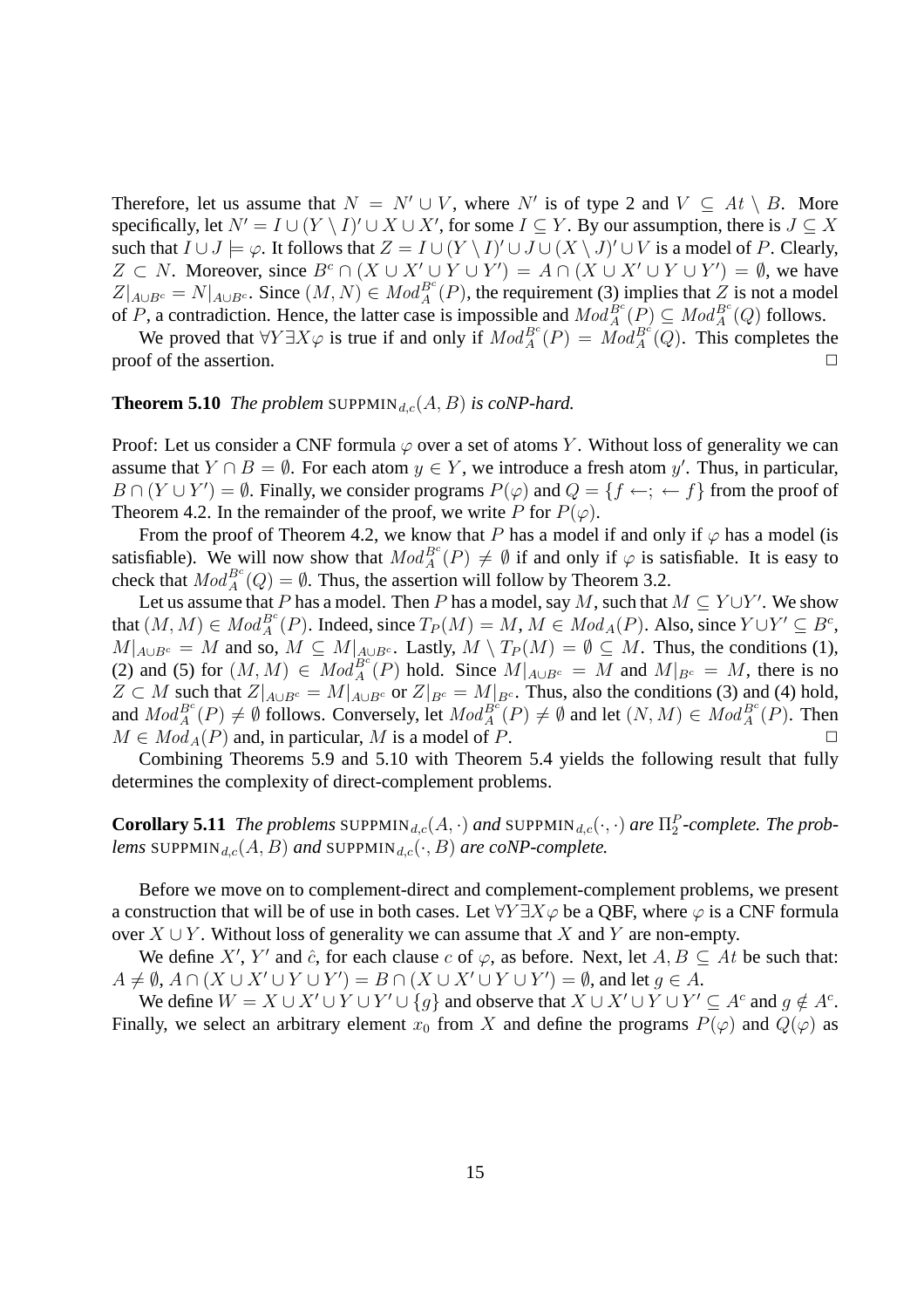follows:

$$
P(\varphi) = \{ \leftarrow not \ y, not \ y'; \leftarrow y, y' \mid y \in Y \} \cup
$$
  

$$
\{ \leftarrow u, not \ v, not \ v'; \leftarrow u', not \ v, not \ v'
$$
  

$$
\leftarrow not \ u, v, v'; \leftarrow not \ u', v, v' \mid u, v \in X \} \cup
$$
  

$$
\{ \leftarrow \hat{c}, x_0, not \ x'_0; \leftarrow \hat{c}, not \ x_0, x'_0 \mid c \ \text{is a clause in } \varphi \} \cup
$$
  

$$
\{ \leftarrow not \ g \} \cup \{ u \leftarrow x_0, x'_0, u \mid u \in W \}
$$
  

$$
Q(\varphi) = P(\varphi) \cup \{ \leftarrow not \ x_0, not \ x'_0 \}.
$$

**Lemma 5.12** *Under the notation introduced above,*  $\forall Y \exists X \varphi$  *is true if and only if*  $P(\varphi)$  *and*  $Q(\varphi)$  $\alpha$  *are suppmin-equivalent relative*  $H\mathcal{B}(A^c, B)$ *.* 

**Proof.** As usual, to simplify notation we write P for  $P(\varphi)$  and Q for  $Q(\varphi)$ . We observe that  $At(P) = At(Q) = W$ . We observe that both P and Q have the following models that are contained in  $W$ :

- 1.  $\{g\} \cup X \cup X' \cup I \cup (Y \setminus I)'$ , for *each*  $I \subseteq Y$ ; and
- 2.  $\{g\} \cup J \cup (X \setminus J)' \cup I \cup (Y \setminus I)'$ , where  $J \subseteq X$ ,  $I \subseteq Y$  and  $I \cup J \models \varphi$ .

Moreover,  $P$  has also additional models contained in  $W$ :

3.  $\{g\} \cup I \cup (Y \setminus I)'$ , for *each*  $I \subseteq Y$ .

For each model M of the type 1,  $T_P(M) = T_Q(M) = M$ , thanks to the rules  $u \leftarrow x_0, x'_0, u$ , where  $u \in W$ . Thus, for each model M of type 1, we have  $M \in Mod_{A^c}(P)$  and  $M \in Mod_{A^c}(Q)$ .

Let M be a model of P of one of the other two types. Then, we have  $T_P(M) = \emptyset$ . Moreover, since  $g \in M$  and  $g \notin A^c$ ,  $M \setminus T_P(M) \nsubseteq A^c$ . Thus  $M \notin Mod_{A^c}^B(P)$ . Similarly, if M is a model of Q of type 2,  $T_O(M) = \emptyset$ . For the same reasons as above,  $M \notin Mod_{A^c}(Q)$ . Hence,  $Mod_{A^c}(P) = Mod_{A^c}(Q)$ , and both  $Mod_{A^c}(P)$  and  $Mod_{A^c}(Q)$  consist of interpretations N of the form  $N' \cup V$ , where N' is a set of the type 1 and  $V \subseteq At \setminus W$ . Clearly, for each such set N,  $T_P(N) = N' = T_Q(N)$ . Thus  $T_P(N)|_B = T_Q(N)|_B$  holds for each  $(M, N) \in Mod_{A^c}^B(P)$  (as  $(M, N) \in Mod_{A^c}^B(P)$  implies  $N \in Mod_{A^c}(P)$ ). By Theorem 3.2, it follows that P and Q are suppmin-equivalent relative  $\mathcal{HB}(A^c, B)$  if and only if  $Mod_{A^c}^B(P) = Mod_{A^c}^B(Q)$ .

Thus, to complete the proof, it suffices to show that  $\forall Y \exists X \varphi$  is true if and only if  $Mod_{A^c}^B(P)$  =  $Mod_{A^c}^B(Q).$ 

Let us assume that  $\forall Y \exists X \varphi$  is false. Hence, there exists an assignment  $I \subseteq Y$  to atoms Y such that for every  $J \subseteq X$ ,  $I \cup J \not\models \varphi$ . Let  $N = \{g\} \cup I \cup (Y \setminus I)' \cup X \cup X'$ . We will show that  $({g}_{B}, N) \in Mod_{A^c}^B(Q)$ . Since N is of the type 1,  $N \in Mod_{A^c}(Q)$ . The requirement (2) for  $(\{g\}|_B, N) \in Mod_{A^c}^B(Q)$  is evident, as  $g \in N$ . The requirement (5) holds, since  $N \setminus$  $T_Q(N) = \emptyset \subseteq \{g\}|_B$ . By the property of I, N is a minimal model of Q. Thus, the requirements (3) and (4) hold, too. It follows that  $({g}_{B} |_{B} , N) \in Mod_{A}^{B}(Q)$ , as claimed. On the other hand  $(\{g\}|_B, N) \notin Mod_{A^c}^B(P)$ . Indeed, let  $M = \{g\} \cup I \cup (Y \setminus I)'$ . Then  $M \models P$  (it is of the type 3. We now observe that  $M \subset N$ ,  $\{g\}|_B = M|_B$  (as  $B \cap (Y \cup Y') = \emptyset$ ), and  $M|_{A^c} \supseteq (\{g\}|_B)|_{A^c}$  (as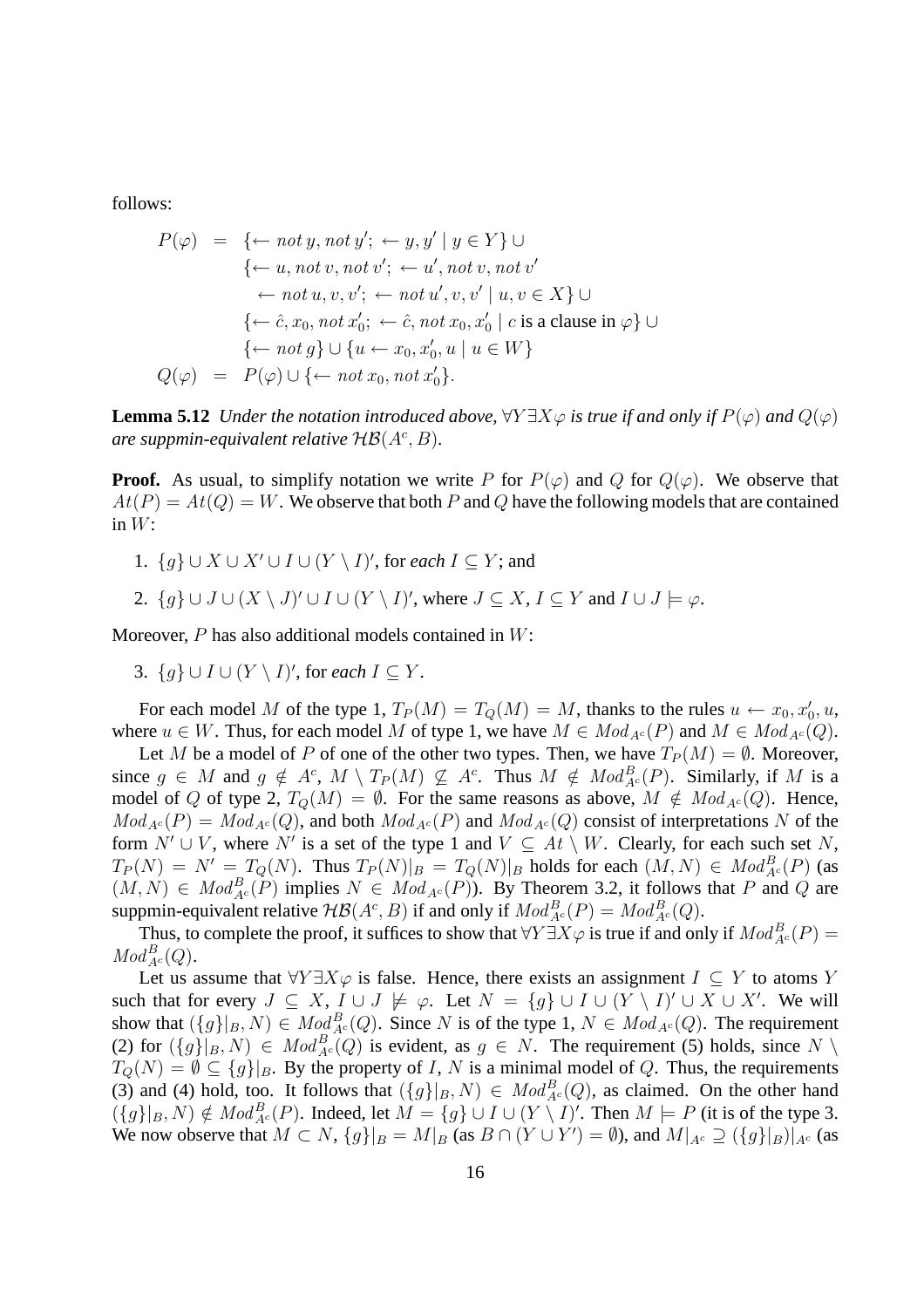$({g}|_B)|_{A^c} = \emptyset$ , due to the fact that  $g \notin A^c$ ). It follows that  $({g}|_B, N)$  violates the condition (4) for  $({g})|_{B}, N) \in Mod_{A^c}^B(P)$ .

Conversely, let us assume that  $\forall Y \exists X \varphi$  is true. First, we observe that  $Mod_{A^c}^B(P) \subseteq Mod_{A^c}^B(Q)$ . Indeed, let  $(M, N) \in Mod_{A^c}^B(P)$ . Then,  $N \in Mod_{A^c}(P)$  and, consequently,  $N \in Mod_{A^c}(Q)$ . Moreover, if  $M|_B = N|_B$ , then  $N \setminus T_P(N) \subseteq M$  and, as  $T_P(N) = T_Q(N)$ ,  $N \setminus T_Q(N) \subseteq$ M. Next, as  $(M, N) \in Mod_{A^c}^B(P)$ ,  $M \subseteq N|_{A^c \cup B}$ . Thus, the requirements (1), (5) and (2) for  $(M, N) \in Mod_{A^c}^B(Q)$  hold. Since every model of Q is a model of P, it follows that the conditions (3) and (4) hold, too.

We will now use the assumption that  $\forall Y \exists X \varphi$  is true to prove the converse inclusion  $Mod_{A^c}^B(Q) \subseteq Mod_{A^c}^B(P)$ . To this end, let us consider  $(M, N) \in Mod_{A^c}^B(Q)$ . Reasoning as above, we can show that the conditions (1), (5) and (2) for  $(M, N) \in Mod_{A^c}^B(P)$  hold.

By our earlier comments,  $N = N' \cup V$ , where N' is of the form 1 and  $V \subseteq At \setminus W$ . More specifically,  $N' = \{g\} \cup I \cup (Y \setminus I)' \cup X \cup X'$ , for some  $I \subseteq Y$ .

Let us consider  $Z \subset N$  such that  $Z|_{A^c \cup B} = N|_{A^c \cup B}$ . Since  $W \setminus \{g\} \subseteq A^c$ ,  $Z \supseteq N|_{A^c \cup B} \supseteq$  $I \cup (Y \setminus I)' \cup X \cup X'$ . It follows that  $Z \cap W$  is not of the type 3. Thus, since  $Z \not\models Q$ ,  $Z \not\models P$ . Consequently, the condition (3) for  $(M, N) \in Mod_{A^c}^B(P)$  holds.

So, let us consider  $Z \subset N$  such that  $Z|_B = M|_B$  and  $Z|_{A^c} \supseteq M|_{A^c}$ . Let us assume that  $Z \models P$ . Since  $Z \not\models Q$ ,  $Z = Z' \cup U$ , where Z' is a set of the type 3 and  $U \subseteq At \setminus W$ . Since  $Z \subseteq N$ ,  $Z' \subseteq N'$ , and so,  $Z' = \{g\} \cup I \cup (Y \setminus I)'$ .

Since  $\forall Y \exists X \varphi$  is true, there is  $J \subset X$  such that  $I \cup J \models \varphi$ . It follows that

$$
N'' = \{ g \} \cup I \cup (Y \setminus I)' \cup J \cup (X \setminus J)' \cup U
$$

is a model of both P and Q (of the type 2). Since  $B \cap W \subseteq \{g\}$ , it follows that  $N''|_B = Z|_B =$  $M|_B$ . Since  $N'' \supseteq Z$ ,  $N''|_{A^c} \supseteq Z|_{A^c} \supseteq M|_{A^c}$ . Moreover,  $N'' \subset N$ . Since  $(M, N) \in Mod_{A^c}^B(Q)$ ,  $N'' \not\models Q$ , a contradiction. Thus,  $Z \not\models P$  and, consequently, the condition (4) for  $(M, N) \in$  $Mod_{A^c}^B(P)$  holds. This completes the proof of  $Mod_{A^c}^B(Q) \subseteq Mod_{A^c}^B(P)$  and of the theorem.  $\Box$ 

We now apply this lemma to complement-direct problems. We have the following result.

**Theorem 5.13** *The problem* SUPPMIN<sub>c,d</sub>( $A, B$ ), where  $A \neq \emptyset$ , is  $\Pi_2^P$ -hard.

**Proof.** Let  $\forall Y \exists X \varphi$  be a QBF, where  $\varphi$  is a CNF formula over  $X \cup Y$  and X and Y are nonempty. We can assume that  $A \cap (X \cup Y) = B \cap (X \cup Y) = \emptyset$  (if not, variables in the QBF can be renamed). We define X' and Y' as in other places. Thus,  $(A \cup B) \cap (X' \cup Y') = \emptyset$ . Finally, we pick  $g \in A$ , and define  $P(\varphi)$  and  $Q(\varphi)$  as above. By Lemma 5.12,  $\forall Y \exists X \varphi$  is true if and only if  $P(\varphi)$  and  $Q(\varphi)$  are suppmin-equivalent with respect to  $H\mathcal{B}(A^c, B)$ . Thus, the assertion follows. (We note that since B is fixed, we cannot assume  $g \in B$  or  $g \notin B$  here; however, Lemma 5.12 takes care of both cases).  $\Box$ 

We are now in a position to establish exactly the complexity of complement-direct problems.

**Corollary 5.14** *The problems* SUPPMIN<sub>c,d</sub>( $\cdot$ , *B*) *and* SUPPMIN<sub>c,d</sub>( $\cdot$ , $\cdot$ ) *are*  $\Pi_2^P$ -complete. For  $A \neq$  $\emptyset$ , the problems SUPPMIN<sub>c,d</sub> $(A, B)$ , and SUPPMIN<sub>c,d</sub> $(A, \cdot)$ , are also  $\Pi_2^P$ -complete. The problems SUPPMIN<sub>c,d</sub>( $(\emptyset, B)$  and SUPPMIN<sub>c,d</sub>( $(\emptyset, \cdot)$  are coNP-complete.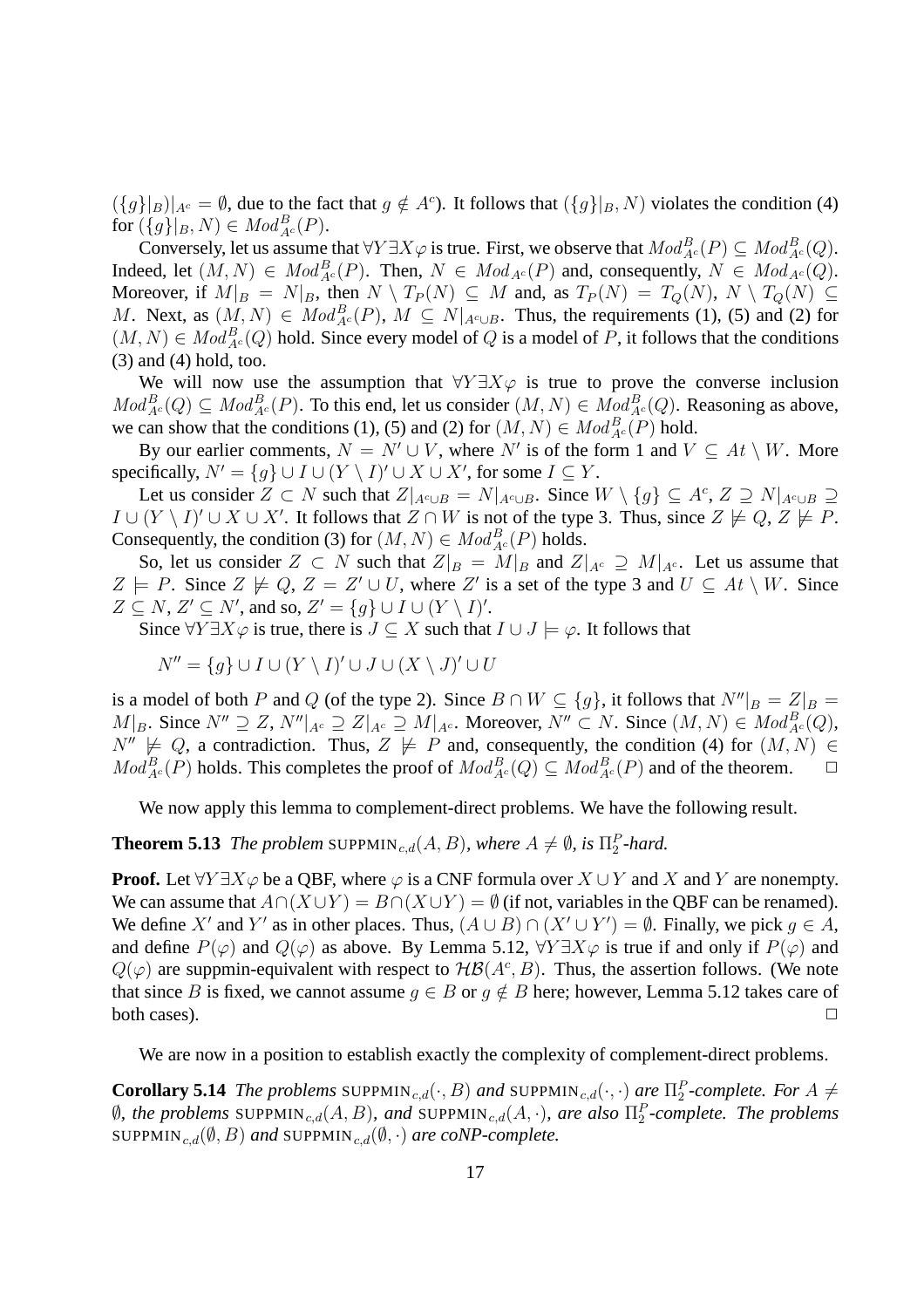**Proof.** For each of the problems, SUPPMIN<sub>c,d</sub> $(A, B)$ ,  $A \neq \emptyset$ , SUPPMIN<sub>c,d</sub> $(\cdot, B)$ , SUPPMIN<sub>c,d</sub> $(A, \cdot)$ ,  $A \neq \emptyset$ , and SUPPMIN<sub>c,d</sub>( $\cdot$ , $\cdot$ ), the upper bound follows from Theorem 5.6, and the lower bound from Theorem 5.13. The problems SUPPMIN<sub>c,d</sub>( $(\emptyset, B)$  and SUPPMIN<sub>c,d</sub>( $(\emptyset, \cdot)$ ) were proved to be coNP-complete by Truszczyński and Woltran [27] (they denoted these problems by SUPPMIN $^B_{At}$ and SUPPMIN<sub>At</sub>, respectively).

We will now apply Lemma 5.12 to complement-complement problems.

**Theorem 5.15** *The problem* SUPPMIN<sub>c,c</sub>( $A$ , $\cdot$ ), where  $A \neq \emptyset$ , is  $\Pi_2^P$ -hard.

**Proof.** Let  $\forall Y \exists X \varphi$  be a QBF, where  $\varphi$  is a CNF formula over  $X \cup Y$ . We select  $q \in A$ , and define X' and Y' as usual. Without loss of generality we can assume that  $A \cap (X \cup X' \cup Y \cup Y') = \emptyset$ . In particular,  $g \notin X \cup X' \cup Y \cup Y'$ . We set  $B = X \cup X' \cup Y \cup Y'$  and so,  $B^c \cap (X \cup X' \cup Y \cup Y') = \emptyset$ . Finally, we set  $W = X \cup X' \cup Y \cup Y' \cup \{g\}$  and define programs P and Q as we did in preparation for Lemma 5.12. By Lemma 5.12,  $\forall Y \exists X \varphi$  is true if and only if P and Q are suppmin-equivalent with respect to  $H\mathcal{B}(A^c, B^c)$ . Thus, the assertion follows.

Next, we determine the lower bound for the problem SUPPMIN<sub>c,c</sub> $(A, B)$ .

**Theorem 5.16** *The problem* SUPPMIN<sub>c,c</sub> $(A, B)$  *is coNP-hard.* 

**Proof.** The problem SUPPMIN<sub>c,c</sub>( $(\emptyset, \emptyset)$ ) is coNP-complete [27] (in the paper proving that the problem was denoted by SUPPMIN $_{At}^{At}$ ). We will show that it can be reduced to SUPPMIN<sub>c,c</sub>(A, B) (for any finite  $A, B \subseteq At$ ).

Thus, let us fix A and B as two finite subsets of  $At$ , and let P and Q be normal logic programs. We define  $P'$  and  $Q'$  to be programs obtained by replacing consistently atoms in  $P$  and  $Q$  that belong to  $A \cup B$  with atoms that do not belong to  $At(P \cup Q) \cup A \cup B$ . Clearly, P and Q are suppmin-equivalent relative  $H\mathcal{B}(At, At)$  if and only if  $P'$  and  $Q'$  are suppmin-equivalent relative  $H\mathcal{B}(At, At).$ 

Moreover, it is evident that if P' and Q' are suppmin-equivalent relative  $H\mathcal{B}(At, At)$  then P' and Q' are suppmin-equivalent relative  $H\mathcal{B}(A^c, B^c)$ . We will now show the converse implication. To this end, let R be an arbitrary program from  $H\mathcal{B}(At, At)$ . By R' we denote the program obtained by replacing consistently atoms in R that belong to  $A \cup B$  with atoms that do not belong to  $At(P' \cup Q') \cup A \cup B$ . Since P' and Q' are suppmin-equivalent relative  $H\mathcal{B}(A^c, B^c)$ ,  $P' \cup R'$  and  $Q' \cup R'$  have the same suppmin models. Now, we note that because  $(A \cup B) \cap At(P' \cup Q') = \emptyset$ ,  $P' \cup R'$  and  $Q' \cup R'$  have the same suppmin models if and only if  $P' \cup R$  and  $Q' \cup R$  have the same suppmin models. Thus,  $P' \cup R$  and  $Q' \cup R$  have the same suppmin models and, consequently,  $P'$  and Q' are suppmin-equivalent relative  $H\mathcal{B}(At, At)$ . It follows that P and Q are suppmin-equivalent relative  $H\mathcal{B}(At, At)$ .

This discussion implies that P and Q are suppmin-equivalent relative  $H\mathcal{B}(At, At)$  if and only if P' and Q' are suppmin-equivalent relative  $H\mathcal{B}(A^c, B^c)$ . Thus, the coNP-hardness of SUPPMIN<sub>c,c</sub>(A, B) follows from the coNP-hardness of SUPPMIN<sub>c,c</sub>( $(\emptyset, \emptyset)$ .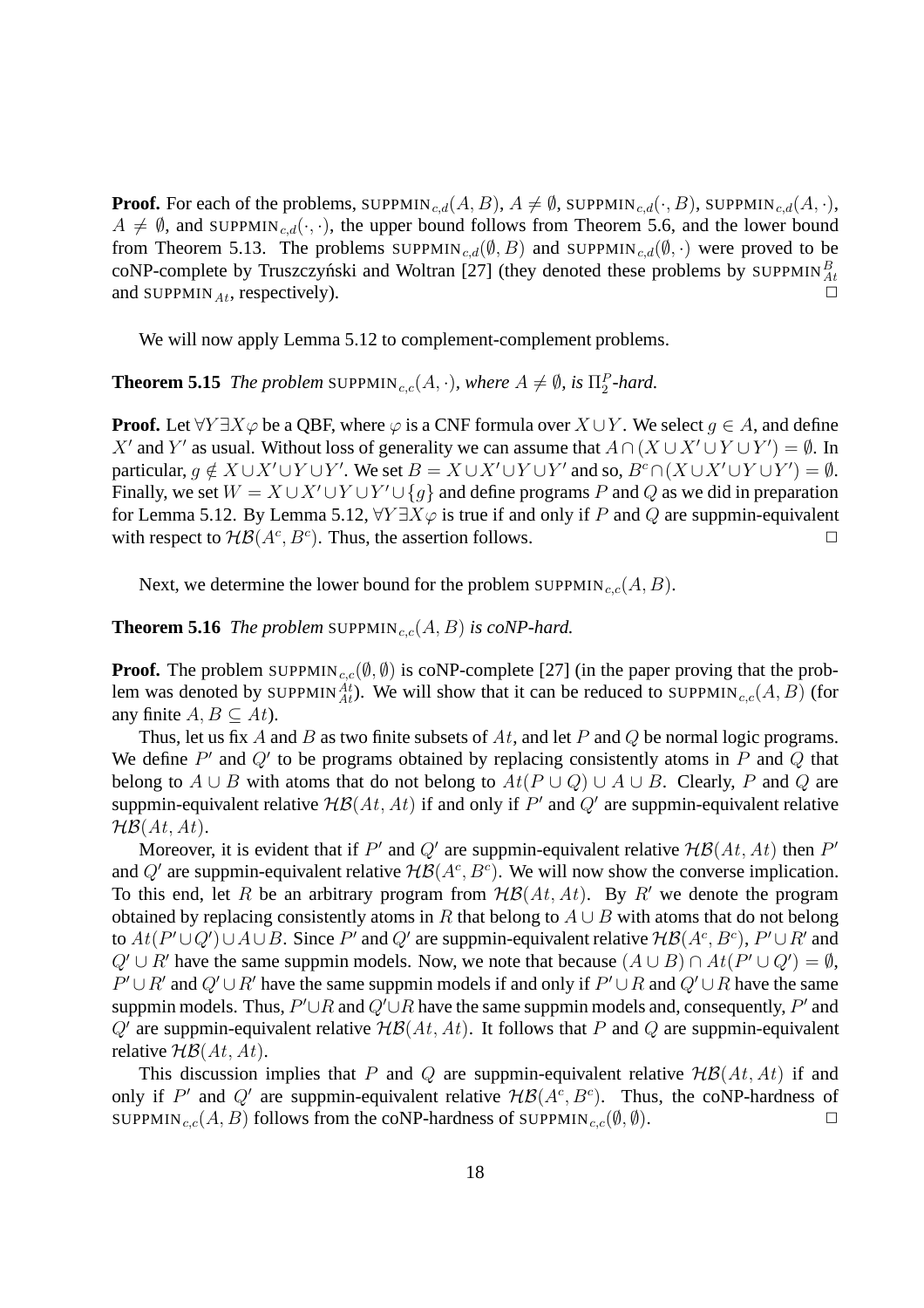Taking into account Theorems 5.6 and 5.8, Theorems 5.15 and 5.16 yield the following result.

**Corollary 5.17** *The problems* SUPPMIN<sub>c,c</sub>(A,·), with  $A \neq \emptyset$ , and SUPPMIN<sub>c,c</sub>(·,·) are  $\Pi_2^P$ *complete. The problems* SUPPMIN<sub>c,c</sub>(A, B), SUPPMIN<sub>c,c</sub>( $\cdot$ , B), and SUPPMIN<sub>c,c</sub>( $\emptyset$ , $\cdot$ ) *are coNPcomplete.*

## **6 Stable-equivalence**

In this section, we establish the complexity for direct-complement, complement-direct and complement-complement problems of deciding stable-equivalence. We will again make use of the relations depicted in Figure 1 to obtain our results. Thus, for instance, when we derive an upper bound for a problem  $STABLE_{\delta,\varepsilon}(\cdot,\cdot)$  and a matching lower bound for  $STABLE_{\delta,\varepsilon}(A, B)$ , we obtain the exact complexity result for all problems between  $\text{STABLE}_{\delta,\varepsilon}(A, B)$  and  $\text{STABLE}_{\delta,\varepsilon}(\cdot, \cdot)$ (inclusively). As we will show, for stable equivalence those bounds match in all cases other than  $\delta = \varepsilon = c$ .

We also mention that for the upper bounds for relativized hyperequivalence with respect to the stable-model semantics, some relevant results were established before. Specifically, the directdirect problem STABLE $_{d,d}(\cdot, \cdot)$  is known to be in the class  $\Pi_2^P$  and, under the restriction to normal logic programs, in coNP [29]. However, for the sake of completeness we treat the direct-direct problems here in full detail as, in the case of fixed alphabets, they were not considered before.

#### **6.1 Upper Bounds**

The following lemmas mirror the corresponding results from the previous section but show some interesting differences. For instance, as the following result shows, the problem of model checking is slightly harder now compared to Lemma 5.2. Namely, it is located in the class  $D<sup>P</sup>$ . (We recall that the class  $D^P$  consists of all problems expressible as the conjunction of a problem in NP and a problem in coNP.) However, this increase in complexity compared to Lemma 5.1 does not influence the subsequent  $\Pi_2^P$ -membership results, since a call to a  $D^P$ -oracle amounts to two NP-oracle calls.

**Lemma 6.1** *The following problems are in the class*  $D^P$ : given a program P, and sets X, Y, A, and B, decide whether  $(X, Y) \in SE^{B'}_{A'}(P)$ , where A' stands for one of A and A<sup>c</sup>, and B' stands *for one of*  $B$  *and*  $B^c$ *,* 

**Proof.** We use similar arguments as in the proof of Lemma 5.1, but we need now both an NP and a coNP test.

We recall that verifying any condition involving  $A<sup>c</sup>$  can be reformulated in terms of A. For instance, for every set V, we have  $V|_{A^c} = V \setminus A$ , and  $V \subseteq A^c$  if and only if  $V \cap A = \emptyset$ . The same holds for  $B^c$ .

Let  $A' \in \{A, A^c\}$  and  $B' \in \{B, B^c\}$ . We will use the observation above to establish upper bounds on the complexity of deciding each of the conditions (1) - (5) for  $(X, Y) \in SE^{B'}_{A'}(P)$ .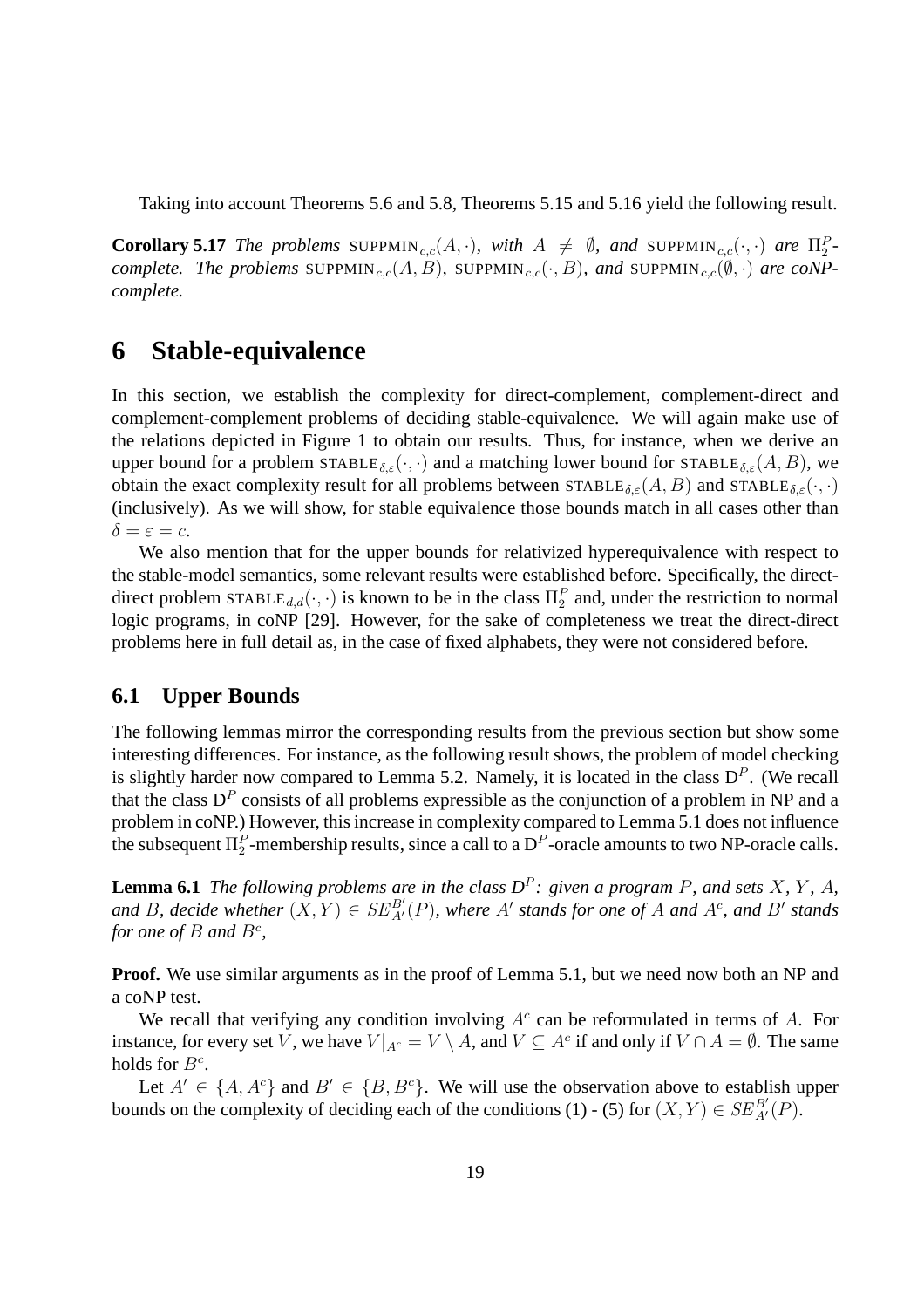The condition (1) can clearly be decided in polynomial time. The same holds for the condition (2). It is evident once we note that  $X \subseteq Y|_{A' \cup B'}$  is equivalent to  $X \subseteq Y \cap A \cap B$ ,  $X \subseteq$  $(Y \cap B) \cup (Y \setminus A), X \subseteq (Y \cap A) \cup (Y \setminus B)$ , and  $X \subseteq Y \setminus (A \cup B)$ , depending on the form of A' and  $B'$ .

It is also easy to show that each of the conditions (3) and (4) can be decided by means of a single coNP test, and that the condition (5) can be decided by means of one NP test. For all instantiations of  $A'$  and  $B'$ , the arguments are similar. For example, if  $A'$  stands for A and  $B'$ stands for  $B^c$ , to decide whether  $(X, Y)$  violates the condition (4), we guess a set  $Z \subset Y$  and verify that (a)  $Z|_{B^c} \subseteq X|_{B^c}$  (by checking that  $Z \setminus B = Z \setminus B$ ); (b)  $X|_A \subseteq Z|_A$ ; (c) one of the two inclusions is proper; and (d)  $Z \models P^Y$ . All these tasks can be accomplished in polynomial time, and so deciding that the condition (4) does not hold amounts to an NP test. Consequently, deciding that the condition (4) holds can be accomplished by a coNP test.  $\Box$ 

When we fix  $A$  and  $B$  (they are no longer components of the input), the complexity of testing whether  $(X, Y) \in SE_{Ac}^{Be}(P)$  is lower — the problem is in the class Pol. Comparing with Lemma 5.2, the lower complexity holds only for  $A' = A^c$  and  $B' = B^c$ . Moreover, *both* A and B must be fixed.

**Lemma 6.2** *For every finite sets*  $A, B \subseteq A$ *t the following problem is in the class Pol: given a program* P, and sets X, Y, decide whether  $(X, Y) \in SE_{Ac}^{Bc}(P)$ .

**Proof.** As we noted, testing the conditions (1) and (2) for  $(X, Y) \in SE_{Ac}^{Bc}(P)$  can be done in polynomial time.

For the condition (3) we check all candidate sets Z. Since  $Z|_{A^c} = Y|_{A^c}$  all elements of Z are determined by Y except possibly for those that are also in A. Thus, there are at most  $2^{|A|}$  possible sets  $Z$  to consider. Since  $A$  is fixed (not a part of the input), checking for all these sets  $Z$  whether  $Z \models P^Y$  and  $Z \subset Y$  can be done in polynomial time.

For the condition (4), the argument is similar. We note that  $Z$  is, in particular, restricted by  $Z|_{B^c} \subseteq X|_{B^c}$  and  $X|_{A^c} \subseteq Z|_{A^c}$ . The two conditions imply that  $X|_{A^c \cup B^c} = Z|_{A^c \cup B^c}$ . Thus, all elements of Z are determined except possibly for those that are also in  $A \cap B$ . It follows that there are at most  $2^{|A \cap B|}$  possibilities for Z to consider. Clearly, for each of them, we can check whether it satisfies or fails the premises and the consequent of (4) in polynomial time. Thus, checking the condition (4) is a polynomial-time task.

The same (essentially) argument works also for the condition (5). Since  $Z|_{A^c \cup B^c} = X|_{A^c \cup B^c}$ , all elements of Z are determined except possibly for those that are also in  $A \cap B$ . Thus, there are at most  $2^{|A \cap B|}$  possible sets  $Z$  to consider. Given that  $A$  and  $B$  are fixed, checking all those sets  $Z$ for  $Z \models P^Y$  and  $Z \subset Y$  can be done in polynomial time.

The reduct of a *normal* program is a Horn program. That property allows us to obtain stronger upper bounds for the case of normal logic programs.

**Lemma 6.3** *The following problems are in the class* Pol*. Given a normal program* P*, and sets* X*,*  $Y$ , A, and B, decide whether  $(X, Y) \in SE^{B'}_{A'}(P)$ , where A' stands for A or A<sup>c</sup>, and B' stands for  $B$  *or*  $B^c$ .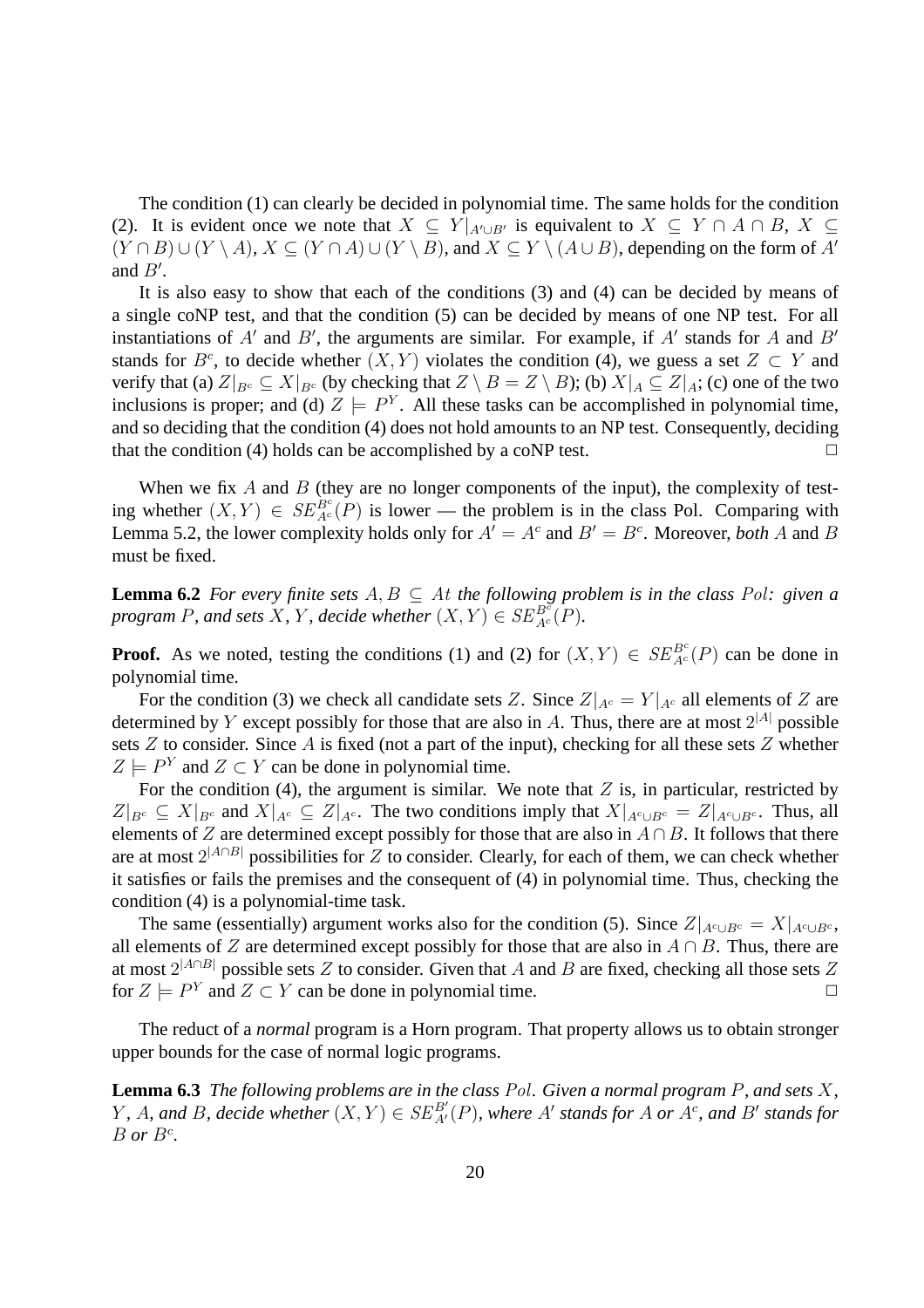**Proof.** As we noted, deciding the conditions (1) and (2) can be accomplished in polynomial time (even without the assumption of normality).

To show that the condition (3) can be decided in polynomial time, we show that the complement of (3) can be decided in polynomial time. The complement of (3) has the form: there is  $Z \subset Y$ such that  $Z|_{A'} = Y|_{A'}$  and  $Z \models P^Y$ . Let us consider the Horn program  $P' = P^Y \cup Y|_{A'}$ . Since P, Y and A are given, P' can be constructed in polynomial time (for instance, if  $A = A<sup>c</sup>$ ,  $P' = P^Y \cup (Y \setminus A)$ . We will show that the complement of the condition (3) holds if and only if P' is consistent and its least model, say L, satisfies  $L \subset Y$  and  $L|_{A'} = Y|_{A'}$ . First, we observe that if the complement of (3) holds, then P' has a model Z such that  $Z \subset Y$  and  $Z|_{A'} = Y|_{A'}$ . It follows that P' is consistent and its least model, say L, satisfies  $L \subseteq Z$ . Thus,  $L \subset Y$  and  $L|_{A'} \subseteq Y|_{A'}$ . Moreover, since  $L \models P', Y|_{A'} \subseteq L$ . Thus,  $Y|_{A'} \subseteq L|_{A'}$ . Therefore, we have  $L \subset Y$ and  $L|_{A'} = Y|_{A'}$  as needed. The converse implication is trivial. Since P' can be constructed in polynomial time and L can be computed in polynomial time ( $P'$  is Horn), deciding the complement of the condition (3) can be accomplished in polynomial time, too.

To settle the condition (4), we again demonstrate that the complement of the condition (4) can be decided in polynomial time. To this end, we observe that the complement of (4) holds if and only if one of the following two conditions holds:

(4') there is  $Z \subset Y$  such that,  $X|_{A'} \subseteq Z|_{A'}, Z|_{B'} \subset X|_{B'}$  and  $Z \models P^Y$ 

(4'') there is  $Z \subset Y$  such that,  $X|_{A'} \subset Z|_{A'}, Z|_{B'} \subseteq X|_{B'}$  and  $Z \models P^Y$ 

One can check that (4') holds if and only if  $P^Y \cup X|_{A'}$  is consistent and its least model, say L, satisfies  $L \subseteq Y$  and  $L|_{B'} \subset X|_{B'}$ . Similarly, (4'') holds if and only if there is  $y \in (Y \setminus X)|_{A'}$  such that  $P^Y \cup (X \cup \{y\})|_{A'}$  is consistent and its least model, say L, satisfies  $L \subset Y$  and  $L|_{B'} \subseteq X|_{B'}$ . Thus, the conditions (4′ ) and (4′′) can be checked in polynomial time.

The argument for the condition (5) is similar to that for the complement of the condition (3). The difference is that instead of P' we use the Horn program  $P^Y \cup X|_{A' \cup B'}$ . Reusing the argument for (3) with the arbitrary containment of  $Z$  in  $Y$  (rather than a proper one) shows that the complement of (5) can be decided in polynomial time.  $\Box$ 

The following lemma provides conditions restricting X and Y given that  $(X, Y) \in SE_A^B(P)$ .

**Lemma 6.4** *Let* P *be a program and*  $A, B \subseteq At$ *.* If  $(X, Y) \in SE_A^B(P)$  *then*  $X \subseteq Y \subseteq At(P) \cup A$ *.* 

**Proof.** Let  $(X, Y) \in SE_A^B(P)$ . The inclusion  $X \subseteq Y$  follows from the condition (2). To prove  $Y \subseteq At(P) \cup A$ , let us assume to the contrary that  $Y \setminus (At(P) \cup A) \neq \emptyset$ . Let  $y \in Y \setminus (At(P) \cup A)$ . We have  $Y \models P$  and thus  $Y \models P^Y$ . Since  $y \notin At(P)$ ,  $y \notin At(P^Y)$ . Thus,  $Y \setminus \{y\} \models P^Y$ . Since  $y \notin A$ , taking  $Z = Y \setminus \{y\}$  shows that  $(X, Y)$  violates the condition (3) for  $(X, Y) \in SE_A^B(P)$ , a  $contradiction.$ 

The next lemma plays a key role in establishing an upper bound on the complexity of the problems  $STABLE_{\delta,\varepsilon}(\cdot,\cdot)$ . Its proof is technical and we present it in the appendix.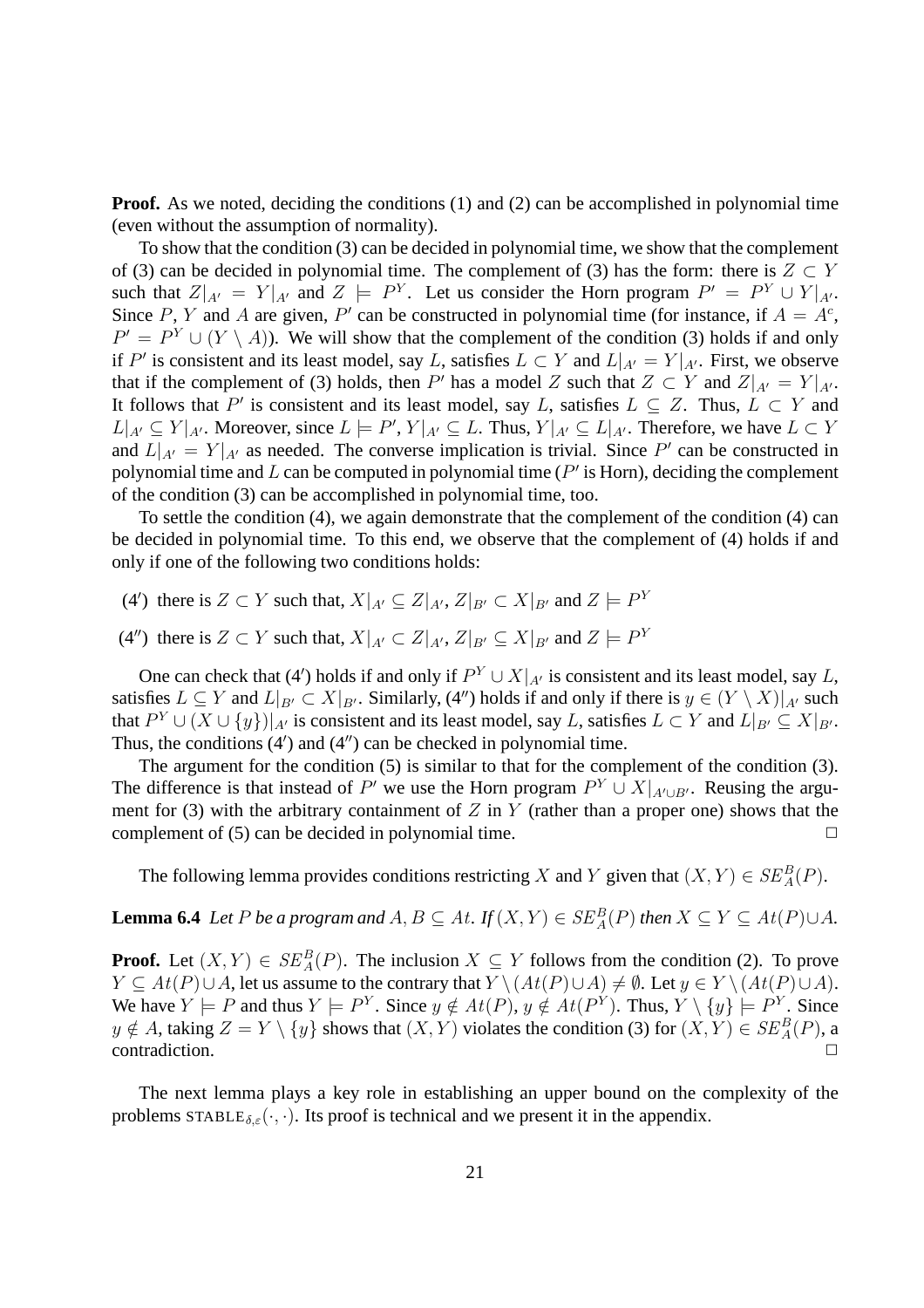**Lemma 6.5** *Let* P, Q *be programs and*  $A, B \subseteq At$ . If  $(X, Y) \in SE_A^B(P) \setminus SE_A^B(Q)$ , then there *are sets*  $X', Y' \subseteq At(P \cup Q)$ , such that at least one of the following conditions holds:

- *i.*  $(X', Y') \in SE_A^B(P) \setminus SE_A^B(Q)$
- *ii.*  $A \setminus At(P \cup Q) \neq \emptyset$  and for every  $y, z \in A \setminus At(P \cup Q)$ ,  $(X', Y' \cup \{y, z\}) \in SE_A^B(P) \setminus SE_A^B(Q)$

We now use similar arguments to those in the previous section to obtain the following collection of membership results.

**Theorem 6.6** *The problem* STABLE<sub> $\delta,\varepsilon$ </sub> $(\cdot, \cdot)$ *, is contained in the class*  $\Pi_2^P$ *, for any*  $\delta,\varepsilon \in \{c,d\}$ *;*  $\texttt{STABLE}_{c,c}(A, B)$  is contained in the class coNP. The problem  $\texttt{STABLE}_{\delta,\varepsilon}^n(\cdot,\cdot)$ , is contained in the *class coNP for any*  $\delta, \varepsilon \in \{c, d\}$ .

**Proof.** Given finite programs  $P$  and  $Q$ , and finite subsets  $A, B$  of  $At$  the following algorithm decides the complementary problem to STABLE<sub>δ,ε</sub>(.,.). If  $\delta = d$  and  $A \setminus At(P \cup Q) = \emptyset$ , the algorithm guesses two sets  $X, Y \subseteq At(P \cup Q)$ . It verifies whether  $(X, Y) \in SE^B_A(P) \div SE^B_A(Q)$ and if so, returns YES. Otherwise, the algorithm guesses two sets  $X, Y \subseteq At(P \cup Q)$ . If  $\delta = d$ , it selects two elements  $y, z \in A \setminus At(P \cup Q)$  or, if  $\delta = c$ , it selects two elements  $y, z \in A^c \setminus$  $At(P\cup Q)$ . The algorithm verifies whether  $(X,Y) \in SE^B_{A'}(P) \div SE^B_{A'}(Q)$  (where  $A' = A$  if  $\delta = d$ , and  $A' = A^c$  if  $\delta = c$ ) and if so, returns YES. Otherwise, the algorithm verifies whether  $(X, Y \cup \{y, z\}) \in SE^B_{A'}(P) \div SE^B_{A'}(Q)$  (where  $A' = A$  if  $\delta = d$ , and  $A' = A^c$  if  $\delta = c$ ) and if so, returns YES.

The correctness of the algorithm follows by Lemma 6.5. Since the sizes of  $X$  and  $Y$  are polynomial in the size of  $P \cup Q$ , the membership of the complementary problem in the class  $\Sigma_2^P$ follows by Lemma 6.1.

The remaining claims of the assertion follow in the same way by Lemmas 6.2 and 6.3, respectively.  $\Box$ 

#### **6.2 Lower bounds and exact complexity results**

We start with the case of normal programs.

**Theorem 6.7** *The problem*  $\text{STABLE}_{\delta,\varepsilon}^n(A, B)$  *is coNP-hard for any*  $\delta, \varepsilon \in \{c, d\}$ *.* 

**Proof.** Let us fix  $\delta$  and  $\varepsilon$ , and let A' and B' be sets of atoms defined by the combinations A and  $\delta$ , and B and  $\varepsilon$ . We will show that UNSAT can be reduced to  $\text{STABLE}_{\delta,\varepsilon}^n(A, B)$ .

Let  $\varphi$  be a CNF over of set of atoms Y. We define  $P(\varphi)$  and Q as in the proof of Theorem 4.2. We note that both programs are normal. As before, we write P instead of  $P(\varphi)$  in order to simplify the notation.

To prove the assertion it suffices to show that  $\varphi$  is unsatisfiable if and only if P and Q are stable-equivalent with respect to  $H\mathcal{B}(A',B')$ . To this end, we will show that  $\varphi$  is unsatisfiable if and only if  $SE^{B'}_{A'}(P) = SE^{B'}_{A'}(Q)$  (cf. Theorem 3.3).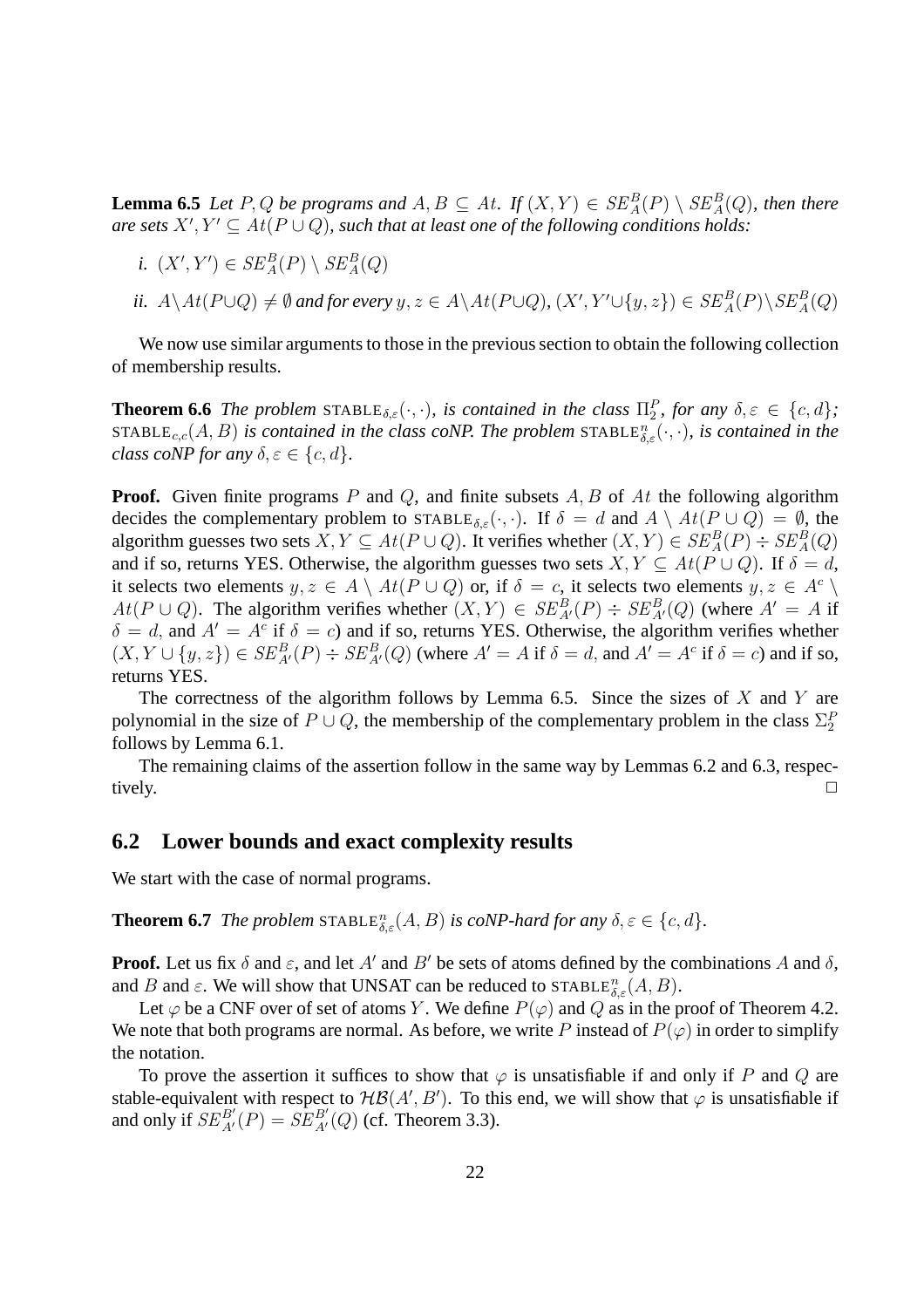Since Q has no models,  $SE^{B'}_{A'}(Q) = \emptyset$ . Moreover,  $SE^{B'}_{A'}(P) = \emptyset$  if and only if P has no models (indeed, if  $(X, Y) \in \widehat{SE}_{A'}^{B'}(P)$ , then Y is a model of P; if Y is a model of P, then  $(Y, Y) \in SE_{A'}^{B'}(P)$ ). It follows that  $SE_{A'}^{B'}(P) = SE_{A'}^{B'}(Q)$  if and only if P has no models.

In the proof of Theorem 4.2, we noted that P has models if and only if  $\varphi$  has models. Thus,  $SE^{B'}_{A'}(P) = SE^{B'}_{A'}(Q)$  if and only if  $\varphi$  is unsatisfiable, as required.

Together with the matching coNP-membership results for  $\text{STABLE}_{\delta,\varepsilon}^n(\cdot,\cdot)$  from Theorem 6.6 we obtain the following result.

**Corollary 6.8** *The following problems are coNP-complete for any*  $\delta, \varepsilon \in \{c, d\}$ : STABLE $_{\delta, \varepsilon}^n(\cdot, \cdot)$ *,*  $\texttt{STABLE}_{\delta,\varepsilon}^n(A,\cdot)$ ,  $\texttt{STABLE}_{\delta,\varepsilon}^n(\cdot,B)$  and  $\texttt{STABLE}_{\delta,\varepsilon}^n(A,B)$ .

We now turn to the case of disjunctive programs. It turns out that the problems STABLE<sub>c,d</sub>(A, B), STABLE<sub>d,d</sub>(A, B) and STABLE<sub>d,c</sub>(A, B) are  $\Pi_2^P$ -hard. The situation is different for  $STABLE_{c,c}(A, B)$ . By Theorems 6.6 and Corollary 6.8, the problem is coNP-complete. However, the two immediate successors of that problem,  $STABLE_{c,c}(A, \cdot)$  and  $STABLE_{c,c}(\cdot, B)$  (cf. Figure 1) are  $\Pi_2^P$ -hard. We will now show these results.

To start with we provide some technical results concerning the structure of the set  $SE_A^B(P)$ when  $At(P) \subset A$  and  $At(P) \cap B = \emptyset$ . It will be applicable to programs we construct below.

**Lemma 6.9** *Let* P *be a program and*  $A, B \subseteq At$ . If  $At(P) \subseteq A$  *and*  $At(P) \cap B = \emptyset$ *, then*  $(X,Y) \in SE_A^B(P)$  if and only if there are  $X', Y' \subseteq At(P)$  and  $W \subseteq A \setminus At(P)$  such that one of *the following conditions holds:*

- *a.*  $X = X' \cup W$ ,  $Y = Y' \cup W$ , and  $(X', Y') \in SE_A^B(P)$
- *b.*  $X = X' \cup W$ ,  $(X', X') \in SE_A^B(P)$  and  $Y = X' \cup W \cup \{y\}$ , for some  $y \in A \setminus At(P)$
- *c.*  $X = X' \cup W$ ,  $(X', X') \in SE_A^B(P)$  and  $Y = X' \cup W \cup D$ , for some  $D \subseteq B \cap (A \setminus At(P))$ *such that*  $W \cap D = \emptyset$  *and*  $|D| > 2$ *.*

The proof of this result is technical and we give it in the appendix. This lemma points to the crucial role played by those pairs  $(X, Y) \in SE_A^B(P)$  that satisfy  $Y \subseteq At(P)$ . In particular, as noted in the next result, it allows to narrow down the class of pairs  $(X, Y)$  that need to be tested for the membership in  $SE_A^B(P)$  and  $SE_A^B(Q)$  when considering stable-equivalence of P and Q with respect to  $H\mathcal{B}(A, B)$ .

**Lemma 6.10** *Let* P and Q *be programs, and* A, B *subsets of* At *such that*  $At(P \cup Q) \subseteq A$  *and*  $At(P ∪ Q) ∩ B = ∅$ *. Then, P and Q are stable-equivalent with respect to*  $H\mathcal{B}(A, B)$  *if and only if for every*  $X, Y$  *such that*  $Y \subseteq At(P \cup Q)$ ,  $(X, Y) \in SE_A^B(P)$  *if and only if*  $(X, Y) \in SE_A^B(Q)$ *.* 

**Proof.** Without loss of generality, we can assume that  $At(P) = At(Q)$ . Indeed, Let  $P' = P \cup \{a \leftarrow b\}$  $a|a \in At(Q) \setminus At(P)$  and  $Q' = Q \cup \{a \leftarrow a|a \in At(P) \setminus At(Q)\}$ . It is easy to see that P and  $P'$  (Q and Q', respectively) are stable-equivalent with respect to  $H\mathcal{B}(A, B)$ . Thus, in particular,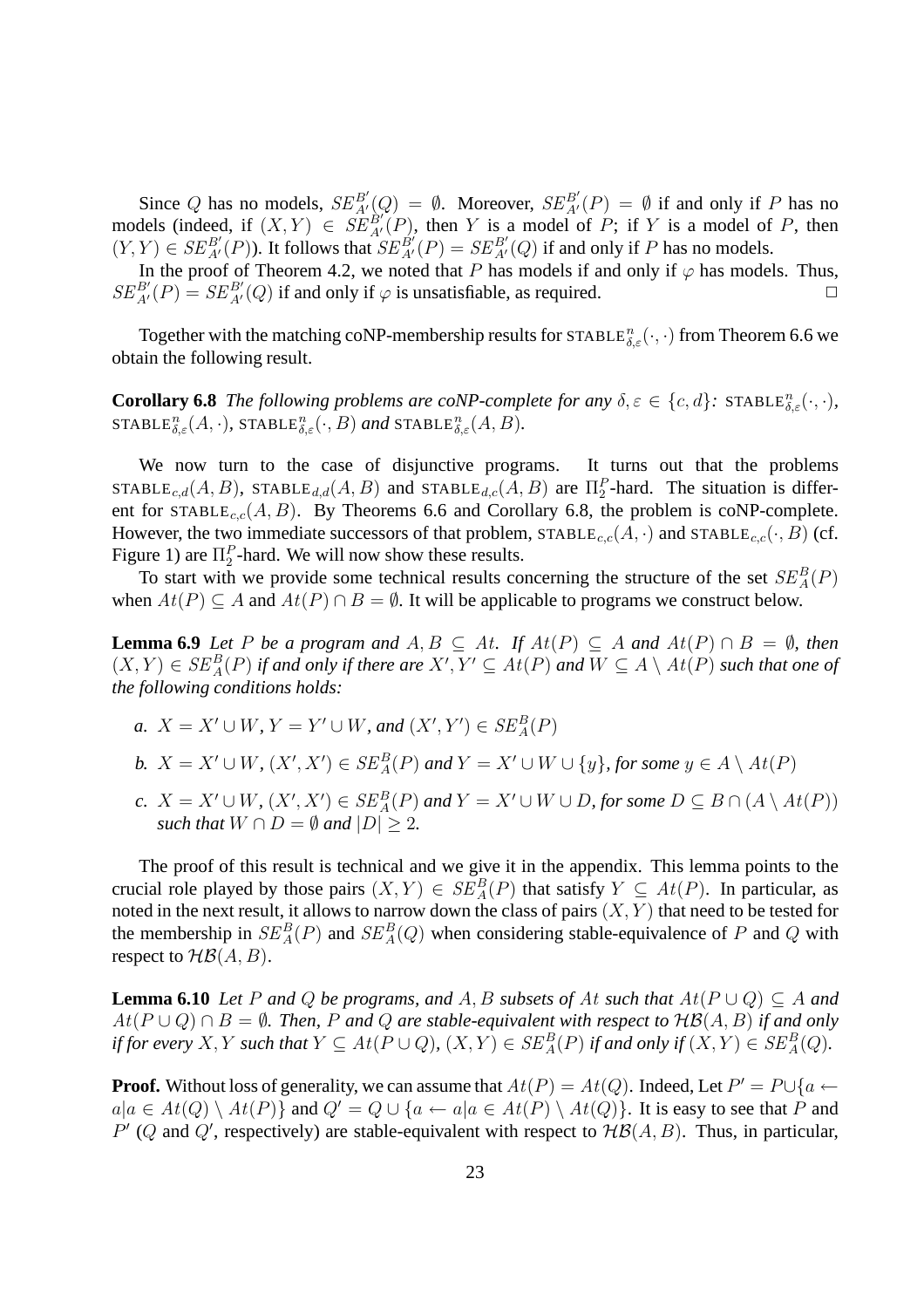$SE_A^B(P) = SE_A^B(P')$  and  $SE_A^B(Q) = SE_A^B(Q')$ . Moreover,  $At(P') = At(Q') = At(P \cup Q)$ . Therefore,  $At(P' \cup Q') \subseteq A$  if and only if  $At(P \cup Q) \subseteq A$ , and  $At(P' \cup Q') \cap B = \emptyset$  if and only if  $At(P \cup Q) \cap B = \emptyset$ .

Thus, let us assume that  $At(P) = At(Q)$ . Only the "if" part of the claim requires a proof, the other implication being evident. Let us assume that  $(X, Y) \in SE_A^B(P)$ . By Lemma 6.9, there are  $X', Y' \subseteq At(P)$  and  $W \subseteq A \setminus At(P)$  such that one of the conditions (a) - (c) holds. If (a) holds,  $(X', Y') \in SE_A^B(Q)$  and so,  $(X, Y) \in SE_A^B(Q)$ . If (b) or (c) holds,  $(X', X') \in SE_A^B(Q)$  and so,  $(X, Y) \in SE_A^B(Q)$ , as well.

Finally, we note that under the assumptions of Lemma 6.9, if  $Y \subseteq At(P)$ , then the conditions for  $(X, Y) \in SE_A^B(P)$  simplify.

**Lemma 6.11** *Let* P *be a program and*  $A, B \subseteq At$ *. If*  $At(P) \subseteq A$ *,*  $At(P) \cap B = \emptyset$  *and*  $Y \subseteq At(P)$ *,*  $A$  *then*  $(X, Y) \in SE_A^B(P)$  *if and only if*  $Y \models P$ *,*  $X \subseteq Y$ *,*  $X \models P^Y$ *, and for every*  $Z \subset Y$  *such that*  $X \subset Z \subset Y$ ,  $Z \not\models P^Y$ .

**Proof.** Under the assumptions of the lemma, the four conditions are equivalent to the conditions (1), (2), (5) and (4) for  $(X, Y) \in SE_A^B(P)$ , respectively, and the condition (3) is vacuously true.  $\Box$ 

Our first  $\Pi_2^P$ -hardness result for stable equivalence results concerns the problem STABLE<sub>c,d</sub> $(A, B)$ .

**Theorem 6.12** *The problem*  $\text{STABLE}_{c,d}(A, B)$ *, is hard for the class*  $\Pi_2^P$ *.* 

**Proof.** According to our notational convention, we have to show that the problem STABLE<sub>c,d</sub>(A, B) is  $\Pi_2^P$ -hard, for every finite  $A, B \subseteq At$ .

Let  $\forall Y \exists X \varphi$  be a QBF, where  $\varphi$  is a CNF formula over  $X \cup Y$ . Without loss of generality we can assume that every clause in  $\varphi$  contains at least one literal x or  $\neg x$ , where  $x \in X$ . Furthermore, we can also assume that  $A \cap (X \cup Y) = \emptyset$  and  $B \cap (X \cup Y) = \emptyset$  (if not, variables in  $\varphi$  can be renamed). We select the primed variables so that  $A \cap (X' \cup Y') = \emptyset$  and  $B \cap (X' \cup Y') = \emptyset$ , as well.

We will construct programs  $P(\varphi)$  and  $Q(\varphi)$  so that  $\forall Y \exists X \varphi$  is true if and only if  $P(\varphi)$  and  $Q(\varphi)$  are stable-equivalent relative to  $H\mathcal{B}(A^c, B)$ . Since the problem to decide whether a given QBF  $\forall Y \exists X \varphi$  is true is  $\Pi_2^P$ -complete, the assertion will follow.

To construct  $P(\varphi)$  and  $Q(\varphi)$  we select an additional atom  $a \notin X \cup X' \cup Y \cup Y' \cup A \cup B$ , and use  $\hat{c}$  as discussed above. We set

$$
R(\varphi) = \{a \leftarrow x, x'; x \leftarrow a; x' \leftarrow a \mid x \in X\} \cup
$$

$$
\{y \vee y'; \leftarrow y, y' \mid y \in Y\} \cup
$$

$$
\{a \leftarrow \hat{c} \mid c \text{ is a clause in } \varphi\} \cup
$$

$$
\{\leftarrow not \ a\}
$$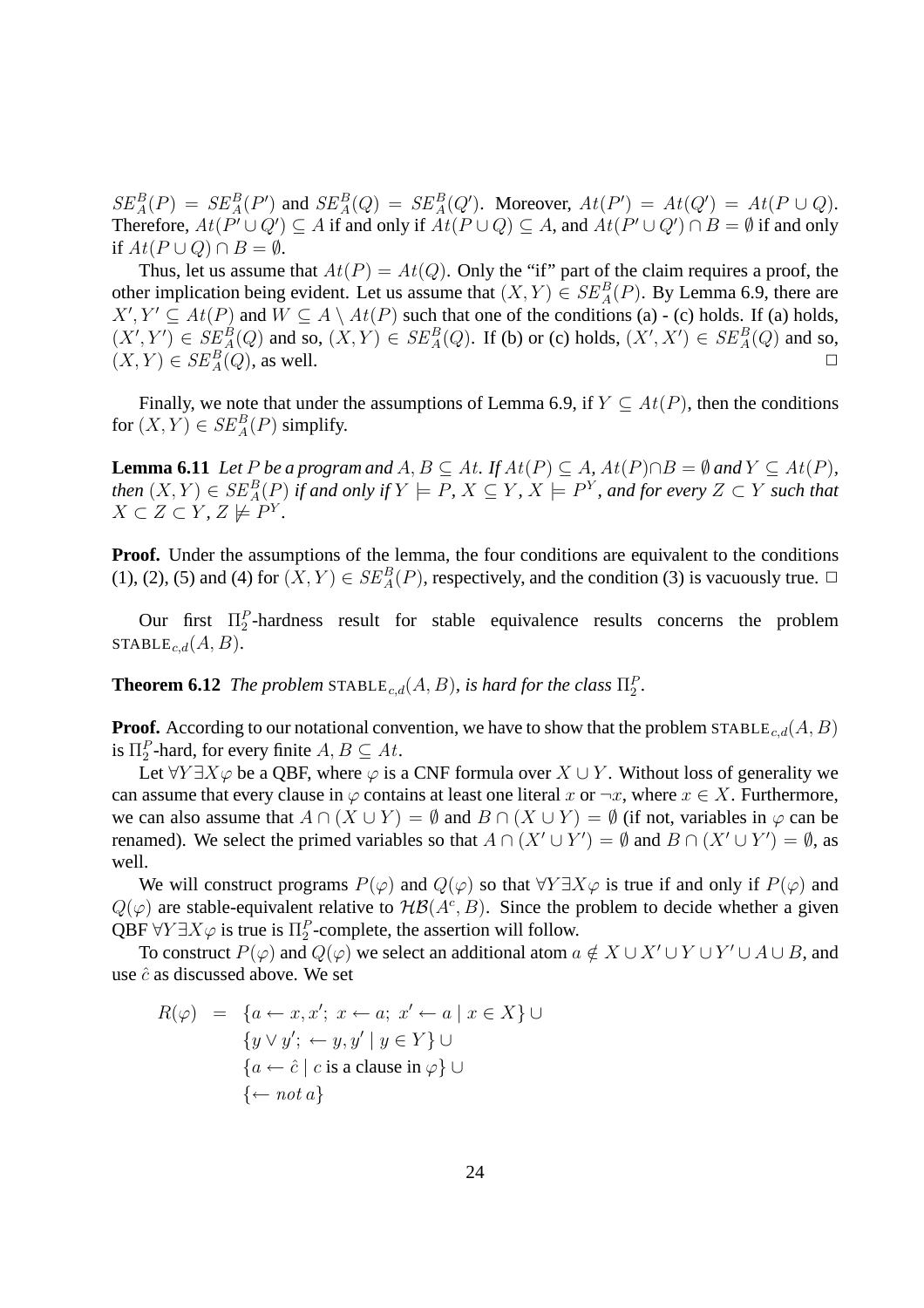and define

$$
P(\varphi) = \{x \lor x' \mid x \in X\} \cup R(\varphi)
$$
  

$$
Q(\varphi) = \{x \lor x' \leftarrow u \mid x \in X, u \in \{a\} \cup X \cup X'\} \cup R(\varphi)
$$

To simplify notation, from now on we write P for  $P(\varphi)$  and Q or  $Q(\varphi)$ .

We note that  $At(P) = At(Q), At(P) \subseteq A^c, At(Q) \subseteq A^c, At(P) \cap B = \emptyset$ , and  $At(Q) \cap B = \emptyset$ . Thus, to determine whether P and Q are stable-equivalent with respect to  $H\mathcal{B}(A^c, B)$ , we will focus only on pairs  $(N, M) \in SE_{A^c}^B(P)$  and  $(N, M) \in SE_{A^c}^B(Q)$ , that satisfy  $N \subseteq M \subseteq At(P)$ (cf. Lemma 6.10). By Lemma 6.11, to identify such pairs, we need to consider models (contained in  $At(P) = At(Q)$  of the two programs, and models (again contained in  $At(P) = At(Q)$ ) of the reducts of the two programs with respect to their models. From now on in the proof, whenever we use the term "model" (of a program or the reduct of a program) we assume that it is a subset of  $At(P) = At(Q).$ 

First, one can check that the models of  $P$  and  $Q$  coincide and are of the form:

1.  $I \cup (Y \setminus I)' \cup X \cup X' \cup \{a\}$ , for each  $I \subseteq Y$ .

Next, we look at models of the reducts of  $P$  and  $Q$  with respect to their models, that is, sets of the form (1). Let M be such a set. Since  $a \in M$ , then every model of P is a model of  $P^M$ , and the same holds for Q.

However,  $P^{M}$  and  $Q^{M}$  have additional models. First, each reduct has as its models sets of the form

2.  $I \cup (Y \setminus I)' \cup J \cup (X \setminus J)'$ , where  $J \subseteq X$ ,  $I \subseteq Y$  and  $I \cup J \models \varphi$ .

Furthermore,  $Q^M$  has additional models, namely, sets of the form

3.  $I \cup (Y \setminus I)'$ , for each  $I \subseteq Y$ .

Indeed, it is easy to check that  $I \cup (Y \setminus I)'$  satisfies all rules of  $Q^M$  (in the case of the rules  $a \leftarrow \hat{c}$ , we use the fact that every sequence  $\hat{c}$  contains an atom x or  $x'$  for some  $x \in X$ ).

We will now show that  $\forall Y \exists X \varphi$  is true if and only if P and Q are stable-equivalent relative to  $\mathcal{HB}(A^c, B)$ . To this end, we will show that  $\forall Y \exists X \varphi$  is true if and only if  $SE_{A^c}^B(P) = SE_{A^c}^B(Q)$ .

We recall that since  $At(P) = At(Q) \subseteq A^c$  and  $At(P) \cap B = At(Q) \cap B = \emptyset$ , we can use Lemma 6.11. Thus, if  $M \subseteq At(P)$ ,  $(N, M) \in SE_{A^c}^B(P)$  if and only if M is a set of type (1), that is,  $M = I \cup (Y \setminus I)' \cup X \cup X' \cup \{a\}$ , for some  $I \subseteq Y$ , and either  $N = M$  or N is a set of type (2), that is,  $N = I \cup (Y \setminus I)' \cup J \cup (X \setminus J)'$ , for some  $J \subseteq X$  such that  $I \cup J \models \varphi$ .

The same pairs  $(N, M)$  belong to  $SE_{A^c}^B(Q)$  (still under the assumption that  $M \subseteq At(P)$  $At(Q)$ ). However,  $SE_{A^c}^B(Q)$  contains also pairs  $(N, M)$  where M is a set of type (1),  $N = I \cup (Y \setminus$ *I)' and* for every  $J \subseteq X$ ,  $I \cup J \not\models \varphi$  (given that the only models of  $Q^M$  that are proper supersets of N and proper subsets of M are models of type  $(2)$ , that is precisely what is needed to ensure that for every  $Z, N \subset Z \subset M$  implies  $Z \not\models Q^M$ ).

Let us assume that  $\forall Y \exists X \varphi$  is false. Then, there exists  $I \subseteq Y$  such that for every  $J \subseteq X$ ,  $I \cup J \not\models \varphi$ . Let  $N = I \cup (Y \setminus I)'$  and  $M = I \cup (Y \setminus I)' \cup X \cup X' \cup \{a\}$ . From our discussion, it is clear that  $(N, M) \in SE_{A^c}^B(Q)$  but  $(N, M) \notin SE_{A^c}^B(P)$ . Thus,  $SE_{A^c}^B(P) \neq SE_{A^c}^B(Q)$ .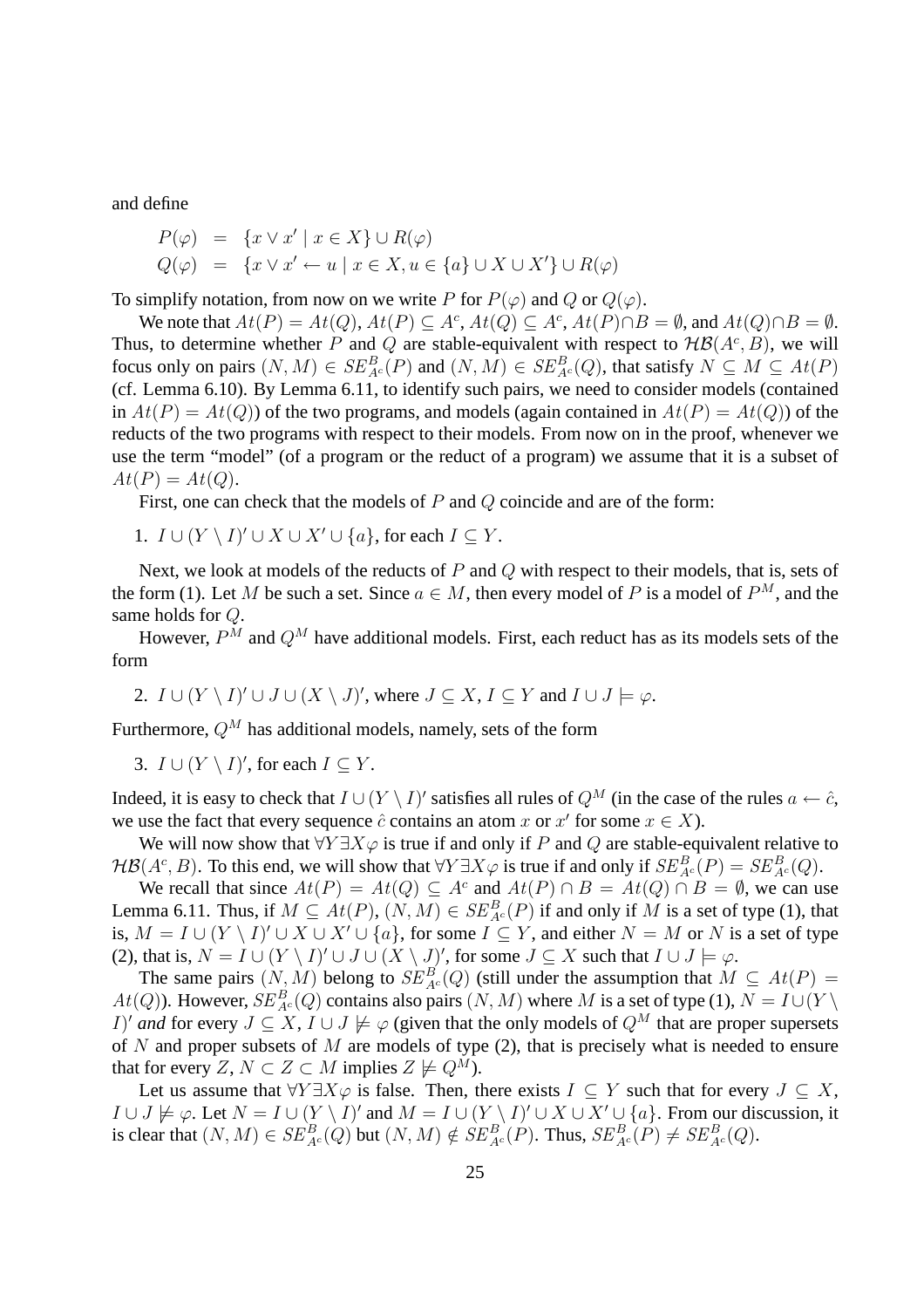Conversely, if  $\forall Y \exists X \varphi$  is true, then for every  $I \subseteq Y$  there is  $J \subseteq X$  such that  $I \cup J \models \varphi$ . This implies that there are no pairs  $(N, M) \in SE_{Ac}^{B}(Q)$  of the last kind. Thus, in that case, if  $M \subseteq At(P)=At(Q)$ , then  $(N, M) \in SE_{A^c}^B(P)$  if and only if  $(N, M) \in SE_{A^c}^B(Q)$ . By Lemma 6.10,  $SE_{A^c}^B(P) = SE_{A^c}^B(Q)$ .

Combining Theorem 6.12 with Theorem 6.6 yields the following result.

**Corollary 6.13** *The problems*  $STABLE_{c,d}(A, B)$ *,*  $STABLE_{c,d}(\cdot, B)$ *,*  $STABLE_{c,d}(A, \cdot)$  *and*  $\texttt{STABLE}_{c,d}(\cdot, \cdot)$ *, are*  $\Pi^P_2$ -complete.

Next, we consider the problems  $\text{STABLE}_{d,c}(A, B)$ , and  $\text{STABLE}_{d,d}(A, B)$ . We have the following simple result.

**Lemma 6.14** *Let* P and Q *be programs and* A, B *subsets of* At *such that*  $At(P \cup Q) \cap A = \emptyset$ . *Then,* P *and* Q *are stable-equivalent with respect to* HB(A, B) *if and only if* P *and* Q *have the same stable models.*

**Proof.** Let  $R \in \mathcal{HB}(A, B)$ . Since  $At(P \cup Q) \cap A = \emptyset$ , we can apply the splitting theorem [20] to  $P \cup R$ . It follows that M is a stable model of  $P \cup R$  if and only if  $M = M' \cup M''$ , where M' is a stable model of P and M'' is a stable model of  $M'' \cup R$ . Similarly, M is a stable model of  $Q \cup R$  if and only if  $M = M' \cup M''$ , where  $M'$  is a stable model of Q and  $M''$  is a stable model of  $M'' \cup R$ . Thus, the assertion follows.  $\Box$ 

We now use this result to determine the lower bounds on the complexity of problems STABLE<sub>d,c</sub>(A, B) and STABLE<sub>d,d</sub>(A, B).

**Theorem 6.15** *The problems*  $\text{STABLE}_{d,c}(A, B)$  *and*  $\text{STABLE}_{d,d}(A, B)$  *are hard for the class*  $\Pi_2^P$ *.* 

**Proof.** To be precise, we have to show that the problems  $\text{STABLE}_{d,c}(A, B)$  and  $\text{STABLE}_{d,d}(A, B)$ are  $\Pi_2^P$ -hard, for every finite  $A, B \subseteq At$ .

It is well known that the problem to decide whether a logic program P has a stable model is  $\Sigma_2^P$ complete. We will reduce this problem to the complement of  $\text{STABLE}_{d,c}(A, B)$  ( $\text{STABLE}_{d,d}(A, B)$ ), respectively). That will complete the proof.

Thus, let P be a logic program. Without loss of generality, we can assume that  $At(P) \cap A = \emptyset$ (if not, we can rename atoms in  $P$ , without affecting the existence of stable models). Let  $f$  be an atom not in A. and define  $Q = \{f, \leftarrow f\}$ . Clearly,  $At(P \cup Q) \cap A = \emptyset$ . Moreover, P and Q do not have the same stable models if and only if  $P$  has stable models. By Lemma 6.14,  $P$  has stable models if and only if P and Q are not stable-equivalent relative  $H\mathcal{B}(A, B^c)$ . Similarly (as B is immaterial for the stable-equivalence in that case),  $P$  has stable models if and only if  $P$  and  $Q$  are not stable-equivalent relative  $H\mathcal{B}(A, B)$ .

We now explicitly list all cases, where we are able to give completeness results (membership results are from Theorem 6.6).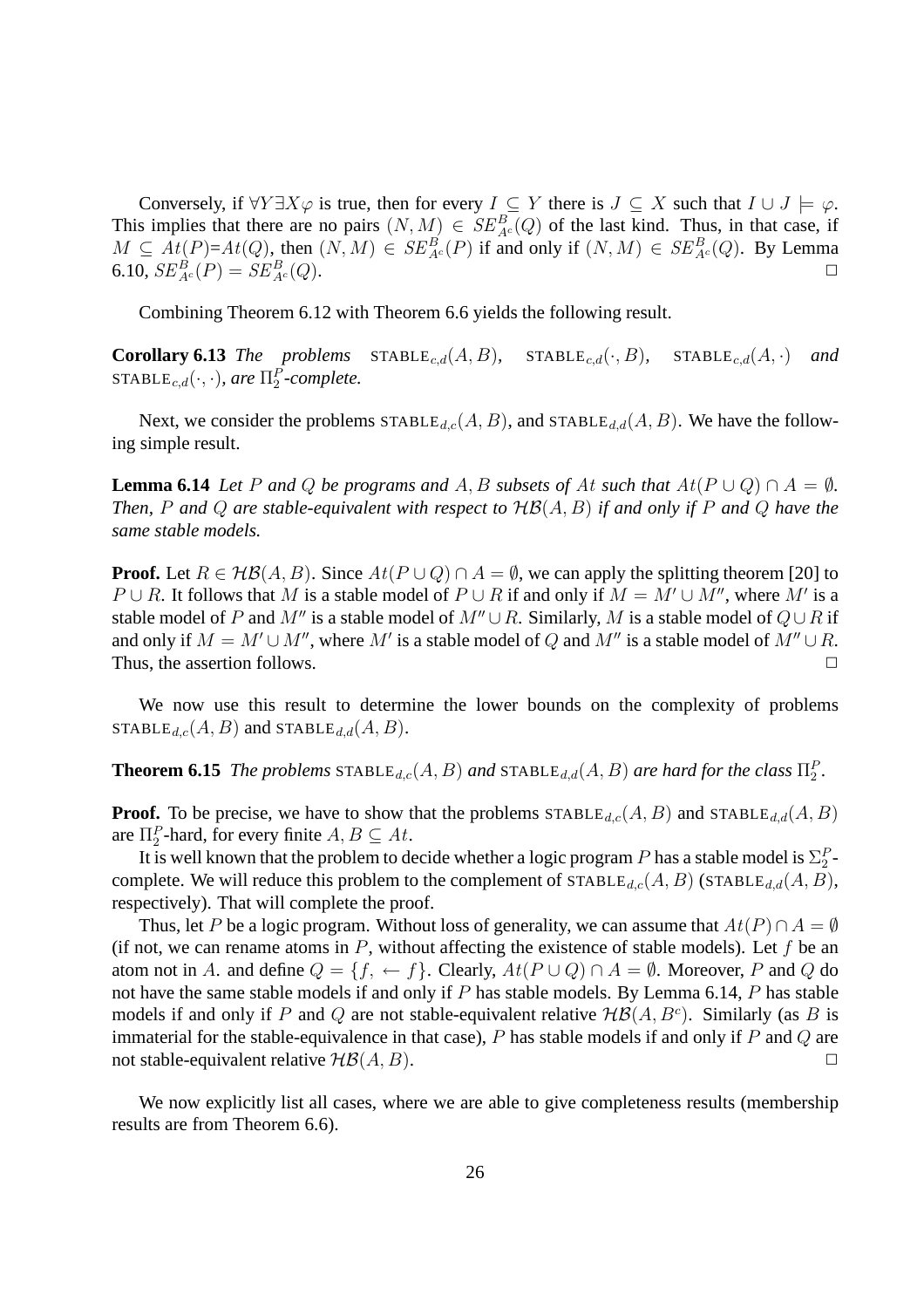**Corollary 6.16** *The problems*  $STABLE_{d,d}(A, B)$ *,*  $STABLE_{d,d}(\cdot, B)$ *,*  $STABLE_{d,d}(A, \cdot)$  *and*  $\texttt{STABLE}_{d,d}(\cdot, \cdot)$ *, are*  $\Pi_2^P$ *-complete.* 

**Corollary 6.17** *The problems*  $\text{STABLE}_{d,c}(A, B)$ ,  $\text{STABLE}_{d,c}(\cdot, B)$ ,  $\text{STABLE}_{d,c}(A, \cdot)$  and  $\texttt{STABLE}_{d,c}(\cdot, \cdot)$ *, are*  $\Pi_2^P$ *-complete.* 

Finally, we show  $\Pi_2^P$ -hardness of problems  $\text{STABLE}_{c,c}(A, \cdot)$  and  $\text{STABLE}_{c,c}(\cdot, B)$ .

**Theorem 6.18** *The problems*  $\text{STABLE}_{c,c}(A, \cdot)$  *and*  $\text{STABLE}_{c,c}(\cdot, B)$ *. are*  $\Pi_2^P$ *-hard.* 

**Proof.** We first show that the problem  $\text{STABLE}_{c,c}(A, \cdot)$  is  $\Pi_2^P$ -hard, for every finite  $A \subseteq At$ . Let  $\forall Y \exists X \varphi$  be a QBF, where  $\varphi$  is a CNF formula over  $X \cup Y$ . As in the proof of Theorem 6.12, without loss of generality we can assume that every clause in  $\varphi$  contains a literal x or  $\neg x$ , for some  $x \in X$ , and that  $A \cap (X \cup Y) = \emptyset$  (if not, variables in  $\varphi$  can be renamed).

Let  $P(\varphi)$  and  $Q(\varphi)$  be the programs used in the proof of Theorem 6.12, where we choose primed variables so that  $A \cap (X' \cup Y') = \emptyset$ . We define  $B = At(P)$ . We have that  $At(P) \subseteq A^c$ and  $At(P) \cap B^c = \emptyset$ .

We recall that the argument used in the proof of Theorem 6.12 to show that  $\forall Y \exists X \varphi$  is true if and only if  $P(\varphi)$  and  $Q(\varphi)$  are stable-equivalent with respect to  $H\mathcal{B}(A^c, B)$  does not depend on the finiteness of B but only on the fact that  $B \cap At(P) = \emptyset$ . Thus, the same argument shows that ∀Y∃X $\varphi$  is true if and only if  $P(\varphi)$  and  $Q(\varphi)$  are stable-equivalent with respect to  $H\mathcal{B}(A^c, B^c)$ . It follows that  $\text{STABLE}_{c,c}(A, \cdot)$  is  $\Pi_2^P$ -hard.

Next, we show that the problem  $\text{STABLE}_{c,c}(\cdot, B)$  is  $\Pi_2^P$ -hard, for every finite  $B \subseteq At$ . We reason as in the proof of Theorem 6.15. That is, we construct a reduction from the problem to decide whether a logic program has no stable models. Specifically, let P be a logic program. We define  $A = At(P)$ . Clearly, we have  $At(P) \cap A^c = \emptyset$ . We recall the argument used in Theorem 6.15 to show that P has stable models if and only if P and  $Q = \{f, \leftarrow f\}$  are not stableequivalent with respect to  $H\mathcal{B}(A, B)$  does not depend on the finiteness of A nor on B. Thus, it follows that P has stable models if and only if P and  $Q = \{f, \leftarrow f\}$  are not stable-equivalent with respect to  $H\mathcal{B}(A^c, B^c)$  and the  $\Pi_2^P$  hardness of STABLE<sub>c,c</sub>( $\cdot$ , B) follows.

We put the things together using Theorem 6.7 for the coNP-hardness and Theorem 6.18 for the  $\Pi_2^P$ -hardness. The matching upper bounds are from Theorem 6.6.

**Corollary 6.19** *The problem*  $STABLE_{c,c}(A, B)$  *is coNP-complete, problems*  $STABLE_{c,c}(\cdot, B)$ *,*  $\texttt{STABLE}_{c,c}(A, \cdot)$  and  $\texttt{STABLE}_{c,c}(\cdot, \cdot)$ *, are*  $\Pi_2^P\text{-complete}$ *.* 

## **7 Discussion**

We studied the complexity of deciding relativized hyperequivalence of programs under the semantics of stable, supported and supported minimal models. We focused on problems  $SEM_{\delta,\epsilon}(\alpha,\beta)$ , where at least one of  $\delta$  and  $\epsilon$  equals c, that is, at least one of the alphabets for the context problems is determined as the complement of the corresponding set  $A$  or  $B$ . As we noted, such problems arise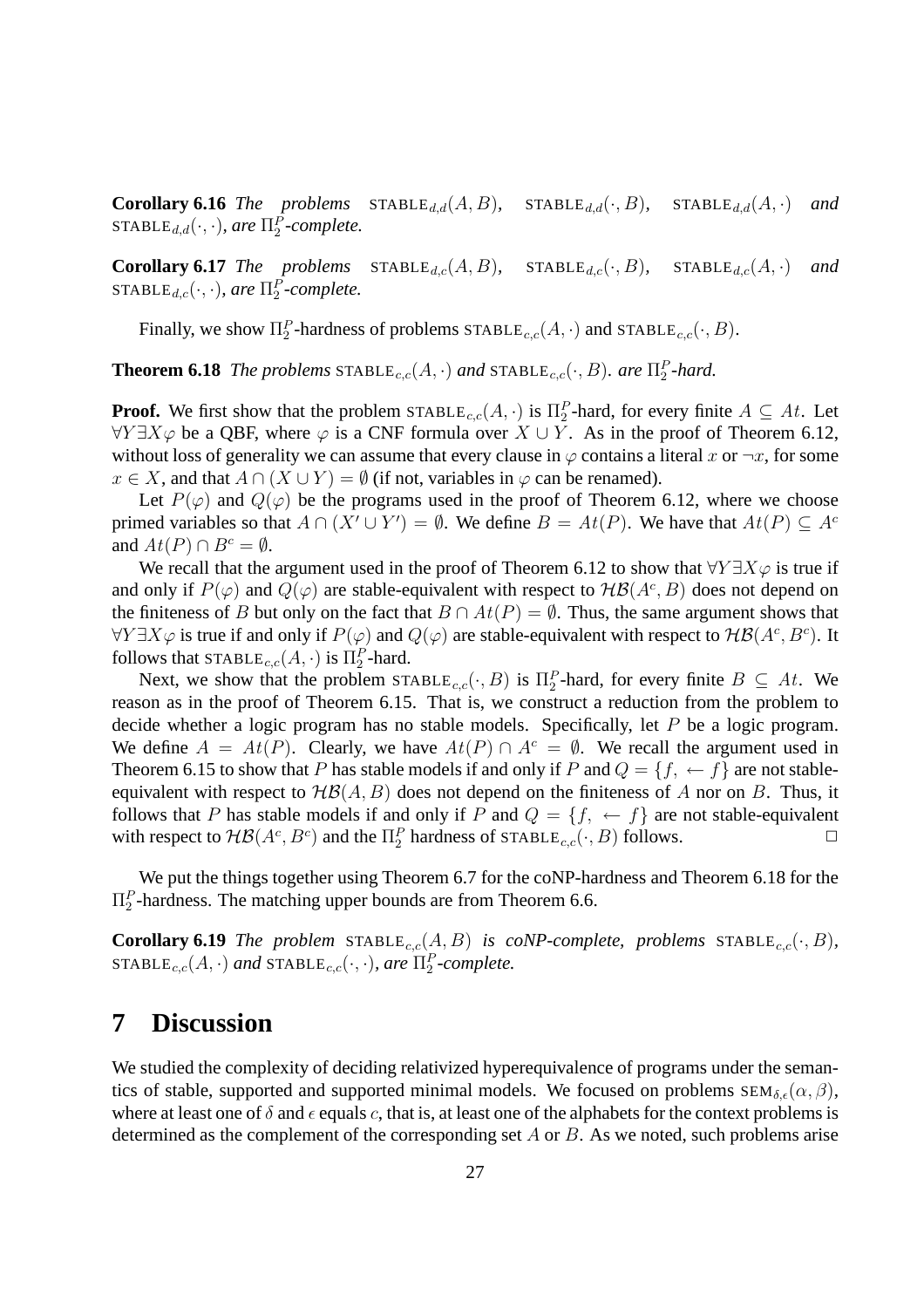|                  | $\epsilon$     | $\alpha$                      | В | <b>SUPP</b> | <b>SUPPMIN</b>         | <b>STABLE</b>        | STABLE <sup>n</sup> |
|------------------|----------------|-------------------------------|---|-------------|------------------------|----------------------|---------------------|
| d.               | $\overline{d}$ |                               |   | coNP        | $\overline{\Pi}{}_2^F$ | $\overline{\Pi}_2^P$ | coNP                |
| $\overline{d}$   | $\mathcal{C}$  |                               |   | coNP        | $\Pi_2^P$              | $\overline{\Pi}^P_2$ | coNP                |
| $\boldsymbol{d}$ | $\mathcal C$   |                               | B | coNP        | coNP                   | $\Pi_2^F$            | coNP                |
| $\overline{c}$   | $\mathcal{C}$  | $\cdot$ or $A \neq \emptyset$ | ٠ | coNP        | $\Pi^P_2$              | $\Pi^P_2$            | coNP                |
| $\mathcal{C}$    | $\mathcal{C}$  | VJ                            |   | coNP        | coNP                   | $\Pi_2^P$            | coNP                |
| $\mathcal C$     | C              |                               | В | coNP        | coNP                   | $\Pi^P_2$            | coNP                |
| $\mathcal C$     | $\mathcal{C}$  | А                             | В | coNP        | coNP                   | coNP                 | coNP                |
| $\overline{c}$   | $\overline{d}$ | $\cdot$ or $A \neq \emptyset$ |   | coNP        | $\overline{\Pi}^P_2$   | $\overline{\Pi}^P_2$ | coNP                |
| C                | d              |                               |   | coNP        | coNP                   | $\Pi_2^F$            | coNP                |

Table 1: Complexity of  $SEM_{\delta,\varepsilon}(\alpha,\beta)$ ; all entries are completeness results.

naturally in the context of modular design of logic programs, yet they have received essentially no attention so far.

Table 1 summarizes the results (for the sake of completeness we also include the complexity of direct-direct problems). It shows that the problems concerning supp-equivalence (no normality restriction), and stable-equivalence for normal programs are all coNP-complete (cf. Corollaries 4.3 and 6.8, respectively). The situation is more diversified for suppmin-equivalence and stableequivalence (no normality restriction) with some problems being coNP- and others  $\Pi_2^P$ -complete. For suppmin-equivalence lower complexity requires that  $B$  be a part of problem specification, or that A be a part of problem specification and be set to  $\emptyset$ . (the results for direct-direct problems were known earlier [27], the results for the direct-complement problems are by Corollary 5.11 for the complement-complement problems results are by Corollary 5.17, and for the complementdirect problems results are by Corollary 5.14). For stable-equivalence, the lower complexity only holds for the complement-complement problem with both  $A$  and  $B$  fixed as part of the problem specification. (the results for direct-direct (resp., direct-complement, complement-complement, complement-direct) problems are by Corollary 6.16 (resp., 6.17, 6.19, 6.13) in this paper). We also note that the complexity of problems for stable-equivalence is always at least that for suppminequivalence.

Our research opens questions worthy of further investigations. First, we believe that results presented here may turn out important for building "intelligent" programming environments supporting development of logic programs. For instance, a programmer might want to know the effect of changes she just made to a program (perhaps already developed earlier) that represents a module of a larger project. One way to formalize that effect is to define it as the maximal class of contexts of the form  $H\mathcal{B}(A',B')$  with respect to which the original and the revised versions of the program are equivalent (say under the stable-model semantics). The sets  $A'$  and  $B'$  appearing in the specification of such a class of contexts will be of the form  $A<sup>c</sup>$  and  $B<sup>c</sup>$ , for some finite sets A and B. Finding the appropriate sets A and B would provide useful information to the programmer. Our results on the complexity of the complement-complement version of the hyperequivalence problem and their proofs may yield insights into the complexity of finding such sets  $A$  and  $B$ , and suggest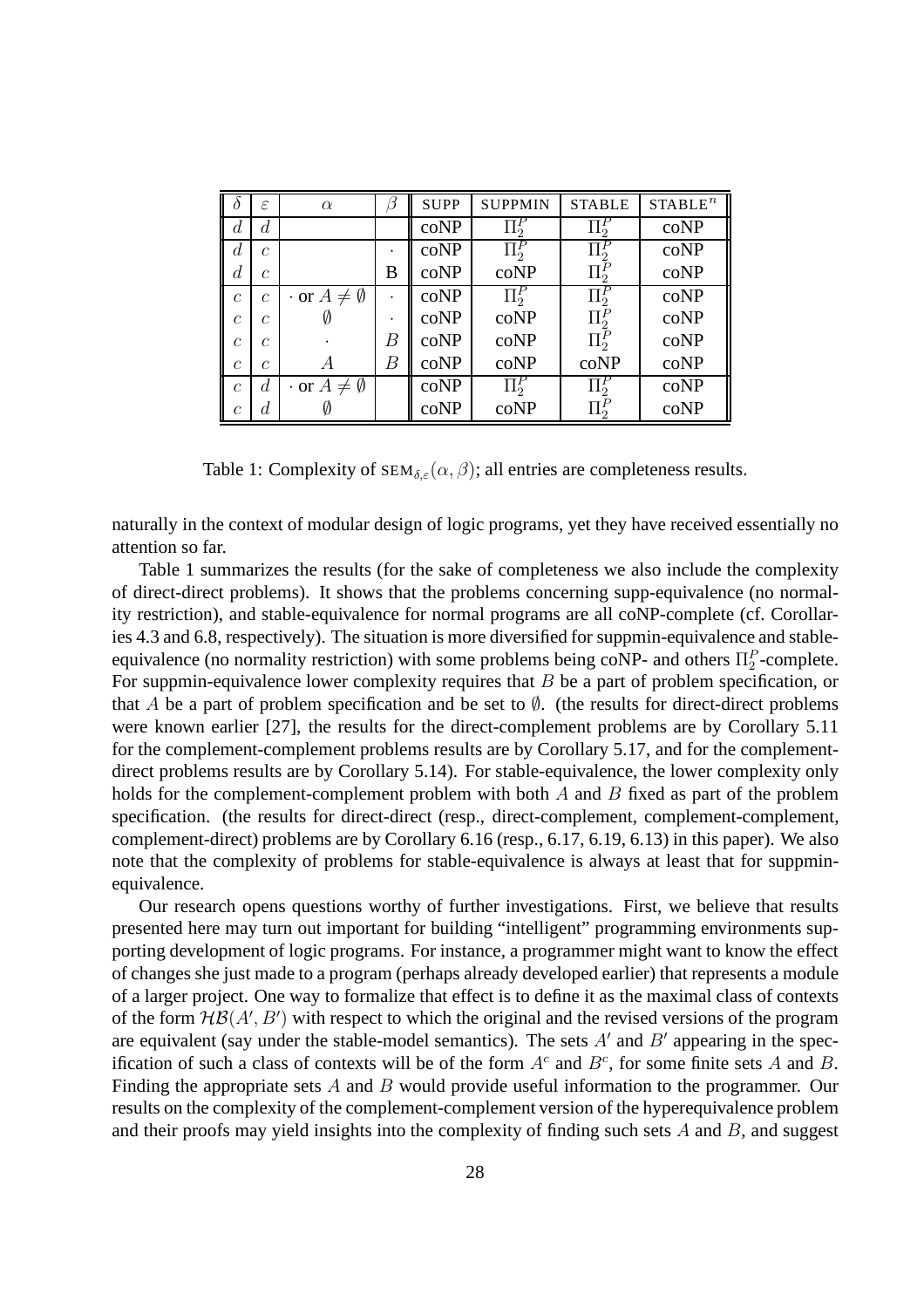algorithms.

Second, there are other versions of hyperequivalence that need to be investigated. For instance, while stable-equivalence when only parts of models are compared (projections on a prespecified set of atoms) was studied [9, 24], no similar results are available for supp- and suppminequivalence. Also the complexity of the corresponding complement-direct, direct-complement and complement-complement problems for the three semantics in that setting has yet to be established.

## **References**

- [1] K. Apt. Logic programming. In J. van Leeuven, editor, *Handbook of theoretical computer science*, pages 493–574. Elsevier, Amsterdam, 1990.
- [2] C. Baral. *Knowledge Representation, Reasoning and Declarative Problem Solving*. Cambridge University Press, 2003.
- [3] S. Brass and J. Dix. Characterizations of the disjunctive stable semantics by partial evaluation. *Journal of Logic Programming*, 32(3):207–228, 1997.
- [4] P. Cabalar, S.P. Odintsov, D. Pearce, and A. Valverde. Analysing and extending well-founded and partial stable semantics using partial equilibrium logic. In S. Etalle and M. Truszczynski, editors, *Proceedings of the 22nd International Conference (ICLP 2006)*, volume 4079 of *LNCS*, pages 346–360. Springer, 2006.
- [5] K.L. Clark. Negation as failure. In H. Gallaire and J. Minker, editors, *Logic and data bases*, pages 293–322. Plenum Press, New York-London, 1978.
- [6] D. de Jongh and L. Hendriks. Characterizations of strongly equivalent logic programs in intermediate logics. *Theory and Practice of Logic Programming*, 3(3):259–270, 2003.
- [7] T. Eiter and M. Fink. Uniform equivalence of logic programs under the stable model semantics. In C. Palamidessi, editor, *Proceedings of the 19th International Conference on Logic Programming (ICLP 2003)*, volume 2916 of *LNCS*, pages 224–238. Springer, 2003.
- [8] T. Eiter, M. Fink, and S. Woltran. Semantical characterizations and complexity of equivalences in answer set programming. *ACM Transactions on Computational Logic*, 8(3), 2007. 53 pages.
- [9] T. Eiter, H. Tompits, and S. Woltran. On solution correspondences in answer-set programming. In *Proceedings of the 19th International Joint Conference on Artificial Intelligence (IJCAI 2005)*, pages 97–102. Morgan Kaufmann, 2005.
- [10] S. Erdogan and V. Lifschitz. Definitions in answer set programming: (extended abstract). In V. Lifschitz and I. Niemelä, editors, *Proceedings of the 7th International Conference on Logic Programming and Nonmonotonic Reasoning (LPNMR 2004)*, volume 2916 of *LNCS*, pages 483–484. Springer, 2003.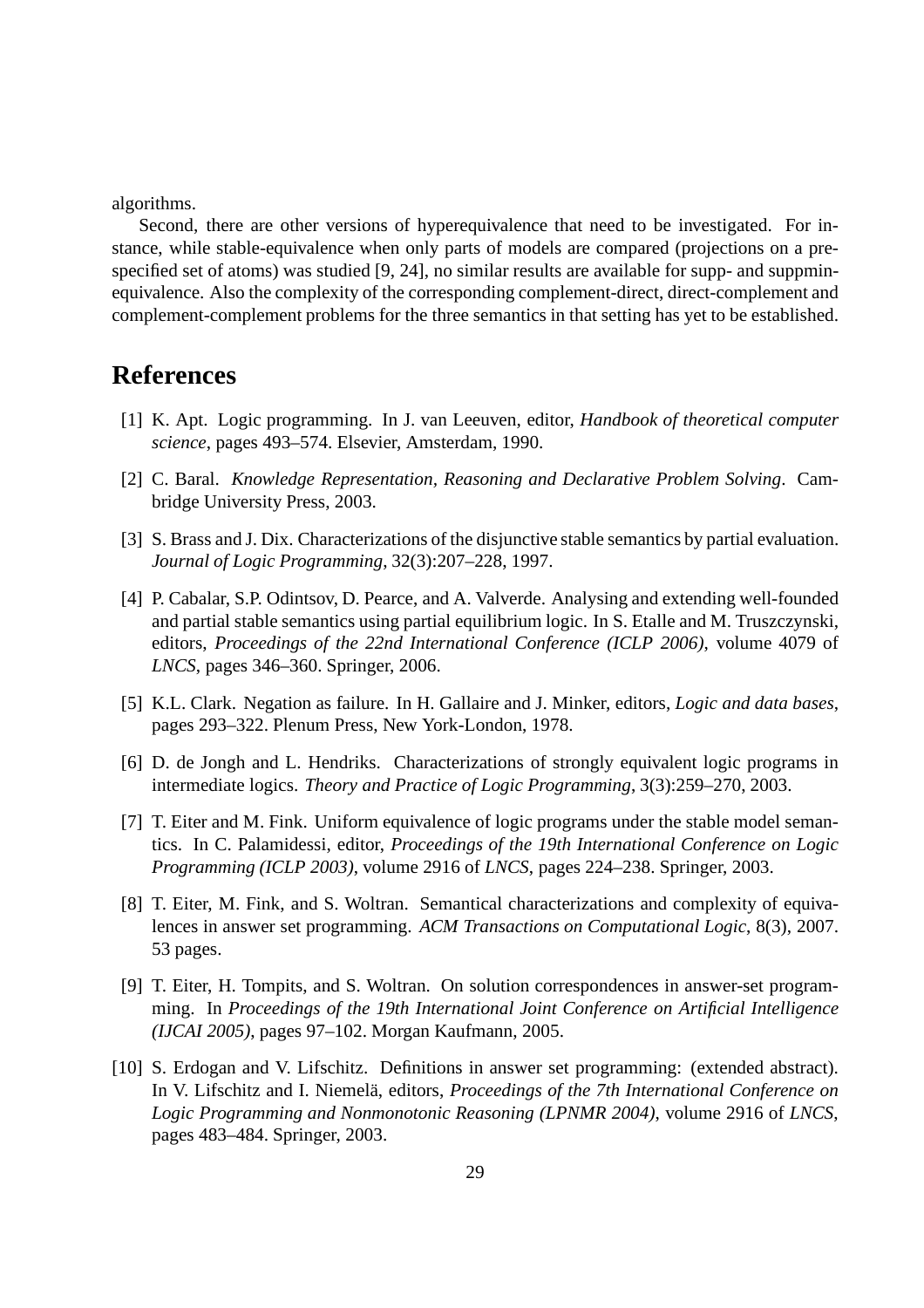- [11] H. Gaifman and E.Y. Shapiro. Fully abstract compositional semantics for logic programs. In *Proceedings of the 16th Annual ACM Symposium on Principles of Programming Languages (POPL 1989)*, pages 134–142, 1989.
- [12] M. Gebser, L. Liu, G. Namasivayam, A. Neumann, T. Schaub, and M. Truszczyński. The first answer set programming system competition. In C. Baral, G. Brewka, and J. Schlipf, editors, *Proceedings of the 9th International Conference on Logic Programming and Nonmonotonic Reasoning (LPNMR 2007)*, volume 4483 of *LNCS*, pages 3–17. Springer, 2007.
- [13] M. Gelfond. Representing knowledge in A-Prolog. In A.C. Kakas and F. Sadri, editors, *Computational Logic: Logic Programming and Beyond, Essays in Honour of Robert A. Kowalski, Part II*, volume 2408 of *LNCS*, pages 413–451. Springer, 2002.
- [14] M. Gelfond and N. Leone. Logic programming and knowledge representation the A-prolog perspective. *Artificial Intelligence*, 138:3–38, 2002.
- [15] K. Inoue and C. Sakama. Negation as failure in the head. *Journal of Logic Programming*, 35:39–78, 1998.
- [16] K. Inoue and C. Sakama. Equivalence of logic programs under updates. In J. Alferes and J. Leite, editors, *Proceedings of the 9th European Conference on Logics in Artificial Intelligence (JELIA 2004)*, volume 3229 of *LNCS*, pages 174–186. Springer, 2004.
- [17] T. Janhunen. Some (in)translatability results for normal logic programs and propositional theories. *Journal of Applied Non-Classical Logics*, 16(1-2):35–86, 2006.
- [18] T. Janhunen, E. Oikarinen, H. Tompits, and S. Woltran. Modularity aspects of disjunctive stable models. In C. Baral, G. Brewka, and J. Schlipf, editors, *Proceedings of the 9th International Conference on Logic Programming and Nonmonotonic Reasoning (LPNMR 2007)*, volume 4483 of *LNAI*, pages 175–187. Springer, 2007.
- [19] V. Lifschitz, D. Pearce, and A. Valverde. Strongly equivalent logic programs. *ACM Transactions on Computational Logic*, 2(4):526–541, 2001.
- [20] V. Lifschitz and H. Turner. Splitting a logic program. In P. Van Hentenryck, editor, *Proceedings of the 11th International Conference on Logic Programming (ICLP 1994)*, pages 23–37. MIT Press, 1994.
- [21] F. Lin. Reducing strong equivalence of logic programs to entailment in classical propositional logic. In D. Fensel, D. McGuinness, and M.-A. Williams, editors, *Proceedings of the 8th International Conference on Principles of Knowledge Representation and Reasoning (KR 2002)*. Morgan Kaufmann, 2002.
- [22] V.W. Marek and M. Truszczyński. Stable models and an alternative logic programming paradigm. In K.R. Apt, W. Marek, M. Truszczyński, and D.S. Warren, editors, *The Logic Programming Paradigm: a 25-Year Perspective*, pages 375–398. Springer, Berlin, 1999.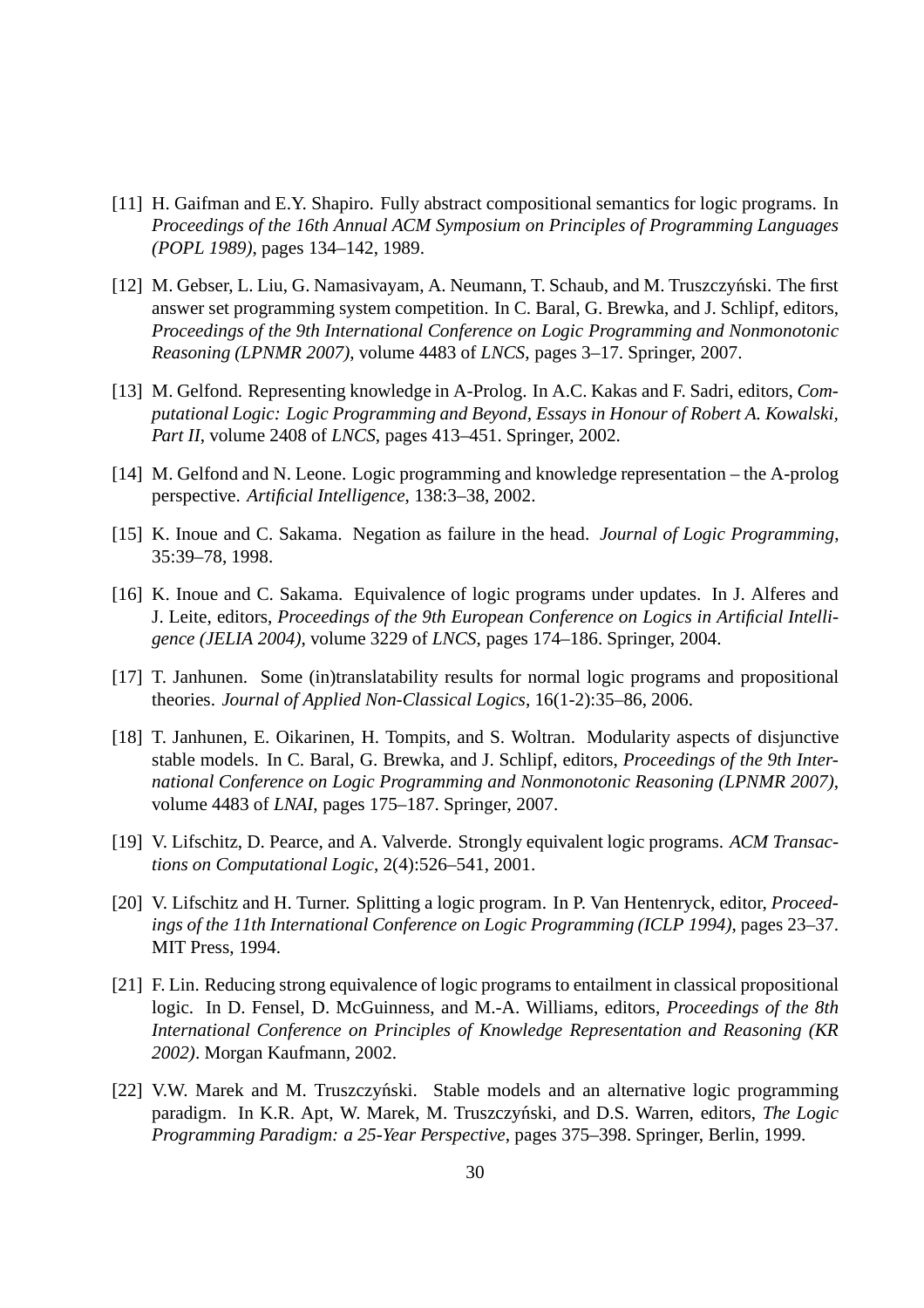- [23] I. Niemelä. Logic programming with stable model semantics as a constraint programming paradigm. *Annals of Mathematics and Artificial Intelligence*, 25(3-4):241–273, 1999.
- [24] J. Oetsch, H. Tompits, and S. Woltran. Facts do not cease to exist because they are ignored: Relativised uniform equivalence with answer-set projection. In *Proceedings of the 22nd National Conference on Artificial Intelligence (AAAI 2007)*, pages 458–464. AAAI Press, 2007.
- [25] E. Oikarinen and T. Janhunen. Modular equivalence for normal logic programs. In G. Brewka, S. Coradeschi, A. Perini, and P. Traverso, editors, *Proceedings of the 17th European Conference on Artificial Intelligence* (*ECAI 2006*), pages 412–416. IOS Press, 2006.
- [26] Y. Sagiv. Optimizing datalog programs. In J. Minker, editor, *Foundations of Deductive Databases and Logic Programming*, pages 659–698. Morgan Kaufmann, 1988.
- [27] M. Truszczyński and S. Woltran. Hyperequivalence of logic programs with respect to supported models. *Annals of Mathematics and Artificial Intelligence*, 2008. To appear (preliminary version available as Technical Report DBAI-TR-2008-58 under http://www.dbai. tuwien.ac.at/research/report/dbai-tr-2008-58.pdf).
- [28] H. Turner. Strong equivalence made easy: nested expressions and weight constraints. *Theory and Practice of Logic Programming*, 3:609–622, 2003.
- [29] S. Woltran. A common view on strong, uniform, and other notions of equivalence in answerset programming. *Theory and Practice of Logic Programming*, 8(2):217–234, 2008.

## **Appendix**

We present here proofs of some technical results we needed in the paper. We first prove Lemma 5.5. We start with two auxiliary results.

**Lemma 7.1** *Let* P *be a program and*  $A, B \subseteq At$ *. Let*  $y \in X$  *be such that*  $y \notin At(P) \cup A$ *. Then*  $(X,Y) \in Mod_{A^c}^B(P)$  if and only if  $(X \setminus \{y\}, Y \setminus \{y\}) \in Mod_{A^c}^B(P)$ .

Proof:  $(\Rightarrow)$  Since  $Y \in Mod_{A^c}(P)$ ,  $Y \models P$  and  $Y \setminus T_P(Y) \subseteq A^c$ . We have  $y \notin At(P)$ . Thus,  $Y \setminus \{y\} \models P$  and  $T_P(Y) = T_P(Y \setminus \{y\})$ . Since  $Y \setminus \{y\} \subseteq Y$ ,  $(Y \setminus \{y\}) \setminus T_P(Y \setminus \{y\}) \subseteq A^c$ . It follows that  $Y \setminus \{y\} \in Mod_{A^c}(P)$ . Thus, the condition (1) for  $(X \setminus \{y\}, Y \setminus \{y\}) \in Mod_{A^c}(P)$ holds. The condition (2) for  $(X \setminus \{y\}, Y \setminus \{y\}) \in Mod_{A^c}^B(P)$  is evident.

Let  $Z \subset Y \setminus \{y\}$  be such that  $Z|_{A^c \cup B} = (Y \setminus \{y\})|_{A^c \cup B}$ . Let  $Z' = Z \cup \{y\}$ . We have  $y \in X$  and so,  $y \in Y$ . Hence,  $Z' \subset Y$ . Since  $y \notin A$ ,  $y \in A^c$ . Thus,  $Z'|_{A^c \cup B} = Y|_{A^c \cup B}$ . It follows that  $Z' \not\models P$  and, consequently,  $Z \not\models P$  (as  $y \notin At(P)$ ). Thus, the condition (3) for  $(X \setminus \{y\}, Y \setminus \{y\}) \in Mod_{A^c}^B(P)$  holds.

Next, let  $Z \subset Y \setminus \{y\}$  be such that  $Z|_B = (X \setminus \{y\})|_B$  and  $Z|_{A^c} \supseteq (X \setminus \{y\})|_{A^c}$ . As before, let  $Z' = Z \cup \{y\}$ . Since  $y \in X$  and  $y \in Y$  (see above),  $Z' \subset Y$ ,  $Z'|_{B} = X|_{B}$  and  $Z'|_{A^c} \supseteq X|_{A^c}$ .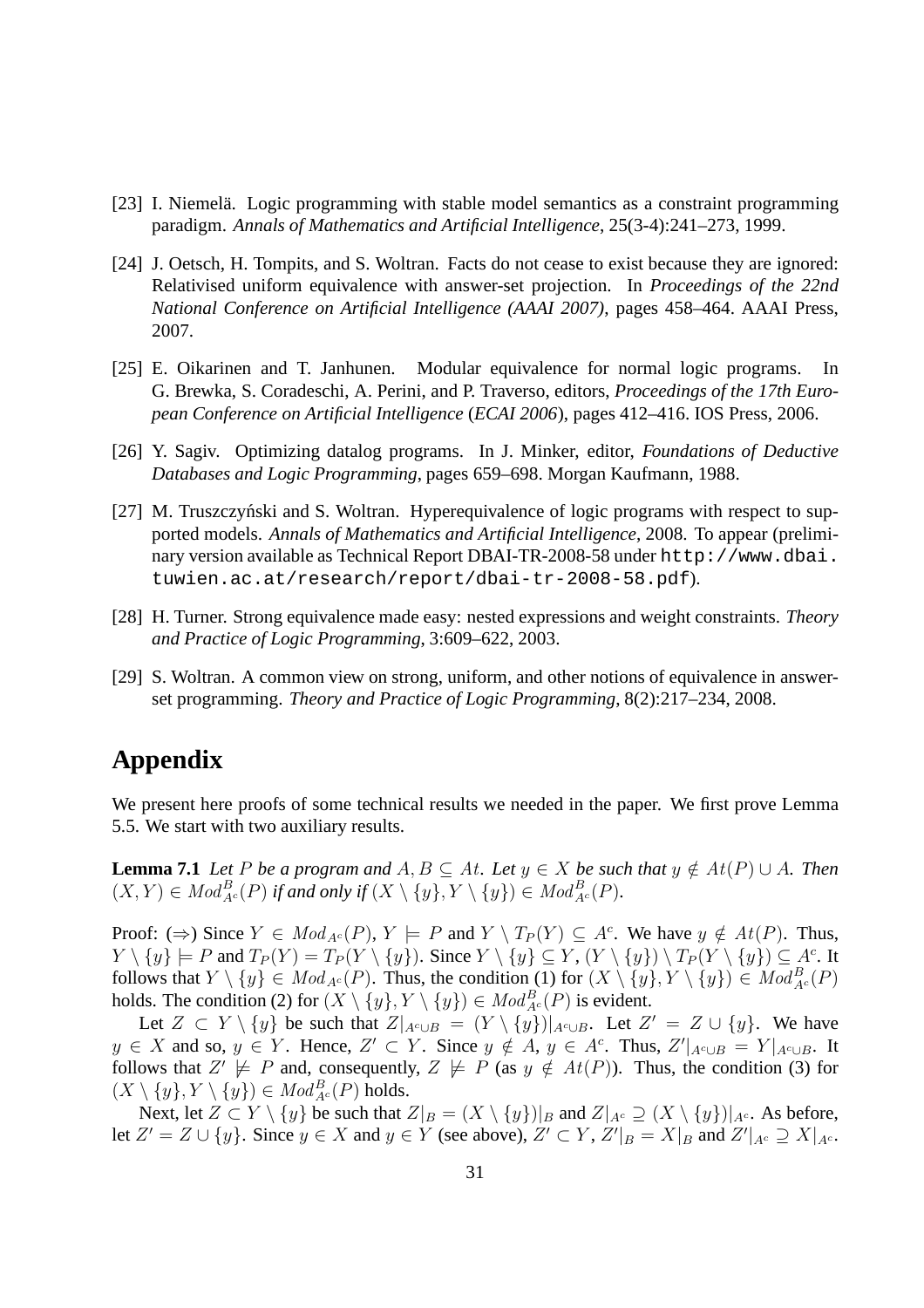Thus,  $Z' \not\models P$ . Since  $y \notin At(P)$ ,  $Z \not\models P$  and the condition (4) for  $(X \setminus \{y\}, Y \setminus \{y\}) \in$  $Mod_{A^c}^B(P)$  holds.

Finally, let  $(X \setminus \{y\})|_B = (Y \setminus \{y\})|_B$ . Clearly, it follows that  $X|_B = Y|_B$ . Thus,  $Y \setminus$  $T_P(Y) \subseteq X$ . Since  $y \notin At(P)$ ,  $T_P(Y) = T_P(Y \setminus \{y\})$ . It follows that  $(Y \setminus \{y\}) \setminus T_P(Y \setminus \{y\}) \subseteq$  $X \setminus \{y\}$ . Consequently, the condition (5) for  $(X \setminus \{y\}, Y \setminus \{y\}) \in Mod_{A^c}^B(P)$  is satisfied, as well. (  $\Leftarrow$  ) By the assumption,  $(X \setminus \{y\}, Y \setminus \{y\})$  ∈  $Mod_{A^c}^B(P)$  and, consequently,  $Y \setminus \{y\}$  ∈  $Mod_{A^c}(P)$ . Thus,  $Y \setminus \{y\}$  is a model of P. Since  $y \notin At(P)$ , Y is a model of P. We also have  $(Y \setminus \{y\}) \setminus T_P(Y \setminus \{y\}) \subseteq A^c$ . Since  $y \notin At(P)$ ,  $T_P(Y \setminus \{y\}) = T_P(Y)$ . Thus, as  $y \in A^c$ ,  $Y \setminus T_P(Y) \subseteq A^c$ . That is, the condition (1) for  $(X, Y) \in Mod_{A^c}^B(P)$  holds. The condition (2) follows from  $y \in A^c$  and  $X \setminus \{y\} \subseteq (Y \setminus \{y\})|_{A^c \cup B}$ .

Let  $Z \subset Y$  be such that  $Z|_{A^c \cup B} = Y|_{A^c \cup B}$ . It follows that  $y \in Z$  (we recall that  $y \in X \subseteq Y$ and  $y \in A^c$ ). Let  $Z' = Z \setminus \{y\}$ . We have  $Z' \subset Y \setminus \{y\}$  and  $Z'|_{A^c \cup B} = (Y \setminus \{y\})|_{A^c \cup B}$ . Thus,  $Z' \not\models P$  and, consequently,  $Z \not\models P$ . It follows that the condition (3) for  $(X,Y) \in Mod_{A^c}^B(P)$ holds.

Let  $Z \subset Y$  be such that  $Z|_B = X|_B$  and  $Z|_{A^c} \supseteq X|_{A^c}$ . Since  $y \in X$  and  $y \in A^c$ ,  $y \in Z$ . Let  $Z'=Z\setminus \{y\}$ . It follows that  $Z'\subset Y\setminus \{y\}, Z'|_B=(X\setminus \{y\})|_B$ , and  $Z'|_{A^c}\supseteq (X\setminus \{y\})|_{A^c}$ . Hence,  $Z' \not\models P$  and so,  $Z \not\models P$ . In other words, the condition (4) for  $(X, Y) \in Mod_{A^c}^B(P)$ , holds. Finally, let  $X|_B = Y|_B$ . Clearly,  $(X \setminus \{y\})|_B = (Y \setminus \{y\})|_B$  and so,  $(Y \setminus \{y\}) \setminus$ 

 $T_P(Y \setminus \{y\}) \subseteq X \setminus \{y\}.$  Since  $T_P(Y \setminus \{y\}) = T_P(Y)$ , we obtain  $Y \setminus T_P(Y) \subseteq X$ . Thus, (5) for  $(X, Y) \in Mod_{A^c}^B(P)$ , holds.

**Lemma 7.2** *Let* P *be a program,*  $A, B \subseteq At$ *. If*  $X|_B \subset Y|_B$ ,  $y \in (Y \setminus X) \setminus (At(P) \cup A)$ *, and*  $(Y \setminus \{y\})|_B \neq X|_B$ , then  $(X, Y) \in Mod_{A^c}^B(P)$  if and only if  $(X, Y \setminus \{y\}) \in Mod_{A^c}^B(P)$ .

Proof: ( $\Rightarrow$ ) The arguments for the conditions (1), (2), and (3) for  $(X, Y \setminus \{y\}) \in Mod_{A^c}^B(P)$  are essentially the same as in Lemma 7.1 (although the argument for the condition (2) requires also the assumption that  $y \notin X$ ).

Next, let  $Z \subset Y \setminus \{y\}$  be such that  $Z|_B = X|_B$  and  $Z|_{A^c} \supseteq X|_{A^c}$ . Then  $Z \subset Y$  and so,  $Z \not\models P$ . Thus, the condition (4) for  $(X, Y \setminus \{y\}) \in Mod_{A^c}^B(P)$  holds.

Finally,  $(Y \setminus \{y\})|_B \neq X|_B$ . Thus, the condition (5) for  $(X, Y \setminus \{y\}) \in Mod_{A^c}^B(P)$  is trivially true.

(  $\Leftarrow$  ) As above, the arguments for the conditions (1), (2), and (3) for  $(X, Y) \in Mod_{A^c}^B(P)$  are the same as in Lemma 7.1.

Let  $Z \subset Y$  be such that  $Z|_{B} = X|_{B}$  and  $Z|_{A^c} \supseteq X|_{A^c}$ . Since  $(Y \setminus \{y\})|_{B} \neq X|_{B} Z \neq \emptyset$  $Y \setminus \{y\}$ . Thus,  $Z \subset Y \setminus \{y\}$  and so,  $Z \not\models P$ . That is, the condition (4) for  $(X, Y) \in Mod_{A^c}^B(P)$ , holds. Finally, since  $X|_B \subset Y|_B$ , the condition (5) for  $(X, Y) \in Mod_{A^c}^B(P)$ , holds, as well.  $\Box$ 

We are now ready to prove Lemma 5.5.

**Lemma 5.5.** *Let*  $P$ ,  $Q$  *be programs and*  $A$ ,  $B \subseteq At$ *.* 

1. If  $(X,Y) \in Mod_{A^c}^B(P) \setminus Mod_{A^c}^B(Q)$  then there is  $(X',Y') \in Mod_{A^c}^B(P) \setminus Mod_{A^c}^B(Q)$  such *that*  $Y' \subseteq At(P \cup Q) \cup A$ *.*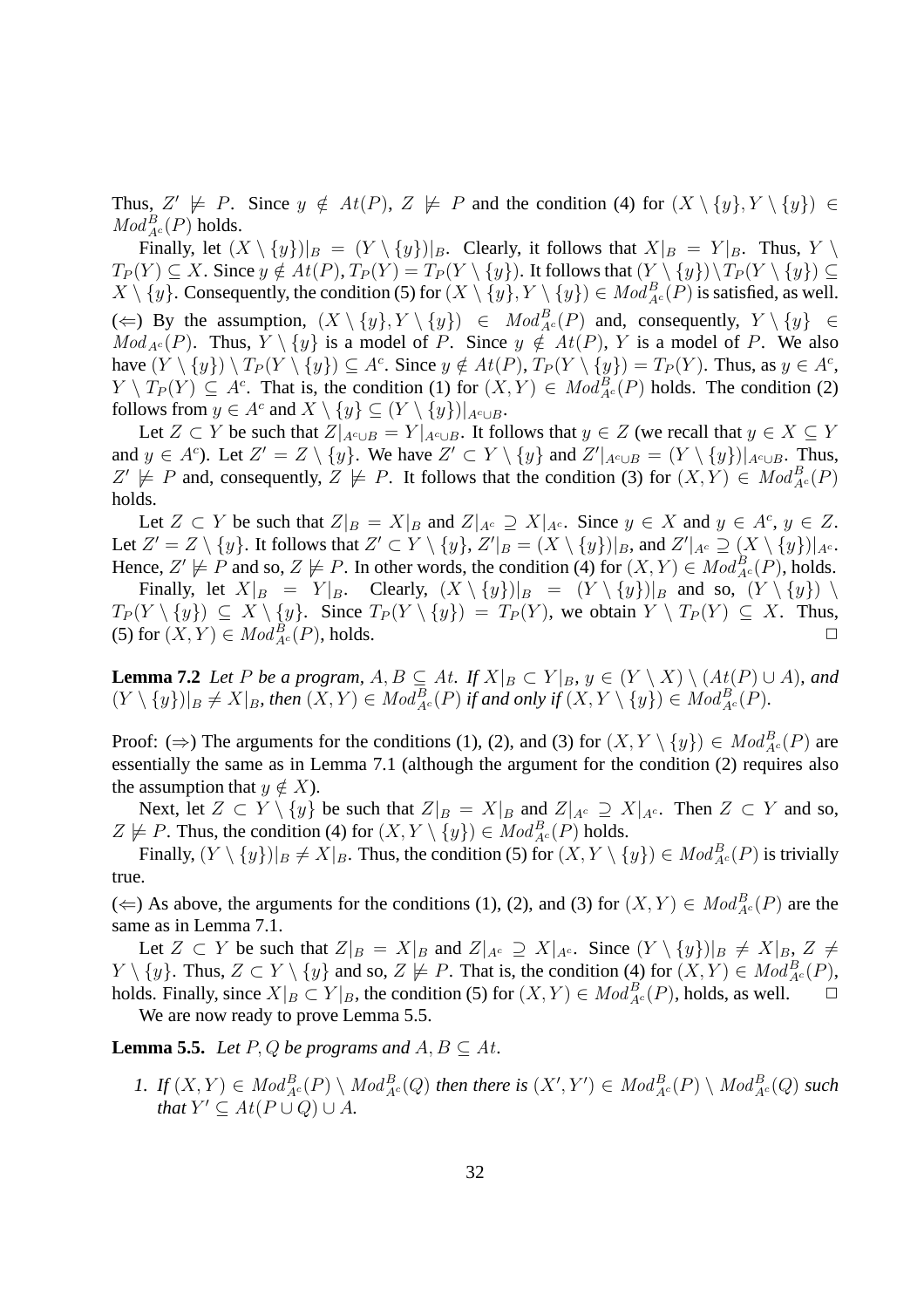2. If  $(X,Y) \in Mod_{A^c}^B(P)$  and  $T_P(Y)|_B \neq T_Q(Y)|_B$ , then there is  $(X',Y') \in Mod_{A^c}^B(P)$  such *that*  $T_P(Y')|_B \neq T_Q(Y')|_B$  and  $Y' \subseteq At(P \cup Q) \cup A$ .

**Proof.** (1) Let  $(X, Y) \in Mod_{A^c}^B(P) \setminus Mod_{A^c}^B(Q)$  and let  $y \in X$  be such that  $y \notin At(P \cup Q) \cup A$ . Then, by Lemma 7.1,  $(X \setminus \{y\}, Y \setminus \{y\}) \in Mod_{A^c}^B(P) \setminus Mod_{A^c}^B(Q)$ . By repeating this process, we arrive at a pair  $(X'', Y'') \in Mod_{A^c}^B(P) \setminus Mod_{A^c}^B(Q)$  such that  $X'' \subseteq At(P \cup Q) \cup A$ .

If  $X''|_B = Y''|_B$ , then  $Y'' \setminus T_P(Y'') \subseteq X''$ . Thus,  $Y'' \subseteq T_P(Y'') \cup X'' \subseteq At(P \cup Q) \cup A$ . Thus, let us consider the other possibility that  $X''|_B \subset Y''|_B$  (indeed, as  $X'' \subseteq Y''|_{A^c \cup B} \subseteq Y''$ , there are no other possibilities). Let  $y \in (Y'' \setminus X'') \setminus (At(P \cup Q) \cup A)$  be such that  $(Y'' \setminus \{y\})|_B \neq X''|_B$ . By Lemma 7.2,  $(X'', Y'' \setminus \{y\}) \in Mod_{A^c}^B(P) \setminus Mod_{A^c}^B(Q)$ . By repeating this process, we arrive at a pair  $(X', Y') \in Mod_{A^c}^B(P) \setminus Mod_{A^c}^B(Q)$  such that for every  $y \in (Y' \setminus X') \setminus (At(P \cup Q) \cup A)$ ,  $(Y' \setminus \{y\})|_{B} = X'|_{B}$ . Since  $X' = X''$ ,  $X' \subseteq At(P \cup Q) \cup A$ .

We also note that for every  $y \notin X', (Y' \setminus \{y\}) \supseteq X'$  (as  $Y' \supseteq X'$ ) and so,  $(Y' \setminus \{y\})|_{A^c} \supseteq X'|_{A^c}$ . We will now show that  $Y' \subseteq At(P \cup Q) \cup A$ . To this end, let us assume that there is  $y \in Y'$  such that  $y \notin At(P \cup Q) \cup A$ . Since  $X' \subseteq At(P \cup Q) \cup A$ ,  $y \notin X'$ . Thus,  $y \in (Y' \setminus X') \setminus (At(P \cup Q) \cup A)$ . It follows that  $(Y' \setminus \{y\})|_B = X'|_B$  and  $(Y' \setminus \{y\})|_{A^c} \supseteq X'|_{A^c}$ . Since  $Y' \setminus \{y\} \subset Y'$  and  $(X', Y') \in Mod_{A^c}^B(P), Y' \setminus \{y\} \not\models P$ . On the other hand,  $Y' \models P$  and, since  $y \notin At(P)$ ,  $Y' \setminus \{y\} \models P$ , a contradiction.

(2) It is easy to see that if we apply the construction described in (1) to  $(X, Y)$  we obtain  $(X', Y')$ such that  $Y' \subseteq At(P \cup Q) \cup A$  and  $T_P(Y')|_B \neq T_Q(Y')|_B$ . Indeed, in every step of the construction, we eliminate an element y such that  $y \notin At(P \cup Q)$ , which has no effect on the values of  $T_P$  and  $T_Q$ .

**Lemma 5.7.** Let P, Q be normal programs and  $B \subseteq At$ . If  $Mod_{At}^{B}(P) \neq Mod_{At}^{B}(Q)$ , then there *is*  $Y \subseteq At(P \cup Q)$  *such that* Y *is a model of exactly one of* P *and* Q, *or there is*  $a \in Y$  *such that*  $(Y \setminus \{a\}, Y)$  *belongs to exactly one of*  $Mod_{At}^{B}(P)$  *and*  $Mod_{At}^{B}(Q)$ *.* 

**Proof.** Let us assume that P and Q have the same models (otherwise, there is  $Y \subseteq At(P \cup Q)$  that is a model of exactly one of  $P$  and  $Q$ , and the assertion follows). Without loss of generality we can assume that there is  $(X, Y) \in Mod_{At}^{B}(P) \setminus Mod_{At}^{B}(Q)$ . Moreover, by Lemma 5.5, we can assume that  $Y \subseteq At(P \cup Q)$  (recall  $At^c = \emptyset$ ). It follows that  $(X, Y)$  satisfies the conditions (1)-(5) for  $(X, Y) \in Mod_{At}^{B}(P)$ . Since P and Q have the same models,  $(X, Y)$  satisfies the conditions (1)-(4) for  $(X, Y) \in Mod_{At}^{B}(Q)$ . Hence,  $(X, Y)$  violates the condition (5) for  $(X, Y) \in Mod_{At}^{B}(Q)$ , that is,  $X|_B = Y|_B$  and  $Y \setminus T_Q(Y) \not\subseteq X$  hold. In particular, there is  $a \in (Y \setminus T_Q(Y)) \setminus X$ . We will show that  $(Y \setminus \{a\}, Y) \in Mod_{At}^{B}(P)$  and  $(Y \setminus \{a\}, Y) \notin Mod_{At}^{B}(Q)$ .

Since  $(X, Y) \in Mod_{At}^{B}(P)$ , Y is a model of P and so,  $Y \in Mod_{At}(P)$ . Next, obviously,  $Y \setminus \{a\} \subseteq Y$ . Thus, the conditions (1) and (2) for  $(Y \setminus \{a\}, Y) \in Mod_{At}^{B}(P)$  hold. The condition (3) is trivially true.

Further, let  $Z \subset Y$  be such that  $Z \supseteq Y \setminus \{a\}$ . Then  $Z = Y \setminus \{a\}$ . We have  $Y|_{B} = X|_{B}$ ,  $a \in Y$ , and  $a \notin X$ . Thus,  $a \notin B$ . It follows that  $(Y \setminus \{a\})|_B = X|_B$  and  $X \subseteq Y \setminus \{a\}$ . Since  $Y \setminus \{a\} \subset Y$  and  $(X, Y) \in Mod_{At}^{B}(P), Y \setminus \{a\} \not\models P$ , that is,  $Z \not\models P$ . Thus, the condition (4) for  $(Y \setminus \{a\}, Y) \in Mod_{At}^{B}(P)$  holds.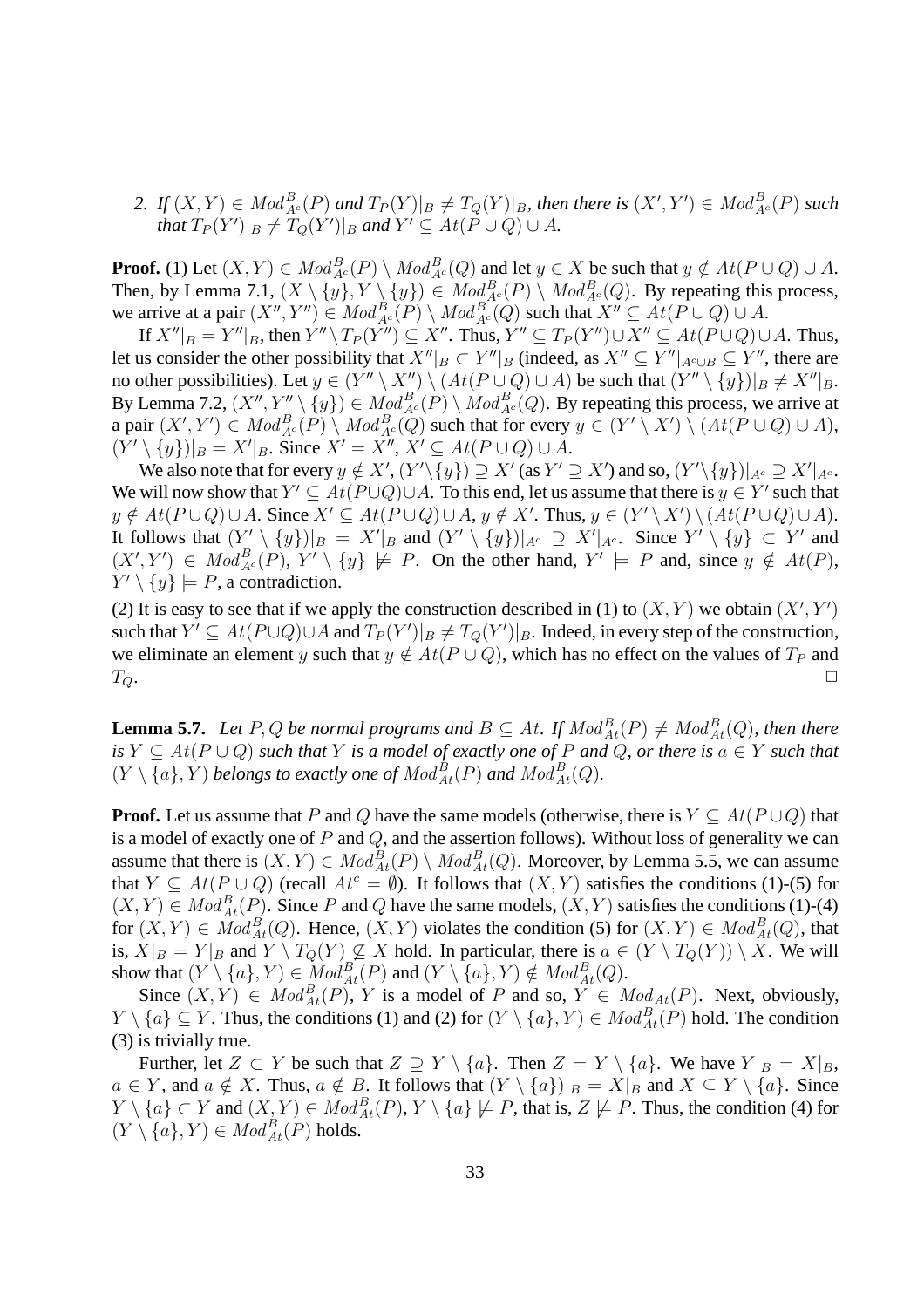Since  $a \notin B$ ,  $(Y \setminus \{a\})|_{B} = Y|_{B}$ . Thus, we also have to verify the condition (5). We have  $Y \setminus T_P(Y) \subseteq X$  (we recall that  $Y|_B = X|_B$ ) and so,  $a \notin Y \setminus T_P(Y)$ . Consequently,  $Y \setminus T_P(Y) \subseteq Y \setminus \{a\}$ . Hence, the condition (5) holds and  $(Y \setminus \{a\}, Y) \in Mod_{At}^B(P)$ . On the other hand,  $a \in Y \setminus T_Q(Y)$  and  $a \notin Y \setminus \{a\}$ . Thus, the condition (5) for  $(Y \setminus \{a\}, Y) \in Mod_{At}^B(Q)$  does not hold and so,  $(Y \setminus \{a\}, Y) \notin Mod_{At}^{B}(Q)$ .  $A_t(Q).$ 

Next, we present proofs of the technical results needed in Section 6: Lemmas 6.5 and 6.9. First, we establish some auxiliary results.

**Lemma 7.3** *Let* P *be a program,*  $A, B, X, Y \subseteq At$  *and*  $y \in X \setminus At(P)$ *. Then*  $(X, Y) \in SE_A^B(P)$ *if and only if*  $(X \setminus \{y\}, Y \setminus \{y\}) \in SE_A^B(P)$ *.* 

**Proof.** By Lemma 6.4,  $y \in Y$  and  $y \in A$ . We will show that each of the conditions (1) - (5) for  $(X,Y) \in SE_A^B(P)$  is equivalent to its counterpart for  $(X \setminus \{y\}, Y \setminus \{y\}) \in SE_A^B(P)$ .

The case of the condition (1) is clear. Since  $y \notin At(P), Y \models P$  if and only if  $Y \setminus \{y\} \models P$ . It is also evident that  $X = Y$  if and only if  $X \setminus \{y\} = Y \setminus \{y\}$ ,  $X \subseteq Y|_{A\cup B}$  if and only if  $X \setminus \{y\} \subseteq (Y \setminus \{y\})|_{A\cup B}$ , and  $X|_A \subset Y|_A$  if and only if  $(X \setminus \{y\})|_A \subset (Y \setminus \{y\})|_A$ . Thus, the corresponding conditions (2) are also equivalent.

Let us assume the condition (3) for  $(X, Y) \in SE_A^B(P)$ . Let  $Z \subset Y \setminus \{y\}$  be such that  $Z|_A =$  $(Y \setminus \{y\})|_A$ . Let  $Z' = Z \cup \{y\}$ . Then  $Z' \subset Y$  and  $Z'|_A = Y|_A$  (as  $y \in Y$ ). By the condition (3) for  $(X, Y) \in SE_A^B(P)$ ,  $Z' \not\models P^Y$ . Since  $y \notin At(P)$ ,  $Z \not\models P^{Y \setminus \{y\}}$ , and so, the condition (3) for  $(X \setminus \{y\}, Y \setminus \{y\}) \in SE_A^B(P)$  follows. Conversely, let us assume the condition (3) for  $(X \setminus \{y\}, Y \setminus \{y\}) \in SE_A^B(P)$  and let  $Z \subset Y$  be such that  $Z|_A = Y|_A$ . It follows that  $y \in Z$ . We set  $Z' = Z \setminus \{y\}$ . Clearly,  $Z' \subset Y \setminus \{y\}$  and  $Z'|_{A} = (Y \setminus \{y\})|_{A}$ . Thus,  $Z' \not\models P^{Y \setminus \{y\}}$ . As  $y \notin At(P), Z \not\models P^Y$  and, so, the condition (3) for  $(X, Y) \in SE_A^B(P)$  follows.

Next, let us assume the condition (4) for  $(X, Y) \in SE_A^B(P)$ . Let  $Z \subset Y \setminus \{y\}$  be such that  $Z|_B \subset (X \setminus \{y\})|_B$  and  $Z|_A \supseteq (X \setminus \{y\})|_A$ , or  $Z|_B \subseteq (X \setminus \{y\})|_B$  and  $Z|_A \supseteq (X \setminus \{y\})|_A$ . Let  $Z' = Z \cup \{y\}$ . We have  $Z' \subset Y$ . Moreover, it is evident that  $Z'|_B \subset X|_B$  and  $Z'|_A \supseteq X|_A$ , or  $Z'|_B \subseteq X|_B$  and  $Z'|_A \supset X|_A$ . Thus,  $Z' \not\models P^Y$  and so,  $Z \not\models P^{Y\setminus \{y\}}$ . Similarly, let the condition (4) for  $(X \setminus \{y\}, Y \setminus \{y\}) \in SE_A^B(P)$  hold. Let  $Z \subset Y$  be such that  $Z|_B \subset X|_B$  and  $Z|_A \supseteq X|_A$ , or  $Z|_B \subseteq X|_B$  and  $Z|_A \supset X|_A$ . Since  $y \in X$  and  $y \in A$ ,  $y \in Z$ . We define  $Z' = Z \setminus \{y\}$  and note that  $Z' \subset Y \setminus \{y\}$ . Moreover, as  $y \in X$  and  $y \in Y$ ,  $Z'|_B \subset (X \setminus \{y\})|_B$  and  $Z'|_A \supseteq (X \setminus \{y\})|_A$ , or  $Z'|_B\subseteq (X\setminus \{y\})|_B$  and  $Z'|_A\supset (X\setminus \{y\})|_A$ . Thus,  $Z'\not\models P^{Y\setminus \{y\}}$  and so,  $Z\not\models P^Y$ .

Finally, a similar argument works also for the condition (5). Let the condition (5) for  $(X, Y) \in$  $SE_A^B(P)$  hold. Thus, there is  $Z \subseteq Y$  such that  $X|_{A \cup B} = Z|_{A \cup B}$  and  $Z \models P^Y$ . Let  $Z' = Z \setminus \{y\}$ . Since  $y \in X$  and  $y \in A$ ,  $y \in Z$ . Thus,  $Z' \subseteq Y \setminus \{y\}$  and  $(X \setminus \{y\})|_{A \cup B} = Z'|_{A \cup B}$ . Moreover, since  $Z \models P^Y, Z' \models P^{Y \setminus \{y\}}$ . Conversely, let the condition (5) for  $(X \setminus \{y\}, Y \setminus \{y\}) \in SE_A^B(P)$ hold. Then, there is  $Z \subseteq Y \setminus \{y\}$  such that  $Z|_{A\cup B} = (X \setminus \{y\})|_{A\cup B}$  and  $Z \models P^{Y \setminus \{y\}}$ . Let  $Z' = Z \cup \{y\}$ . Then  $Z' \subseteq Y$ ,  $Z'|_{A \cup B} = X|_{A \cup B}$  and  $Z' \models P^Y$  $\blacksquare$ 

**Lemma 7.4** *Let* P *be a program,*  $A, B, Y \subseteq At$ ,  $X \subseteq At(P)$  *and*  $y \in Y \setminus At(P)$ *.* If  $|Y \setminus At(P)| >$ 2, then  $(X, Y) \in SE_A^B(P)$  if and only if  $(X, Y \setminus \{y\}) \in SE_A^B(P)$ .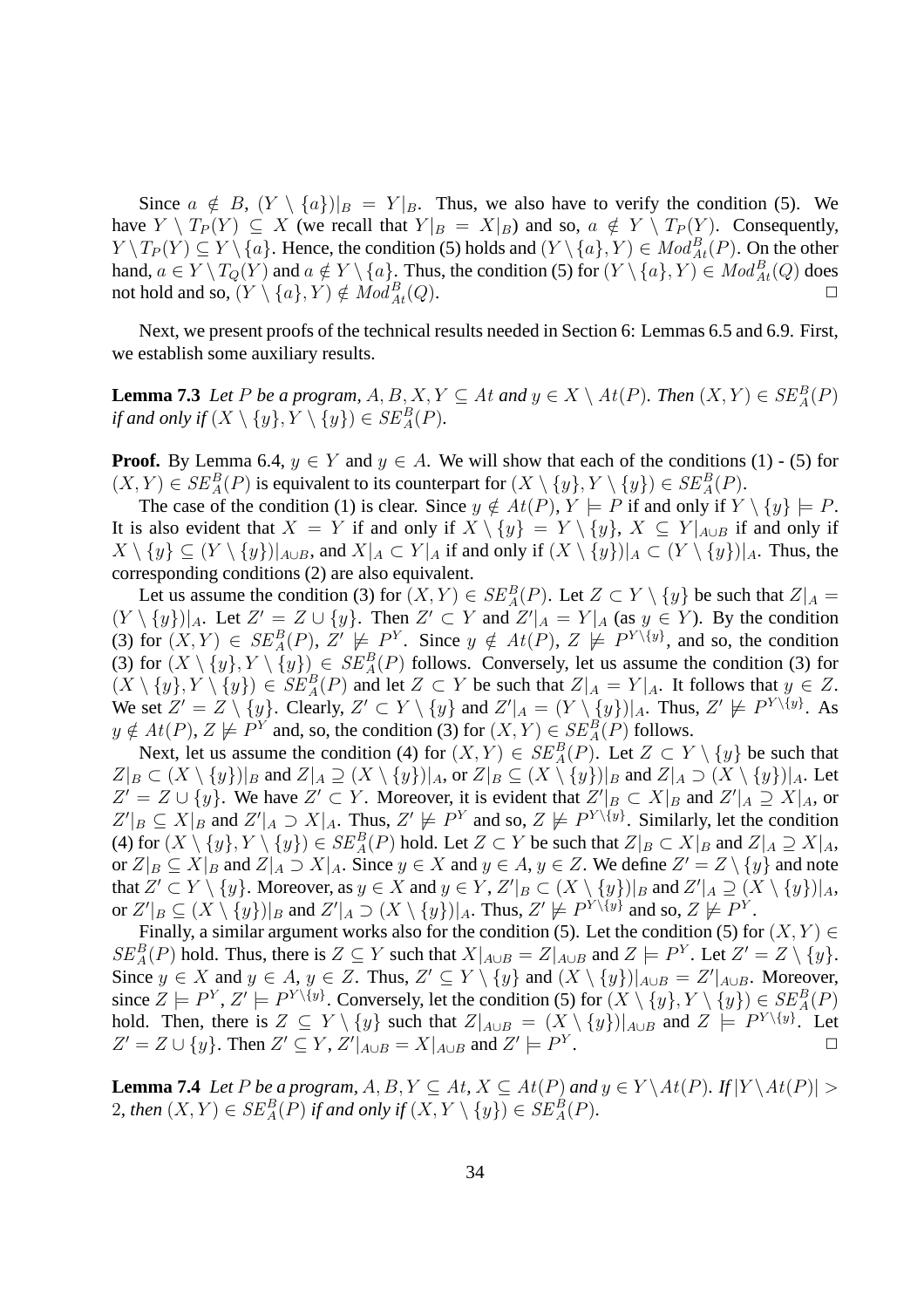**Proof.** Since  $|Y \setminus At(P)| > 2$ , there are  $y', y'' \in Y \setminus At(P)$  such that  $y, y', y''$  are all distinct. By Lemma 6.4,  $y, y', y'' \in A$ . As before, we will show that each of the conditions (1) - (5) for  $(X, Y) \in SE_A^B(P)$  is equivalent to its counterpart for  $(X, Y \setminus \{y\}) \in SE_A^B(P)$ .

The case of the condition (1) is evident. By our assumptions, neither  $X = Y$  nor  $X = Y \setminus \{y\}$ . Moreover,  $X \subseteq Y|_{A\cup B}$  if and only if  $X \subseteq (Y \setminus \{y\})|_{A\cup B}$  and  $X|_{A} \subset Y|_{A}$  if and only if  $X|_{A} \subset Y$  $(Y \setminus \{y\})|_A$  (since  $y, y' \in Y$  and  $y, y' \in A$ ). Thus, the corresponding versions of the condition (2) are also equivalent. The case of the condition (3) can be argued in the same way as it was in Lemma 7.3.

Let us assume the condition (4) for  $(X, Y) \in SE_A^B(P)$ . Let  $Z \subset Y \setminus \{y\}$  be such that  $Z|_B \subset$  $X|_B$  and  $Z|_A \supseteq X|_A$ , or  $Z|_B \subseteq X|_B$  and  $Z|_A \supseteq X|_A$ . Clearly,  $Z \subset Y$ . Consequently, by the condition (4) for  $(X, Y) \in SE_A^B(P)$ ,  $Z \not\models P^Y$  and so,  $Z \not\models P^{Y \setminus \{y\}}$ . Thus the condition (4) for  $(X, Y \setminus \{y\}) \in SE_A^B(P)$  holds.

Conversely, let the condition (4) for  $(X, Y \setminus \{y\}) \in SE_A^B(P)$  hold. Let  $Z \subset Y$  be such that  $Z|_B \subset X|_B$  and  $Z|_A \supseteq X|_A$ , or  $Z|_B \subseteq X|_B$  and  $Z|_A \supseteq X|_A$ . If  $Z \subset Y \setminus \{y\}$ , then  $Z \not\models P^{Y \setminus \{y\}}$ (as the condition (4) for  $(X, Y \setminus \{y\}) \in SE_A^B(P)$  holds). Thus,  $Z \not\models P^Y$ . Otherwise, i.e. for  $Z = Y \setminus \{y\}$ , we have  $y', y'' \in Z$ . Let  $Z' = Z \setminus \{y, y'\}$ . It follows that  $Z' \subset Y \setminus \{y\}$  and  $Z'|_A \supset X|_A$  (the former, as  $y' \in Y \setminus \{y\} \setminus Z'$ ; the later, as  $y'' \in Z'|_A \setminus X|_A$ ). Thus,  $Z' \subset Y \setminus \{y\}$ ,  $Z'|_B \subseteq X|_B$  and  $Z'|_A \supset X|_A$ . Consequently,  $Z' \not\models P^{Y\setminus\{y\}}$  (again, as the condition (4) for  $(X, Y \setminus \{y\}) \in SE_A^B(P)$  holds). Thus, also in that case,  $Z \not\models P^Y$ . It follows that the condition (4) for  $(X, Y) \in SE_A^B(P)$  holds.

Finally, for the condition (5) we reason as follows. Let the condition (5) for  $(X, Y) \in SE_A^B(P)$ hold. Thus, there is  $Z \subseteq Y$  such that  $X|_{A \cup B} = Z|_{A \cup B}$  and  $Z \models P^Y$ . Clearly,  $y \notin Z$  (as  $y \notin X$ and  $y \in A$ ). Thus,  $Z \subseteq Y \setminus \{y\}$  and so  $Z \models P^Y$  follows. Conversely, let the condition (5) for  $(X, Y \setminus \{y\}) \in SE_A^B(P)$  hold. Then, there is  $Z \subseteq Y \setminus \{y\}$  such that  $Z|_{A \cup B} = X|_{A \cup B}$  and  $Z \models P^Y$ . Clearly, we also have  $Z \subseteq Y$  and so, the condition (5) for  $(X, Y) \in SE_A^B(P)$  follows.  $\Box$ 

Finally, we note that the membership of a pair  $(X, Y)$ , where  $X \subseteq At(P)$ , in  $SE_{Ac}^{B}(P)$  does not depend on specific elements in  $Y \setminus At(P)$  but only on their number.

**Lemma 7.5** *Let* P *be a program,*  $A, B \subseteq At$ ,  $X, Y \subseteq At(P)$ *, and*  $Y', Y'' \subseteq A \setminus At(P)$ *. If*  $|Y'| = |Y''|$  then  $(X, Y \cup Y') \in SE_A^B(P)$  if and only if  $(X, Y \cup Y'') \in SE_A^B(P)$ *.* 

**Proof.** It is clear that the corresponding conditions (1) - (5) for  $(X, Y \cup Y') \in SE_A^B(P)$  and  $(X, Y \cup Y'') \in SE_A^B(P)$ , respectively are equivalent to each other.

The three lemmas presented allow us to prove Lemma 6.5.

**Lemma 6.5.** *Let*  $P, Q$  *be programs and*  $A, B \subseteq At$ . If  $(X, Y) \in SE_A^B(P) \setminus SE_A^B(Q)$ , then there *are sets*  $X', Y' \subseteq At(P \cup Q)$ , such that at least one of the following conditions holds:

- *i.*  $(X', Y') \in SE_A^B(P) \setminus SE_A^B(Q)$
- *ii.*  $A \setminus At(P \cup Q) \neq \emptyset$  and for every  $y, z \in A \setminus At(P \cup Q)$ ,  $(X', Y' \cup \{y, z\}) \in SE_A^B(P) \setminus SE_A^B(Q)$ .